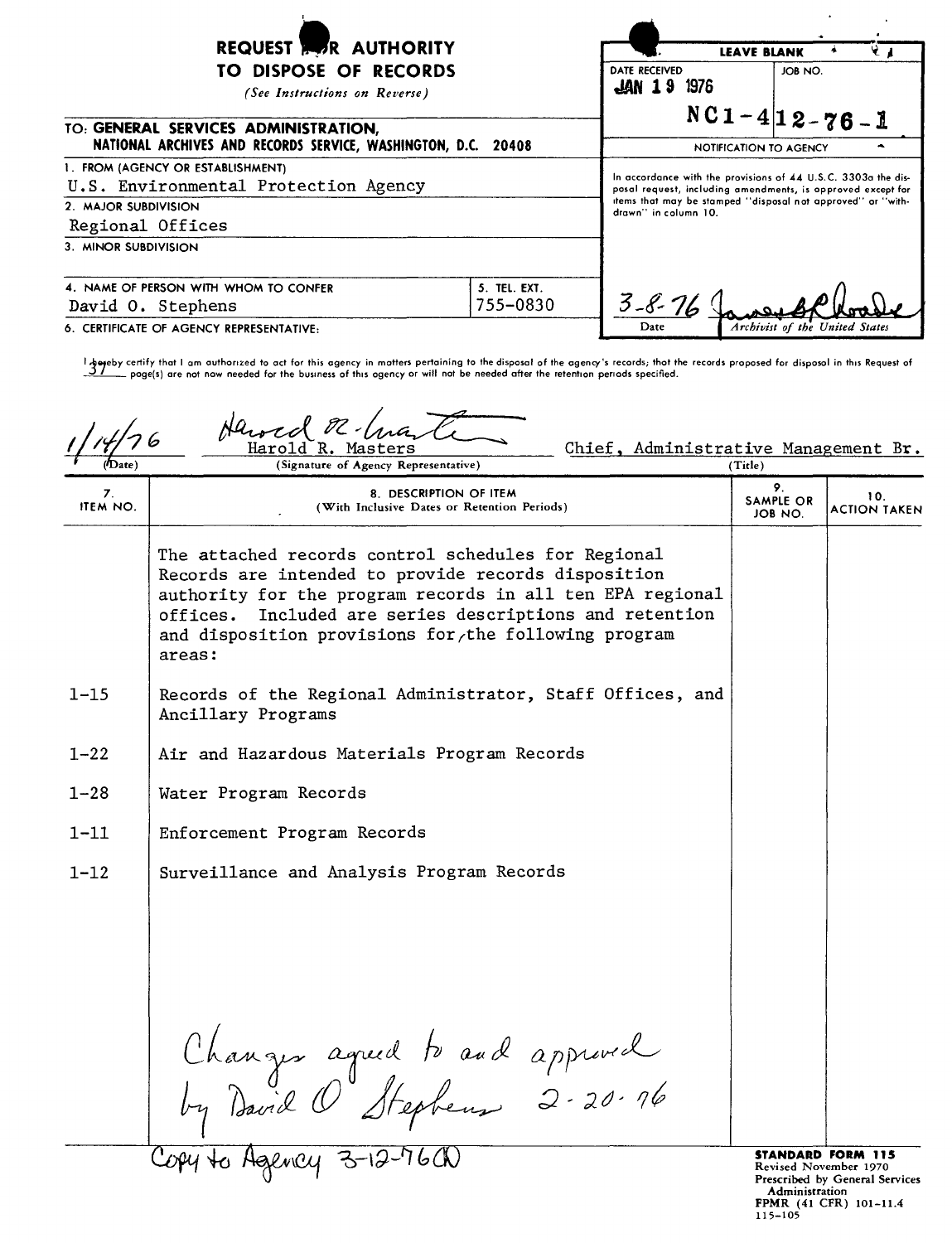$\bullet$ APPENDIX B RECORDS CONTROL SCHEDULES REGIONAL RECORDS

|  | MANUAL             |
|--|--------------------|
|  | RECORDS MANAGEMENT |

### RECORDS OF THE REGIONAL ADMINISTRATOR, STAFF OFFICES, AND ANCILLARY PROGRAMS

The records described below include the files of the Regional Administrator, and records related to staff and ancillary program functions not included elsewhere in this schedule nor in a records control schedule having agency-wide applicability. Included are regional program planning records, research and development grant records, environmental impact statement coordination records, federal facilities monitoring records, manpower development records, and staff functions including congressional and intergovernmental relations, public affairs, and other related records.

| Item | Name and Description<br>of Record/File                                                                                                                                                                                                                                                                                                                                                                                                                                                                                                                                                   | Retention Period<br>and Disposition                                                                                                                                                                                             |
|------|------------------------------------------------------------------------------------------------------------------------------------------------------------------------------------------------------------------------------------------------------------------------------------------------------------------------------------------------------------------------------------------------------------------------------------------------------------------------------------------------------------------------------------------------------------------------------------------|---------------------------------------------------------------------------------------------------------------------------------------------------------------------------------------------------------------------------------|
| 1.   | Regional Administrator's Policy<br>and-Program Development File.<br>Contains information related<br>to the development of regional<br>environmental programs and<br>policies. Records consist of<br>reports on regional environ-<br>mental projects, surveys,<br>special studies, position<br>papers, legislation, enforce-<br>ment actions, and other<br>program documents related to<br>water, air and hazardous<br>materials, enforcement, and<br>surveillance and analysis<br>programs. Records used by<br>Regional Administrator in<br>policy evaluation and pro-<br>gram planning. | Retention: Permanent.<br>Disposition: Break file<br>at end of each year. Keep<br>in office for 3 years, then<br>transfer to the Federal<br>Records Center. Keep in<br>FRC for 10 years, then offer<br>to the Regional Archives. |

*I*

TN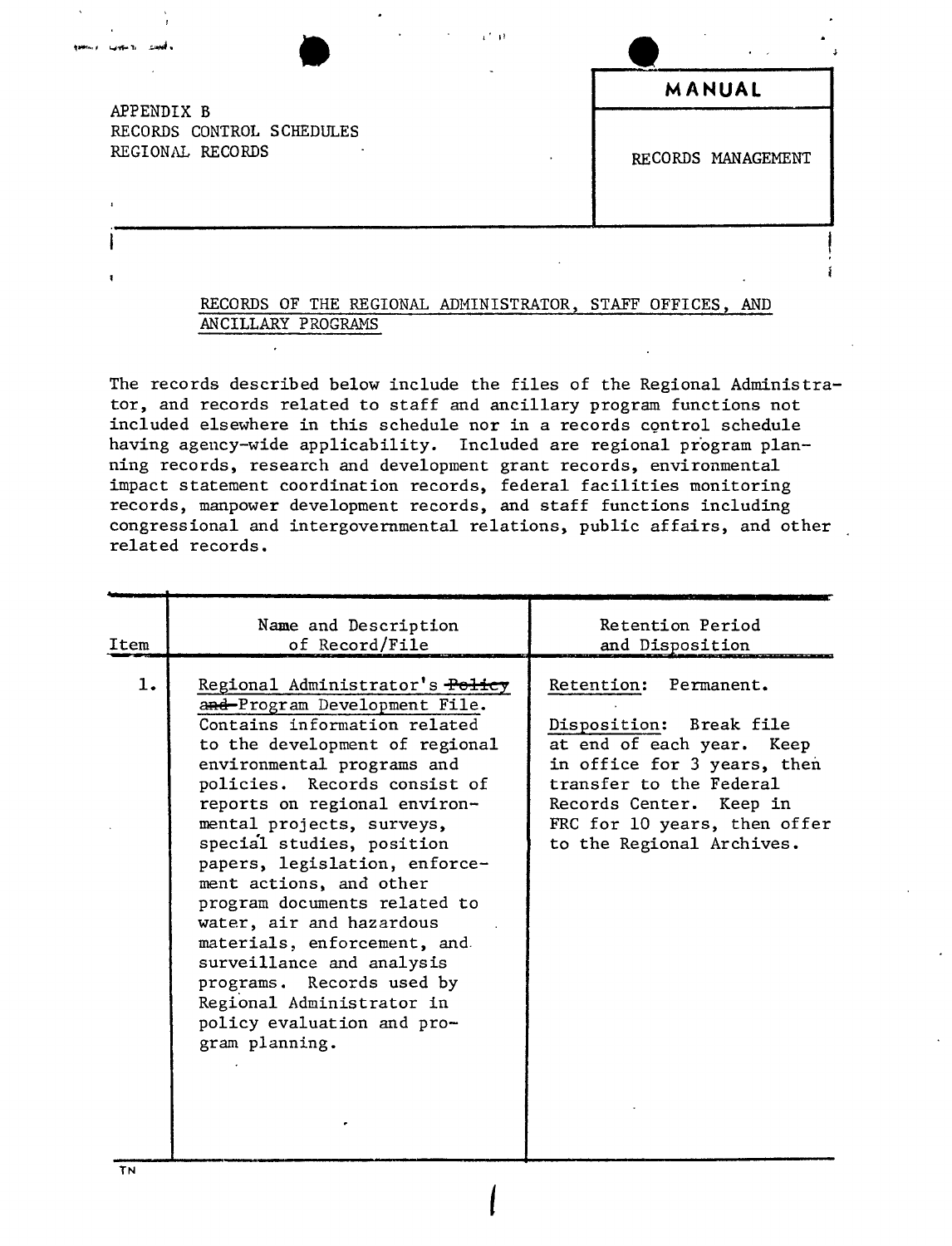|      | MANUAL                                                                                                                                                                                                                                                                                                                                                       |                                                                                                      | APPENDIX B                                                                                                                                                                                                                                                       |
|------|--------------------------------------------------------------------------------------------------------------------------------------------------------------------------------------------------------------------------------------------------------------------------------------------------------------------------------------------------------------|------------------------------------------------------------------------------------------------------|------------------------------------------------------------------------------------------------------------------------------------------------------------------------------------------------------------------------------------------------------------------|
|      | RECORDS MANAGEMENT                                                                                                                                                                                                                                                                                                                                           |                                                                                                      | RECORDS CONTROL SCHEDULES<br>REGIONAL RECORDS                                                                                                                                                                                                                    |
| Item |                                                                                                                                                                                                                                                                                                                                                              | Name and Description<br>of Record/File                                                               | Retention Period<br>and Disposition                                                                                                                                                                                                                              |
| 2.   | Regional Administrator's<br>Reading or Chron File.<br>Contains copies of all pro-<br>gram documents that the<br>Regional Administrator is<br>required to sign and approve.<br>File arranged by program<br>spondence originated by the                                                                                                                        | division, then chronologically.<br>Also includes copies of corre-<br>Regional Administrator himself. | Retention: Retain 5 years.<br>Disposition: Break file at<br>end of each year. Keep in<br>office current plus 1 addi-<br>tional year, then, transfer<br>to the Federal Records Center.<br>Keep in FRC for 5 years, then<br>destroy.                               |
| 3.   | Regional Administrator and<br>Program Management File.<br>Contains information used in<br>the internal administration<br>environmental programs.<br>Records consist of internal<br>budget documents, personnel<br>planning records, program<br>areports and statistics, dele-<br>gations of authority, and<br>$\cdot$ other related records. $\qquad \qquad$ | Deputy Regional Administrator's<br>and management of the regional                                    | Retention: Retain 10 years.<br>Disposition: Break file at<br>end of each year. Keep in<br>office for 2 years, then<br>transfer to the Federal<br>Records Center. Keep in<br>FRC for 8 years, then destroy.                                                       |
| 4.   | Research and Development Grant<br>Files.<br>to universities, private con-<br>sultants, etc. for research<br>and development projects.<br>Records consists of applica-<br>tion proposal, staff review<br>and comments, grant agreement,<br>modification and amendments,<br>and related correspondence.                                                        | Contains records used<br>in awarding and monitoring grants                                           | Retain 4 years.<br>Retention:<br>Break file<br>Disposition:<br>upon termination of grant or<br>resolution of any audit<br>exceptions. Keep in office<br>for 1 year, then transfer<br>to the Federal Records<br>Center. Keep in FRC for 3<br>years, then destroy. |

 $\mathbf{r}$ 

 $\ddot{\phantom{a}}$ 

Ļ.

 $\overline{2}$ 

 $\ddot{\phantom{a}}$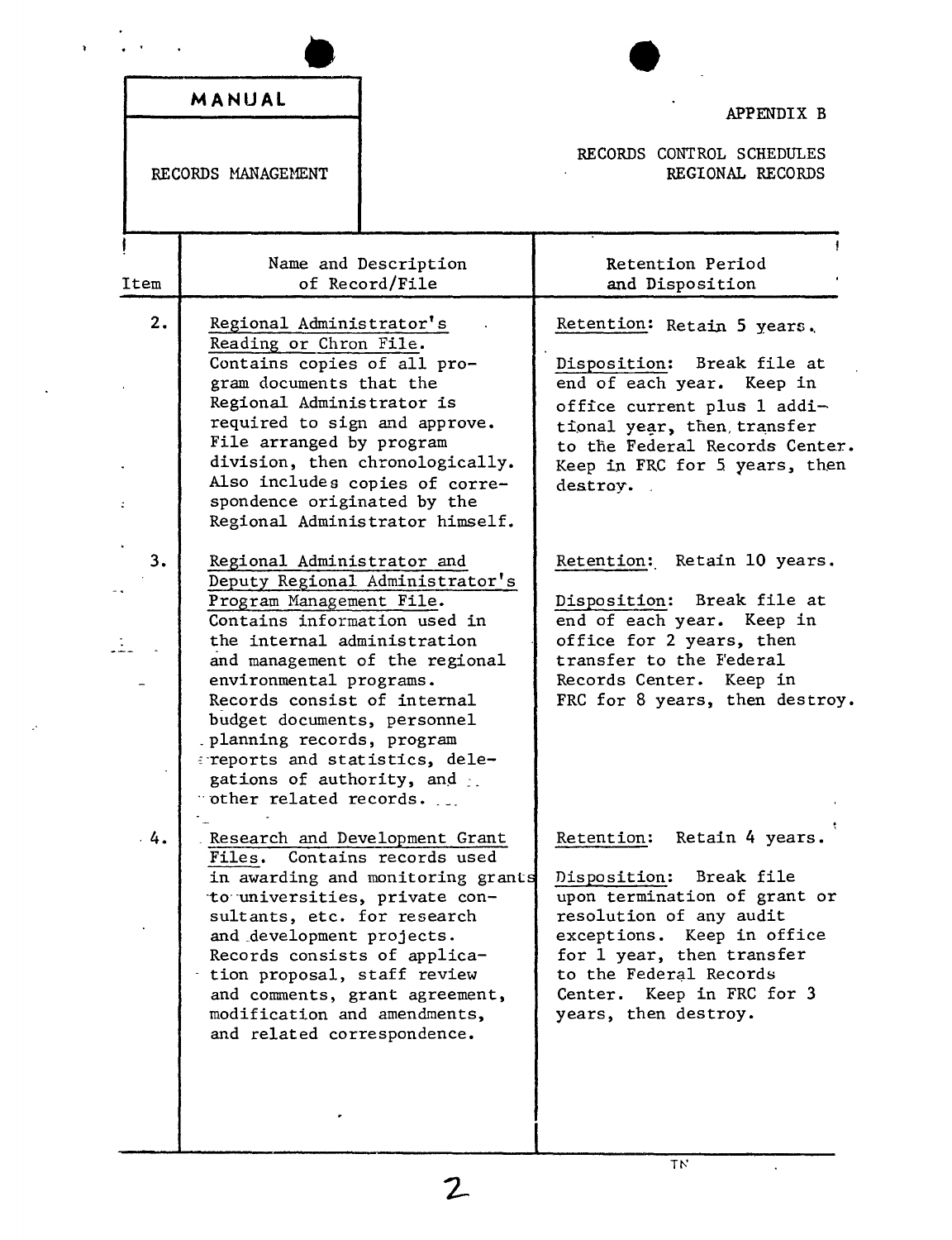APPENDIX B RECORDS CONTROL SCHEDULES REGIONAL RECORDS

 $\mathbf{r}$ 

ï

 $\hat{\textbf{z}}$ 

RECORDS MANAGEMENT

| <b>Item</b> | Name and Description<br>of Record/File                                                                                                                                                                                                                                                                                                                                                                      | Retention Period<br>and Disposition                                                                                                                                                                                                                          |
|-------------|-------------------------------------------------------------------------------------------------------------------------------------------------------------------------------------------------------------------------------------------------------------------------------------------------------------------------------------------------------------------------------------------------------------|--------------------------------------------------------------------------------------------------------------------------------------------------------------------------------------------------------------------------------------------------------------|
| 5.          | Rejections of Research and<br>Development Grant Applications.<br>Contains copies of disapproved<br>grant proposals, rejection<br>notices, correspondence, etc.                                                                                                                                                                                                                                              | Retention: Retain 1 year.<br>Disposition: Break file at<br>end of each year. Keep in<br>office for 1 year, then<br>destroy.                                                                                                                                  |
| 6.          | Manpower Development File.<br>Contains records used in<br>making grants to state and<br>local agencies to provide<br>technical training for agency<br>personnel. Records consist<br>of copy of grant application<br>and agreement, course<br>addendee reports, and other<br>related records.                                                                                                                | Retention: Retain 4 years.<br>Disposition: Break file<br>upon termination of grant<br>or resolution of any audit<br>exceptions. Keep in office<br>for 1 year, then transfer<br>to the Federal Records Cen-<br>ter. Keep in FRC for 3<br>years, then destroy. |
| 7.          | Public Affairs News Releases<br>File. Contains copies of all<br>news releases from the<br>regional office.                                                                                                                                                                                                                                                                                                  | Retention: Permanent.<br>Disposition: Break file at<br>end of each year. Keep in<br>office for 3 years, then<br>transfer to the Federal<br>Records Center. Keep in<br>FRC for 10 years, then<br>offer to the Regional<br>Archives.                           |
| 8.          | Public Affairs Program<br>Reference File. Contains<br>records used in the public<br>information activities of<br>the regional office.<br>Records<br>consist of biographical infor-<br>mation on EPA officials,<br>doucments on program<br>activities sent from the<br>program divisions, reports<br>on major program and policy<br>developments, and other<br>records used in formulating<br>news releases. | Retention: Retain 3 years.<br>Disposition: Break file at<br>end of each year. Keep in<br>office for 3 years, then<br>destroy.                                                                                                                                |
| TN          |                                                                                                                                                                                                                                                                                                                                                                                                             |                                                                                                                                                                                                                                                              |

 $\mathbf{z}$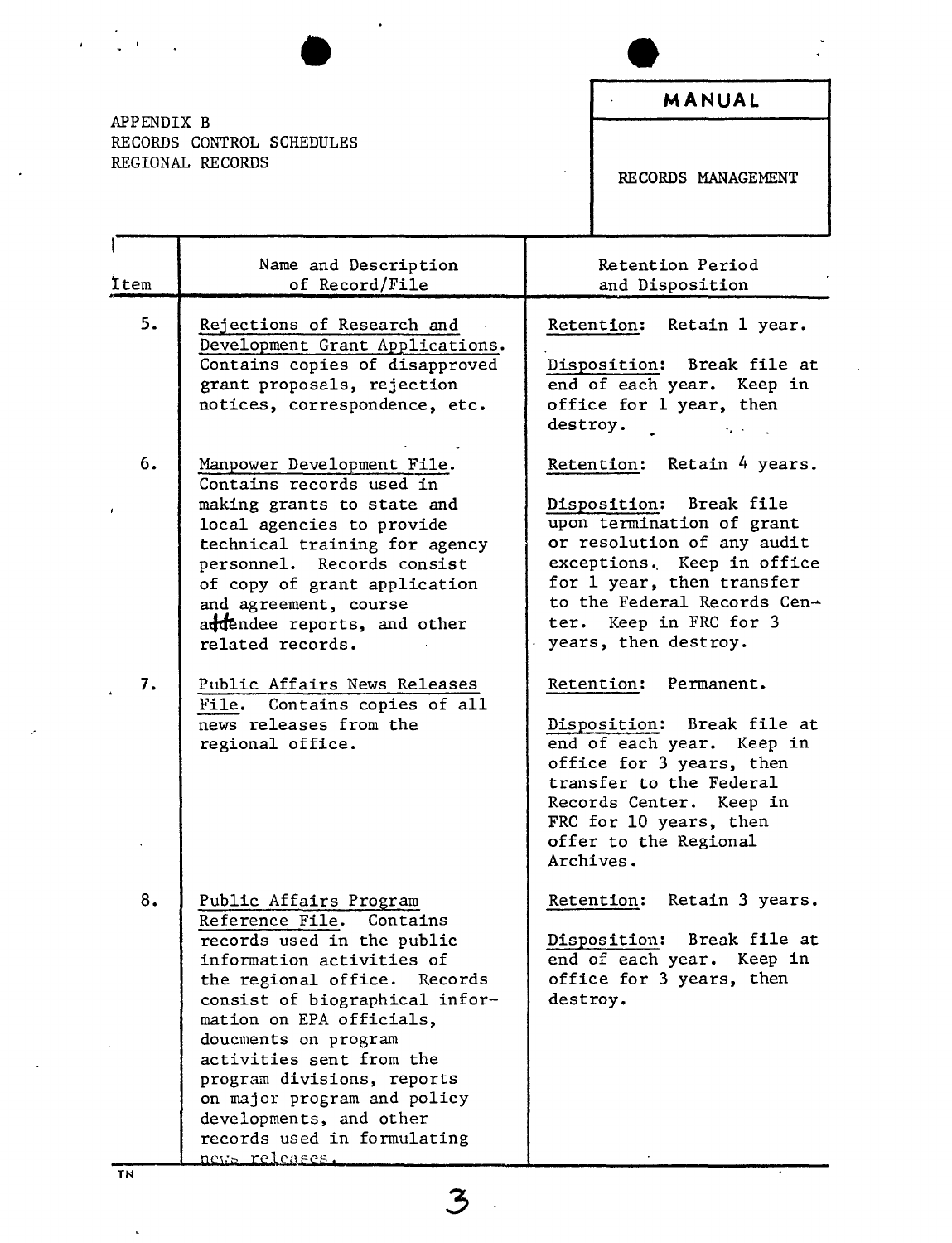|                    | MANUAL                                                                                                                                                                                                                                                                                                                                                                                                                                                                                                                                                                                                                                             |                                        | APPENDIX B                                                                                                                                                                                                                       |
|--------------------|----------------------------------------------------------------------------------------------------------------------------------------------------------------------------------------------------------------------------------------------------------------------------------------------------------------------------------------------------------------------------------------------------------------------------------------------------------------------------------------------------------------------------------------------------------------------------------------------------------------------------------------------------|----------------------------------------|----------------------------------------------------------------------------------------------------------------------------------------------------------------------------------------------------------------------------------|
| RECORDS MANAGEMENT |                                                                                                                                                                                                                                                                                                                                                                                                                                                                                                                                                                                                                                                    |                                        | RECORDS CONTROL SCHEDULES<br>REGIONAL RECORDS                                                                                                                                                                                    |
| Item               |                                                                                                                                                                                                                                                                                                                                                                                                                                                                                                                                                                                                                                                    | Name and Description<br>of Record/File | Retention Period<br>and Disposition                                                                                                                                                                                              |
| 9.                 | Congressional Inquiries File.<br>Contains copies of congres-<br>and referred to the program<br>offices for reply. Includes                                                                                                                                                                                                                                                                                                                                                                                                                                                                                                                         | sional correspondence received         | Retention:<br>Retain 2 years.<br>Disposition: Break file at<br>end of Congressional session.<br>Keep in office for 2 years,<br>then destroy.                                                                                     |
| 10.                | copies of responses.<br>Regional Program Planning<br>File. Contains records<br>used in organizational plan-<br>ning and management studies<br>and surveys related to the<br>regional office. Records<br>consist of management surveys,<br>organizational and functional<br>statements, program planning<br>monthly and quarterly status<br>reports, resources management<br>surveys and reports, and<br>other related records.                                                                                                                                                                                                                     |                                        | Retention: Retain 3 years.<br>Disposition: Break file<br>at end of each year. Keep<br>in office for 3 years, then<br>destroy.                                                                                                    |
| 11.                | Environmental Impact Statement<br>Preparation File. Contains<br>information related to the<br>in-house preparation of<br>environmental impact statements<br>by the regional office staff.<br>Also includes those statements<br>prepared by consultants for EPA.<br>Records consist of manuscript<br>drafts of statements, notices of<br>intent, correspondence with<br>citizens groups, news clips,<br>comments on the draft made by<br>all interested parties,<br>transmittal letters, manu-<br>script for final statement,<br>and comments on final state-<br>ment. May also include<br>copies of environmental<br>assessments, special studies, |                                        | Retention:<br>Retain 10 years.<br>Disposition: Break file<br>upon preparation of final<br>statement. Keep in office<br>for 5 years, then transfer<br>to the Federal Records<br>Center. Keep in FRC for 5<br>years, then destroy. |

 $+$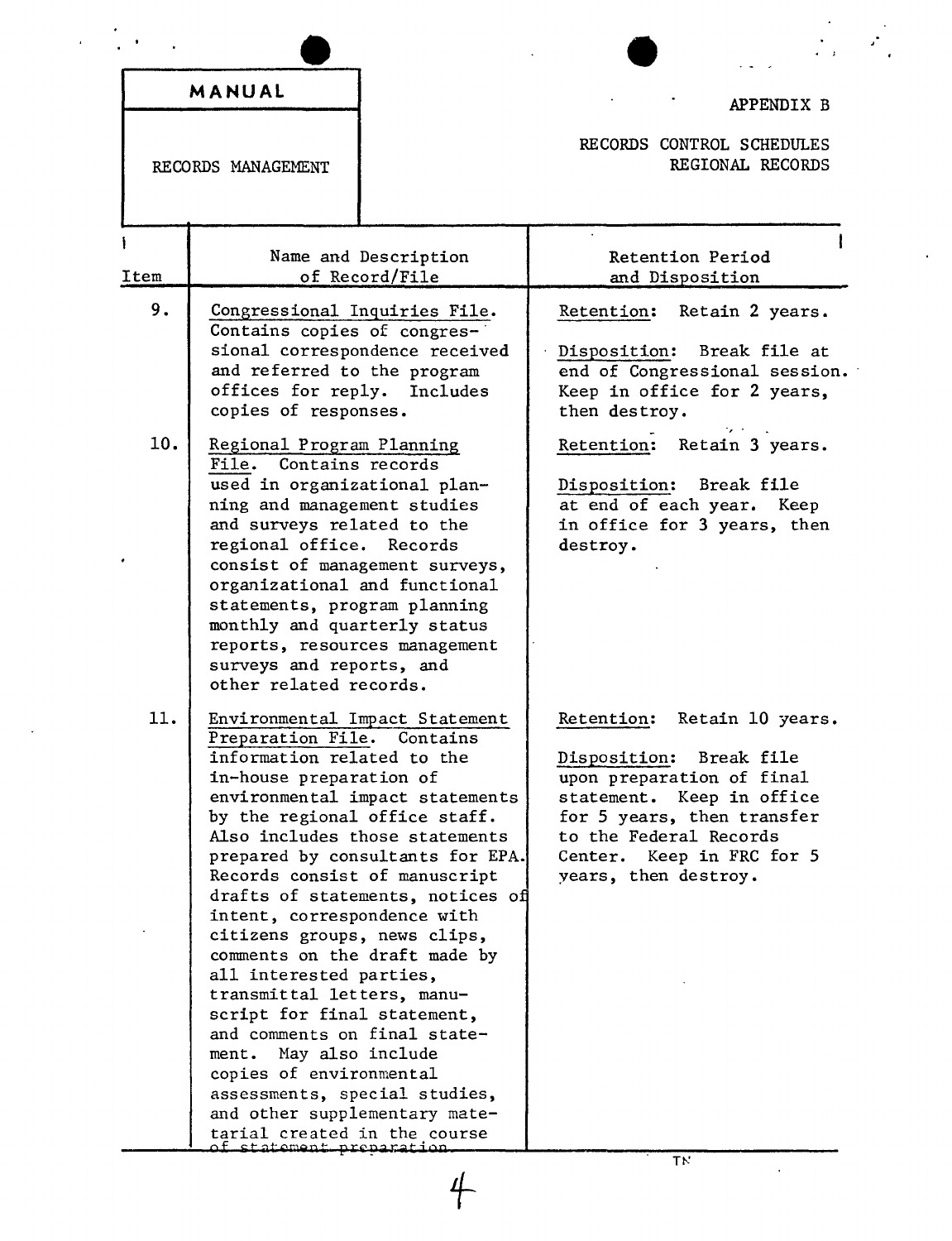#### APPENDIX B RECORDS CONTROL SCHEDULES REGIONAL RECORDS<br>! I I Name and Description ,Item of Record/File 12. Environmental Impact Statement Coordination File. Contains documents used in review and coordination of regional office comments on projects that may impact on the environment. Project categories include transportation, urban renewal, water resources, energy development, and Federal land use plans. Includes copies of printed draft statement and printed final and correspondence. May also include news clips or other materials relating to the environmental impact statements. 13. Section X Public Notices File. Contains information concerning the potential environmental impact of proposed projects by Corps of Engineers. Projects include maintenance dredging proposals as well as other projects under Section X of the Rivers and Harbors Act of 1899. Records consist of a copy of Notice, a description of the project plans, EPA evaluation on the environmental impact of the proposed project, and EPA comments, recommendation, or denial of the project. **MANUAL** RECORDS MANAGEHENT Retention Period and Disposition Retention: Permanent. Disposition: Break file upon preparation of final statement. Keep in office for 5 years or until completion of project, whichever is earlier, then transfer to the Federal Records Center. Keep in FRC for 20 years, the offer to the Regional Archives. Retention: a. No Comments/Approvals. Retain 1 year. b. Denials. Retain 5 years. Disposition: a. No Comments/Approvals. Keep in office for 1 year, then destroy. b. Denials. Break file upon completion of review and comments. Keep in office for 5 years, then destroy.

, 1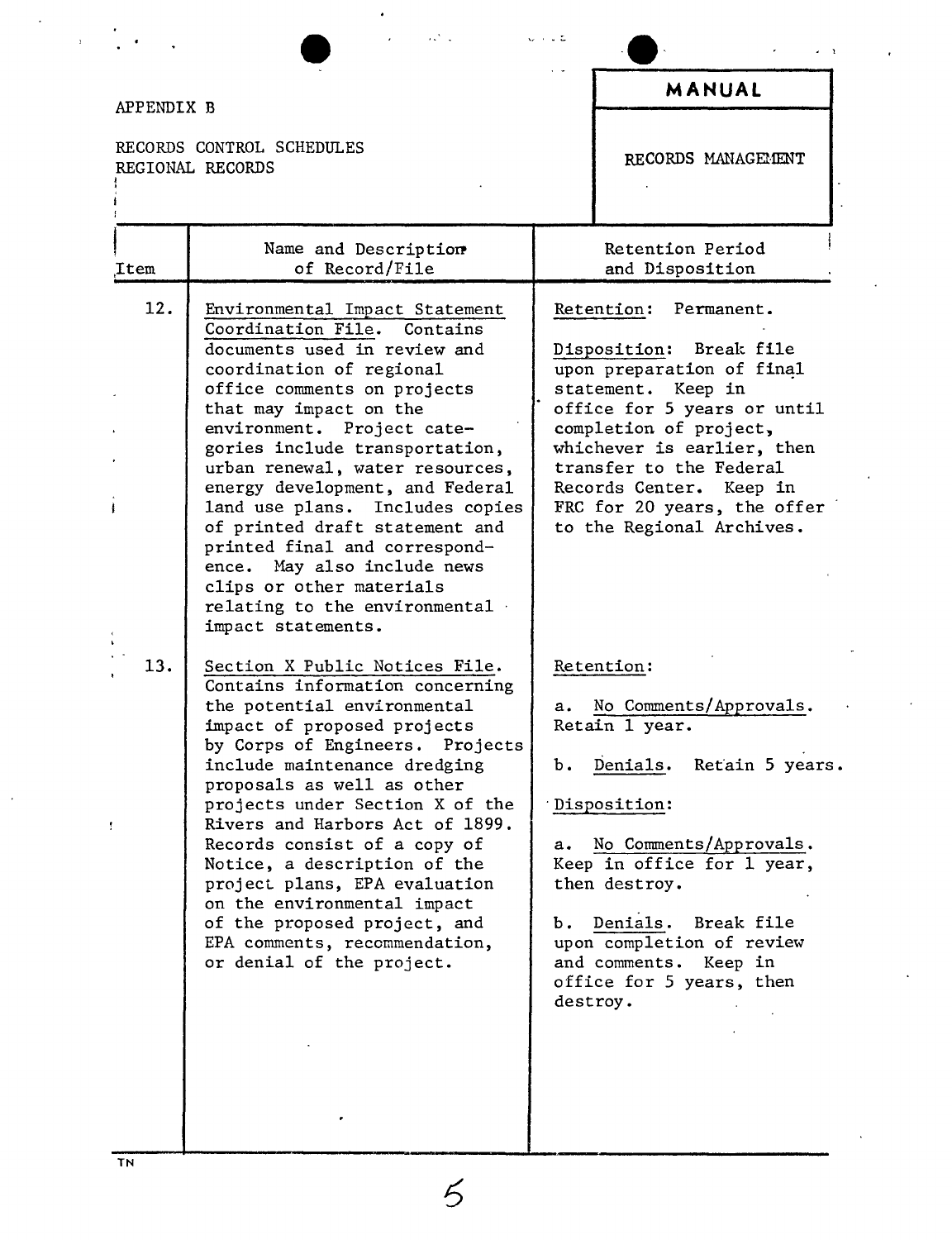| MANUAL                             |                                                                                                                                                                                                                                                                                                                                                                                                                                                                                                                | APPENDIX B                                                                                                                                                                      |  |
|------------------------------------|----------------------------------------------------------------------------------------------------------------------------------------------------------------------------------------------------------------------------------------------------------------------------------------------------------------------------------------------------------------------------------------------------------------------------------------------------------------------------------------------------------------|---------------------------------------------------------------------------------------------------------------------------------------------------------------------------------|--|
| RECORDS MANAGEMENT                 |                                                                                                                                                                                                                                                                                                                                                                                                                                                                                                                | RECORDS CONTROL SCHEDULES<br>REGIONAL RECORDS                                                                                                                                   |  |
| İtem                               | Name and Description<br>of Record/File                                                                                                                                                                                                                                                                                                                                                                                                                                                                         | Retention Period<br>and Disposition                                                                                                                                             |  |
| 14.<br>File.<br>and other factors. | Federal Facilities Monitoring<br>Contains information used<br>to monitor the environmental<br>controls in use at installa-<br>tions and facilities operated<br>by the federal government,<br>including military installa-<br>tions. Monitoring includes<br>both air and water program<br>areas. Records consist of<br>correspondence with the<br>facilities, survey reports<br>showing inventory of pollution<br>control equipment in use at<br>the facilities, nature and<br>location of pollution discharge, | Retention: Retain 5 years.<br>Break file<br>Disposition:<br>each year. Keep in office<br>for 5 years, then destroy.                                                             |  |
| 15.<br>copy.                       | Federal Facilities NPDES Permit<br>Working File. Contains informa-<br>tion used in granting permits to<br>federal facilities permitting<br>them to discharge pollutants<br>into the water. Permits issued<br>under the National Pollution<br>Discharge Elimination System<br>(NPDES). Records consist of<br>permit application, corre-<br>spondence with Corps of<br>Engineers and applicant,<br>copy of public notice,<br>summary report and permit                                                           | Destroy upon<br>Retention:<br>expiration of permit.<br>Break file<br>Disposition:<br>upon issuance of permit.<br>Keep in office until<br>expiration of permit, then<br>destroy. |  |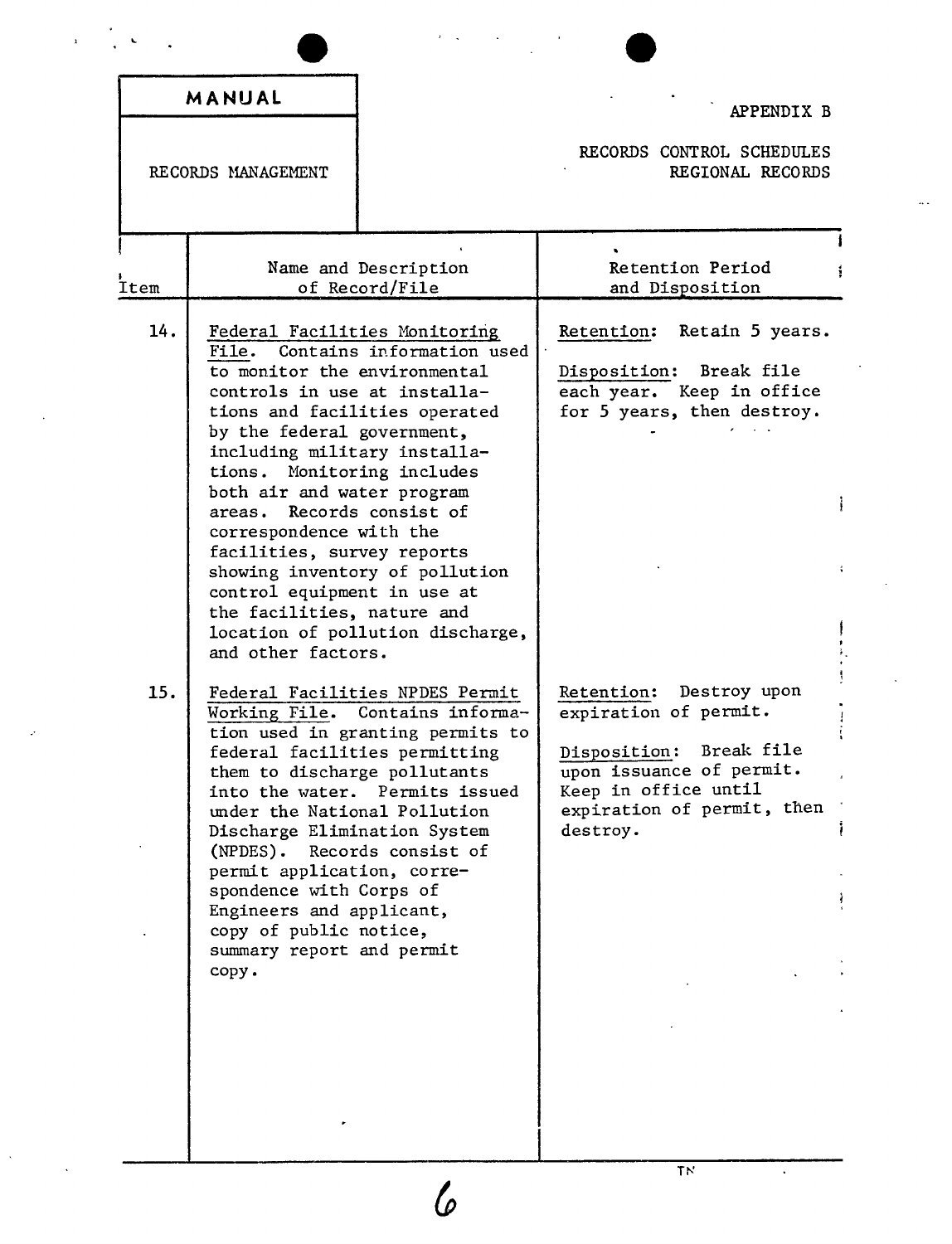#### APPENDIX B

ŧ

RECORDS CONTROL SCHEDULES REGIONAL RECORDS COMPOSED REGIONAL RECORDS

**MANUAL**

#### AIR AND HAZARDOUS MATERIALS PROGRAMS

ine records described below relate to the development and implementation of the regional air, noise, radiation, pesticides, toxic substances, and solia waste management programs, consistent with national strategy and<br>Policy suidelines. There i policy guidelines. They document assistance to States in developing. implementation plans, transportation plans; assistance to State program development through grants; and other activities.

| Item | Name and Description<br>of Record/File                                                                                                                                                                                                                                                                                                                                                                                                                                                                                                                                             | Retention Period<br>and Disposition                                                                                                                                                                                                                        |
|------|------------------------------------------------------------------------------------------------------------------------------------------------------------------------------------------------------------------------------------------------------------------------------------------------------------------------------------------------------------------------------------------------------------------------------------------------------------------------------------------------------------------------------------------------------------------------------------|------------------------------------------------------------------------------------------------------------------------------------------------------------------------------------------------------------------------------------------------------------|
| 1.   | State Implementation Plans<br>File. Record copies of plans<br>developed by each state for<br>the attainment and maintenance<br>of national ambient air quality<br>standards, as required by<br>Section 110 of the Clean Air<br>Act, as amended. Plans<br>approved by regional offices,<br>Records consist of plan and<br>amendments, public and industry<br>comments, public hearing docu-<br>ments, compliance schedules,<br>status reports, transportation<br>control documents, Section 307<br>lawsuit documents, contracts,<br>progress reports, and other<br>related records. | Retention: Permanent.<br>Disposition: Break file as<br>plans are revised or super-<br>seded. Keep in office for<br>1 year, then transfer to the<br>Federal Records Center.<br>Keep in FRC for 20 years,<br>then offer to the Regional<br>Archives.         |
| 2.   | Section 105 Grant File.<br>Contains records used in<br>awarding and monitoring air<br>pollution control grants<br>to state and local air pollu-<br>tion control agencies under<br>Section 105 of the Clean Air<br>Act, as amended. Records<br>consist of application, EPA<br>staff comments, Governor's                                                                                                                                                                                                                                                                            | Retention: Retain 4 years.<br>Disposition: Break file<br>upon termination of grant or<br>resolution of any audit<br>exceptions. Keep in office<br>for 1 year, then transfer<br>to the Federal Records<br>Center. Keep in FRC for 3<br>years, then destroy. |

 $\eta$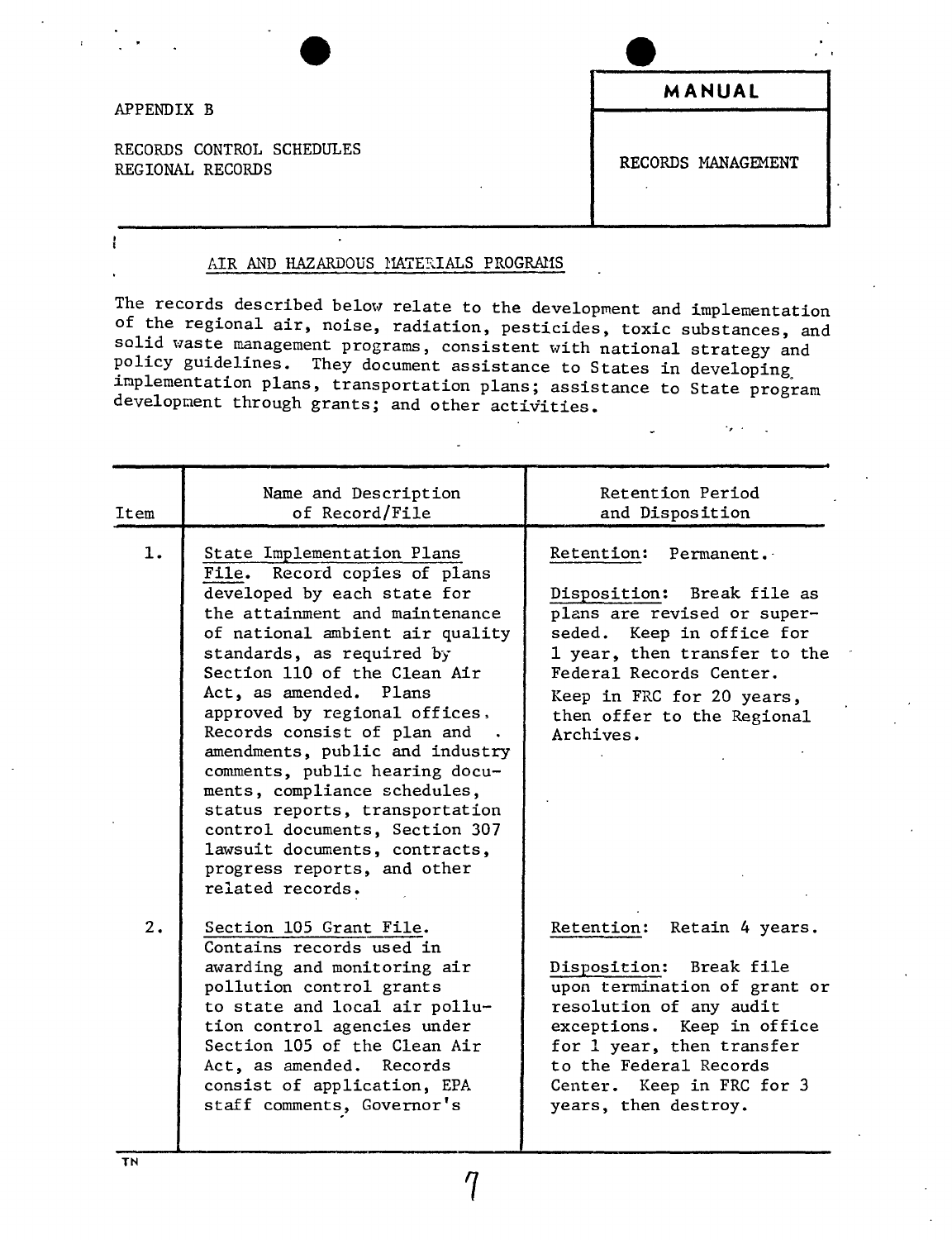|      | MANUAL                                                                                                                                                                                                                                                                                                                                                                                                                                                                                                                                                                                                                                        |                                                                                                   | APPENDIX B                                                                                                                                                                                                                                                 |
|------|-----------------------------------------------------------------------------------------------------------------------------------------------------------------------------------------------------------------------------------------------------------------------------------------------------------------------------------------------------------------------------------------------------------------------------------------------------------------------------------------------------------------------------------------------------------------------------------------------------------------------------------------------|---------------------------------------------------------------------------------------------------|------------------------------------------------------------------------------------------------------------------------------------------------------------------------------------------------------------------------------------------------------------|
|      | RECORDS MANAGEMENT                                                                                                                                                                                                                                                                                                                                                                                                                                                                                                                                                                                                                            |                                                                                                   | RECORDS CONTROL SCHEDULES<br>REGIONAL RECORDS                                                                                                                                                                                                              |
| Item |                                                                                                                                                                                                                                                                                                                                                                                                                                                                                                                                                                                                                                               | Name and Description<br>of Record/File                                                            | Retention Period<br>and Disposition                                                                                                                                                                                                                        |
| 3.   | designee comments, final<br>application, determination<br>of responsibility, award<br>documents and amendments,<br>expenditure reports, audit<br>reports, payment documents,<br>progress reports, annual<br>program performance, appendix<br>to application, and other<br>related records.<br>Review and Comment File.<br>Contains information related<br>to the potential impact of<br>proposed projects on the<br>environment. Used by all air<br>and hazardous materials pro-<br>grams to prepare EPA comments<br>on the projects. Records<br>consist of manuscript work<br>papers used as input to<br>ment, and other related<br>records. | Environmental Impact Statement<br>printed draft and final state-                                  | ک<br>Retention: Retain 20 years.<br>Disposition: Break file<br>upon preparation of final<br>statement. Keep in office<br>for 2 years, then transfer<br>to the Federal Records<br>Center. Keep in FRC for $83$<br>years, then destroy.                      |
| 4.   | Section 204 Hazardous Waste<br>Grants File. Contains<br>records used in awarding and<br>monitoring grants to state<br>agencies under Section 204<br>of pre-application documents,<br>payment records, intra-office<br>memoranda, audit reports, and<br>other related records.                                                                                                                                                                                                                                                                                                                                                                 | of PL 89-272. Records consist<br>application, progress reports,<br>correspondence, final reports, | Retention: Retain 4 years.<br>Disposition: Break file<br>upon termination of grant or<br>resolution of any audit<br>exceptions. Keep in office<br>for 1 year, then transfer to<br>the Federal Records Center.<br>Keep in FRC for 3 years,<br>then destroy. |

 $\mathcal{G}$ 

 $\frac{1}{\sqrt{2}}$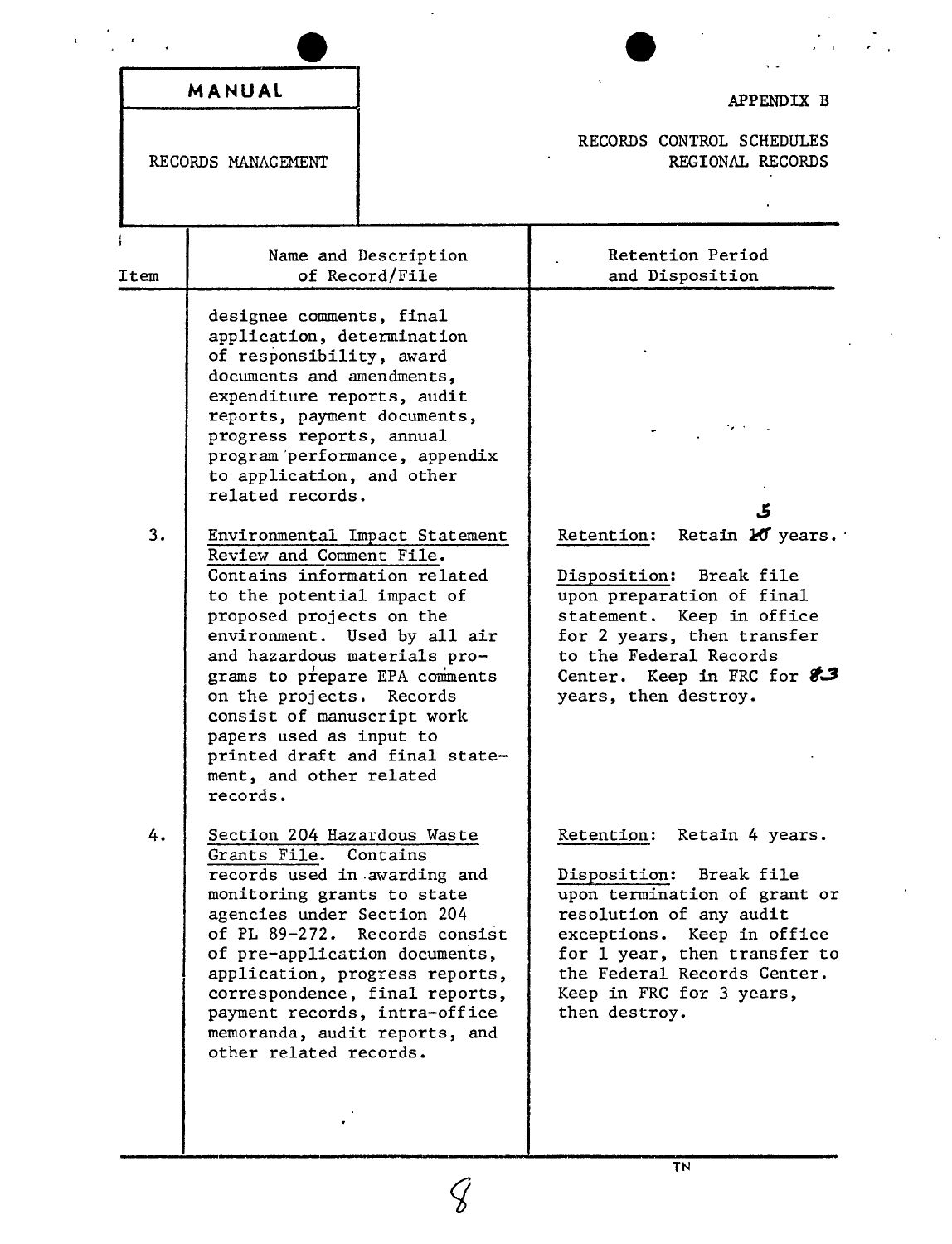## APPENDIX B

 $\label{eq:2} \frac{1}{\sqrt{2}}\frac{1}{4}\left(\frac{1}{\sqrt{2}}\right)^{1/2}$ 

 $\frac{1}{\sqrt{2}}$ 

RECORDS CONTROL SCHEDULES REGIONAL RECORDS

# MANUAL

RECORDS MANAGEMENT

 $\ddot{\phantom{a}}$ 

 $\hat{\mathcal{A}}$ 

| Item | Name and Description<br>of Record/File                                                                                                                                                                                                                                                                                                                         | Retention Period<br>and Disposition                                                                                                                                                                                                          |
|------|----------------------------------------------------------------------------------------------------------------------------------------------------------------------------------------------------------------------------------------------------------------------------------------------------------------------------------------------------------------|----------------------------------------------------------------------------------------------------------------------------------------------------------------------------------------------------------------------------------------------|
| 5.   | Air Quality Modeling Printouts.<br>Printouts showing ambient air<br>quality data collected at air<br>pollution monitoring stations.<br>Used as planning models to<br>determine necessary changes<br>in State Implementation Plans<br>or air quality regulations.                                                                                               | Retention: Retain 5 years.<br>Disposition: Break file<br>upon completion of modeling<br>study. Keep in office for<br>5 years, then destroy.                                                                                                  |
| 6.   | Noise Abatement Regulations.<br>File. Contains copies of<br>regulations and legislation<br>from municipalities, counties,<br>and state governments. Used<br>for reference. Records con-<br>sist of copies of state<br>noise abatement laws and<br>regulations, community noise<br>ordinances, and related<br>correspondence and technical<br>documents.        | <del>As determined by</del><br><del>users nee</del> as.<br>Disposition: Destroy when 4 theory<br>old or sword if no<br>needld.                                                                                                               |
| 7.   | Noise Sources Reference File.<br>Contains information<br>on facilities and products<br>that produce noise that may<br>be subject to present or<br>future governmental regulation.<br>Includes topics such as air-<br>ports, highways, railroads,<br>trucks, etc. Records consist<br>of technical documents and<br>other materials related to<br>noise sources. | <del>Retention:</del><br><del>- As determined by -</del><br>users' needs.<br>Bisposition: <del>Destroy when</del><br>no longer used for reference.<br>Aerian in obbice every<br>years retoining gills i<br>continuing reference<br>materials |

 $\mathcal{A}_{\mathcal{A}}$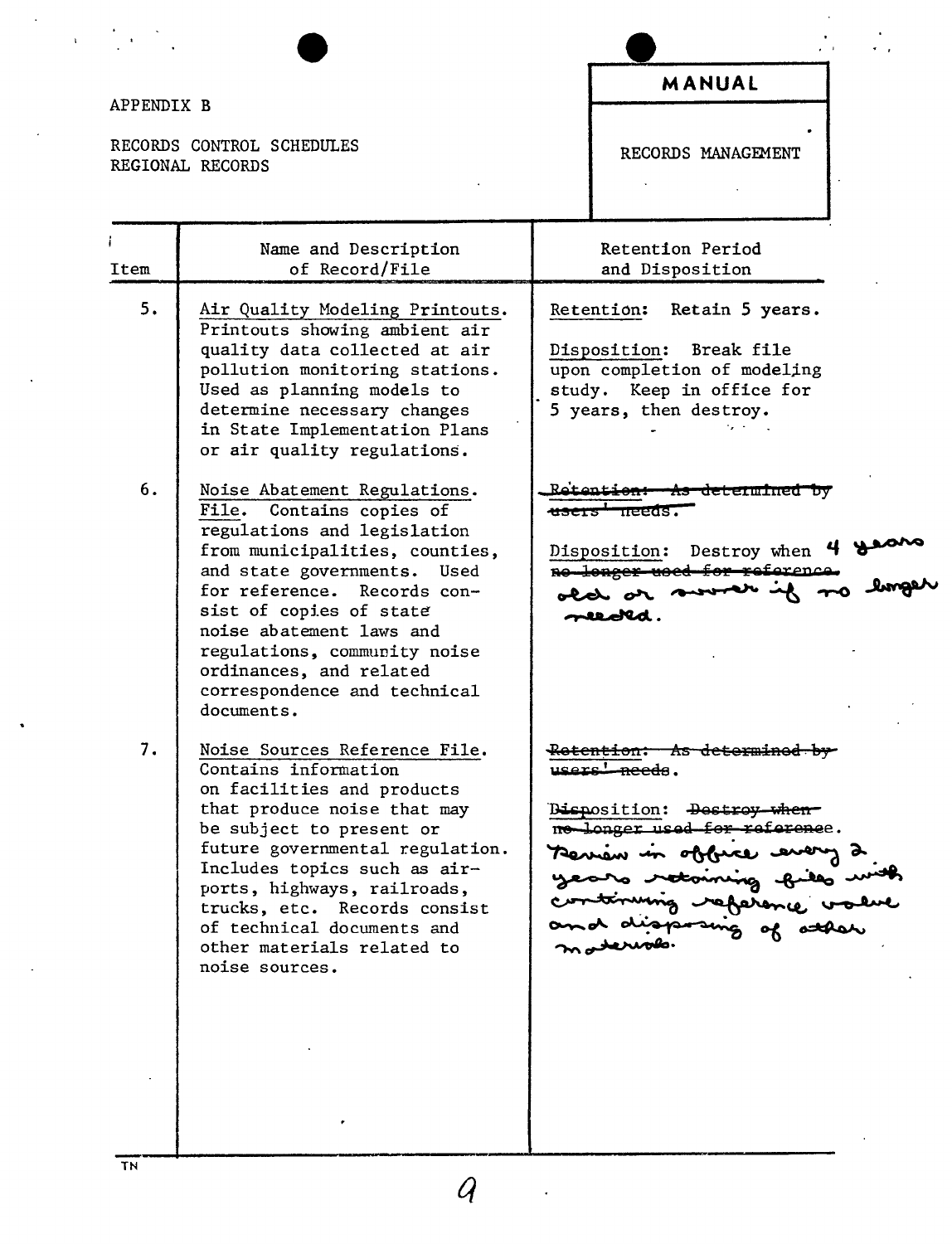|      | MANUAL                                                                                                                                                                                                                                                                                                                               |                                                                                                     | APPENDIX B                                                                                                                                                                                                                                                                                                |
|------|--------------------------------------------------------------------------------------------------------------------------------------------------------------------------------------------------------------------------------------------------------------------------------------------------------------------------------------|-----------------------------------------------------------------------------------------------------|-----------------------------------------------------------------------------------------------------------------------------------------------------------------------------------------------------------------------------------------------------------------------------------------------------------|
|      | RECORDS MANAGEMENT                                                                                                                                                                                                                                                                                                                   |                                                                                                     | RECORDS CONTROL SCHEDULES<br>REGIONAL RECORDS                                                                                                                                                                                                                                                             |
| Ttem |                                                                                                                                                                                                                                                                                                                                      | Name and Description<br>of Record/File                                                              | Retention Period<br>and Disposition                                                                                                                                                                                                                                                                       |
| 8.   | Reports.<br>design reports received from<br>NRC and ERDA and reviewed and<br>approved by EPA. Reports<br>consist of preliminary or<br>initial report, changes to<br>report, and final report.                                                                                                                                        | Nuclear Reactor Safety Analysis<br>Consist of nuclear<br>plant construction and process             | Retention:<br>Initial Report and<br>a.<br>Changes. Retain until receipt<br>of final report.<br>b. Final Report. Retain 10<br>years.<br>Disposition:<br>Initial Report and<br>a.<br>Changes. Destroy upon receipt<br>of final report.<br>b. Final Report. Keep in<br>office for 10 years, then<br>destroy. |
| 9.   | Radiation Program Reference<br>tions. Used for reference.<br>Records consist of printed<br>technical documents, work<br>papers, and other reference<br>materials concerning nuclear<br>power plants and facilities.                                                                                                                  | File. Contains information on<br>nuclear facilities and regula-                                     | <del>Retention: As determined by</del><br>u <del>sers' needs</del> .<br>Disposition: Destroy will<br>erence,<br>of other                                                                                                                                                                                  |
| 10.  | ments Registration File.<br>Contains records used to<br>register companies that manu-<br>by Section 7 of the Federal<br>Insecticide, Fungicide, and<br>Rodenticide Act, as amended.<br>Records consist of applica-<br>tions for registration,<br>producing establishments,<br>certified mail recipts, and<br>related correspondence. | Pesticide Producing Establish-<br>facture pesticides, as required<br>reports submitted by pesticide | Retention:<br>Retain 10 years.<br>Disposition:<br>Break file<br>upon termination of regis-<br>tration.<br>Keep in office for<br>3 years, then transfer to<br>the Federal Records Center.<br>Keep in FRC for 7 years,<br>then destroy.<br>₹.                                                               |

 $\mathcal{F}$ 

 $\overline{\phantom{a}}$ 

 $\overline{H}$ 

 $\ddot{\phantom{0}}$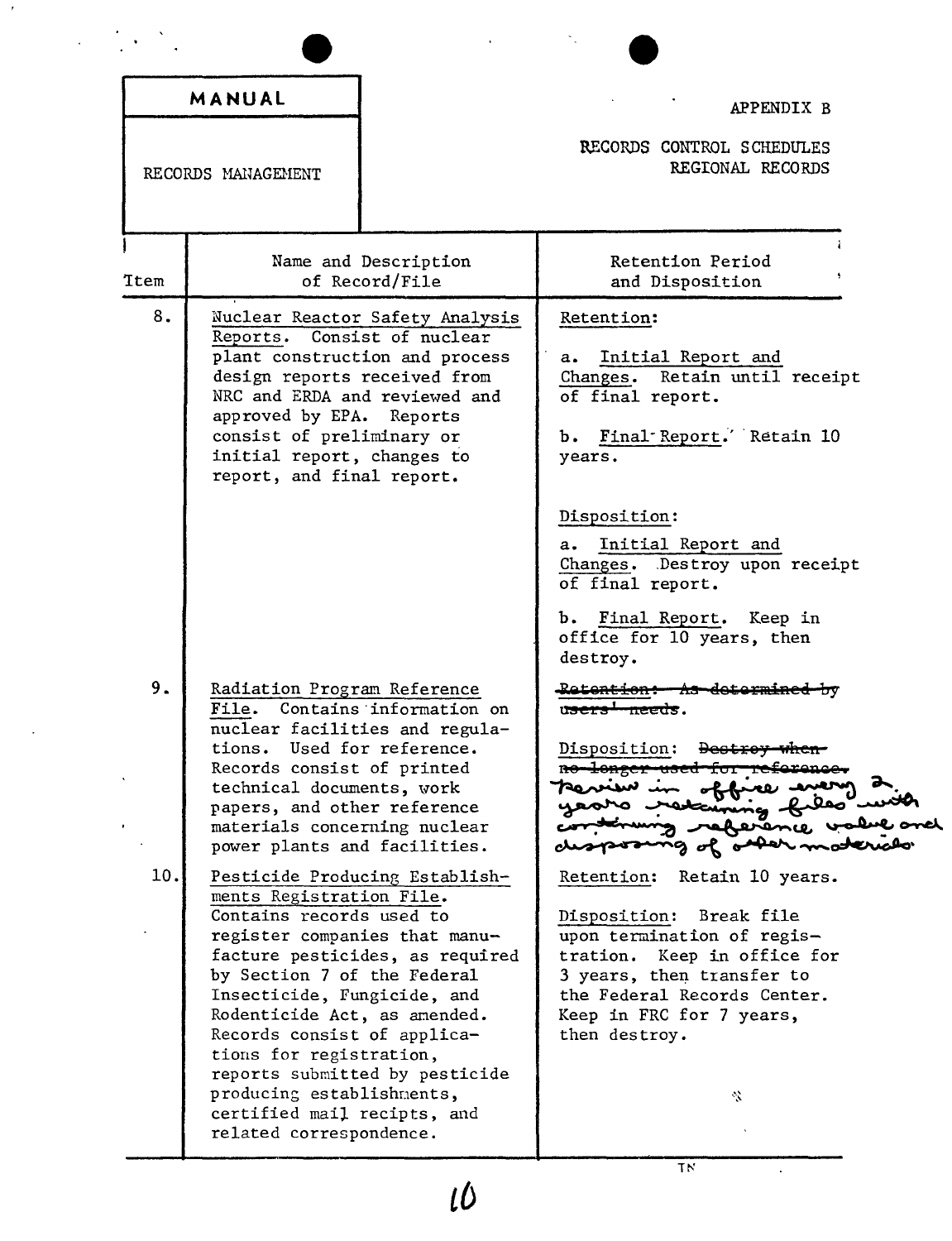## APPENDIX B

 $\frac{1}{2}$  ,  $\frac{1}{2}$  ,  $\frac{1}{2}$ 

 $\mathbf{r}$ 

RECORDS CONTROL SCHEDULES<br>REGIONAL RECORDS

### **MANUAL**

RECORDS MANAGEMENT

 $\mathbf{r}$ 

| Item | Name and Description<br>of Record/File                                                                                                                                                                                                                                                                                                                                                                                                                                                                   | Retention Period<br>and Disposition                                                                                                                                                                           |
|------|----------------------------------------------------------------------------------------------------------------------------------------------------------------------------------------------------------------------------------------------------------------------------------------------------------------------------------------------------------------------------------------------------------------------------------------------------------------------------------------------------------|---------------------------------------------------------------------------------------------------------------------------------------------------------------------------------------------------------------|
| 11.  | Pesticide Producing Establish-<br>ments Printouts. Computer<br>printout reports showing pesti-<br>cide establishments data<br>transferred from producers<br>annual reports. Reports show<br>data concerning the kind and<br>amount of pesticides being<br>manufactured by the<br>establishments.                                                                                                                                                                                                         | Retention: Retain 1 year.<br>Disposition: Keep in office<br>1 year after superseded.<br>by annual update, then<br>destroy.                                                                                    |
| 12.  | Pesticides Compliance File.<br>Contains information used to<br>determine compliance of pesti-<br>cide products with regulations.<br>Records consist of collection<br>reports submitted from field<br>inspectors, notice of inspec-<br>tion, receipt for sample,<br>report of analysis, copy of<br>sample label, copy of<br>accepted label, history of<br>official sample, and<br>acceptance letters.                                                                                                     | Retention: Retain 5 years.<br>Disposition: Break file<br>at end of each year. Keep<br>in office for 2 years, then<br>transfer to the Federal<br>Records Center. Keep in<br>FRC for 3 years, then<br>destroy.  |
| 13.  | Pesticides Investigation<br>Case File. Contains informa-<br>tion concerning the alledged<br>misuse or accidental uses<br>of pesticides. Incidents of<br>accident and misuse are investi-<br>gated by pesticides staff and<br>referred to enforcement staff<br>for legal action if necessary.<br>Records consist of pesticide<br>accident report or report of<br>investigation, gross<br>analytical diagnosis, hospital<br>report and supporting papers,<br>correspondence, and other<br>related records. | Retention: Retain 5 years.<br>Break file<br>Disposition:<br>upon closing of case. Keep<br>in office for 2 years, then<br>transfer to the Federal<br>Records Center. Keep in FRC<br>for 3 years, then destroy. |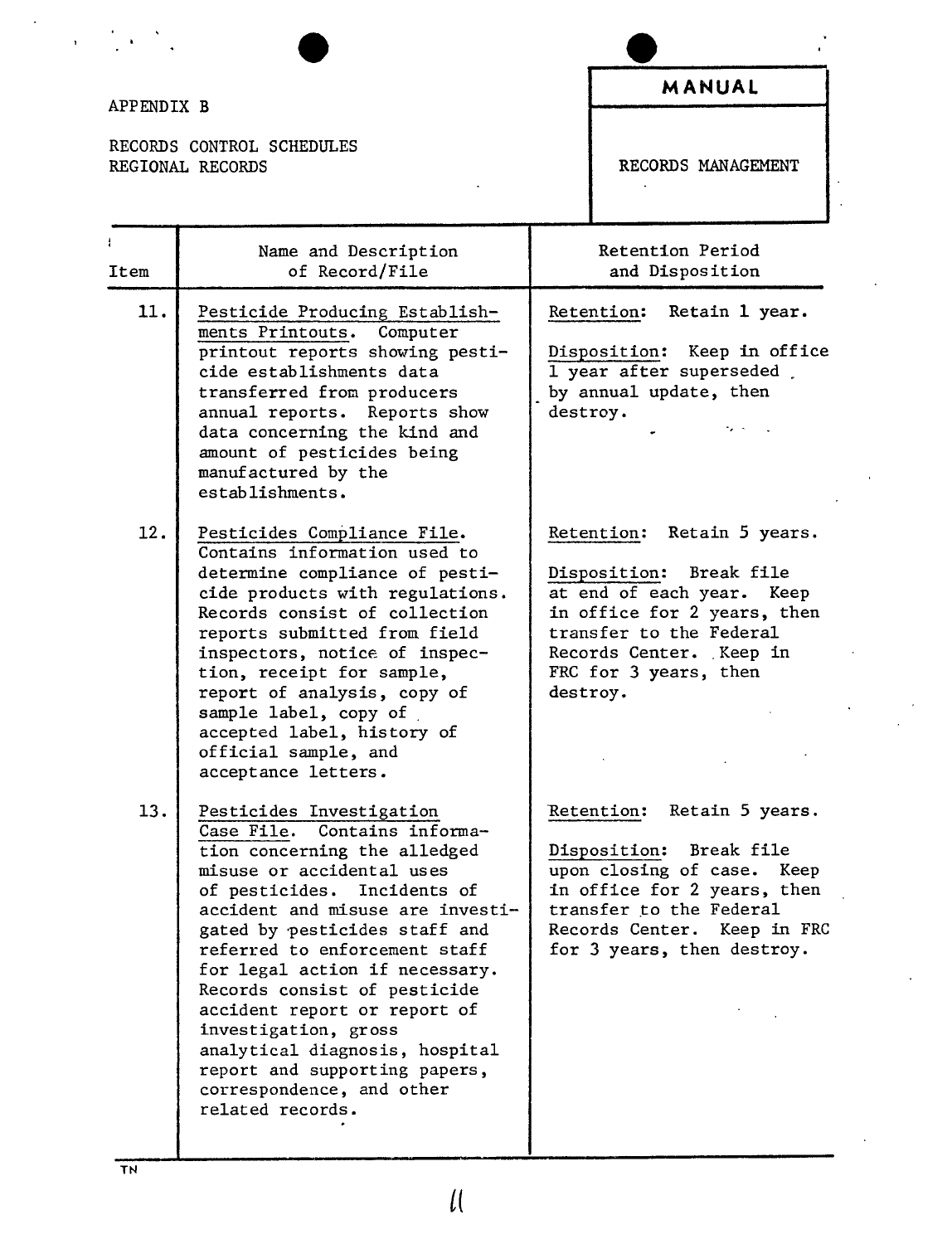| MANUAL                                                                                                                                                                                                                                                                                                                                     |                                                                                                                                                                                                                                                               | APPENDIX B                                                                                                                                                                                                                                                                                                                              |  |  |
|--------------------------------------------------------------------------------------------------------------------------------------------------------------------------------------------------------------------------------------------------------------------------------------------------------------------------------------------|---------------------------------------------------------------------------------------------------------------------------------------------------------------------------------------------------------------------------------------------------------------|-----------------------------------------------------------------------------------------------------------------------------------------------------------------------------------------------------------------------------------------------------------------------------------------------------------------------------------------|--|--|
| RECORDS MANAGEMENT                                                                                                                                                                                                                                                                                                                         |                                                                                                                                                                                                                                                               | RECORDS CONTROL SCHEDULES<br>REGIONAL RECORDS                                                                                                                                                                                                                                                                                           |  |  |
| Item                                                                                                                                                                                                                                                                                                                                       | Name and Description<br>of Record/File                                                                                                                                                                                                                        | Retention Period<br>and Disposition                                                                                                                                                                                                                                                                                                     |  |  |
| 14.<br>in awarding and monitoring<br>grants to state agencies<br>under Section 23 of the<br>Federal Insecticide,<br>Fungicide, and Rhodenticide<br>Act. Records consist of<br>tion with proposal, grant<br>agreement, notification of<br>award action, commitment<br>of award action, commitment<br>notice, payment documents,<br>records. | Section 23 Pesticides Grant<br>File. Contains records used<br>reference copies of applica-<br>expenditure reports, requests<br>for continued funding, corre-<br>spondence, and other related                                                                  | Retain 2 years.<br>Retention:<br>Disposition: Break file<br>upon termination of grant or<br>resolution of any audit<br>exceptions. Keep in office<br>for 2 years, then destroy.                                                                                                                                                         |  |  |
| 15.<br>File. Contains information<br>concerning the chemical<br>pesticide products.<br>methods, and other related<br>materials.<br>16.<br>Pesticides State Agency<br>Reference File.<br>cides programs operated by<br>agricultural extension                                                                                               | Pesticide Chemicals Reference<br>properties and composition of<br>Used for<br>reference. Includes technical<br>data on the pesticides, testing<br>Contains<br>information concerning pesti-<br>state agencies, universities,<br>services, and other agencies. | Retention: As determined by<br>users' needs.<br>Disposition: Destroy when<br>no longer used for reference.<br>terriens in office every 2.<br>years retaining files with<br>referance value<br>mattrado<br>Retention: Retain 5 years.<br>Disposition: Break file<br>at end of each year. Keep<br>in office for 5 years, then<br>destroy. |  |  |

 $\ddot{\phantom{0}}$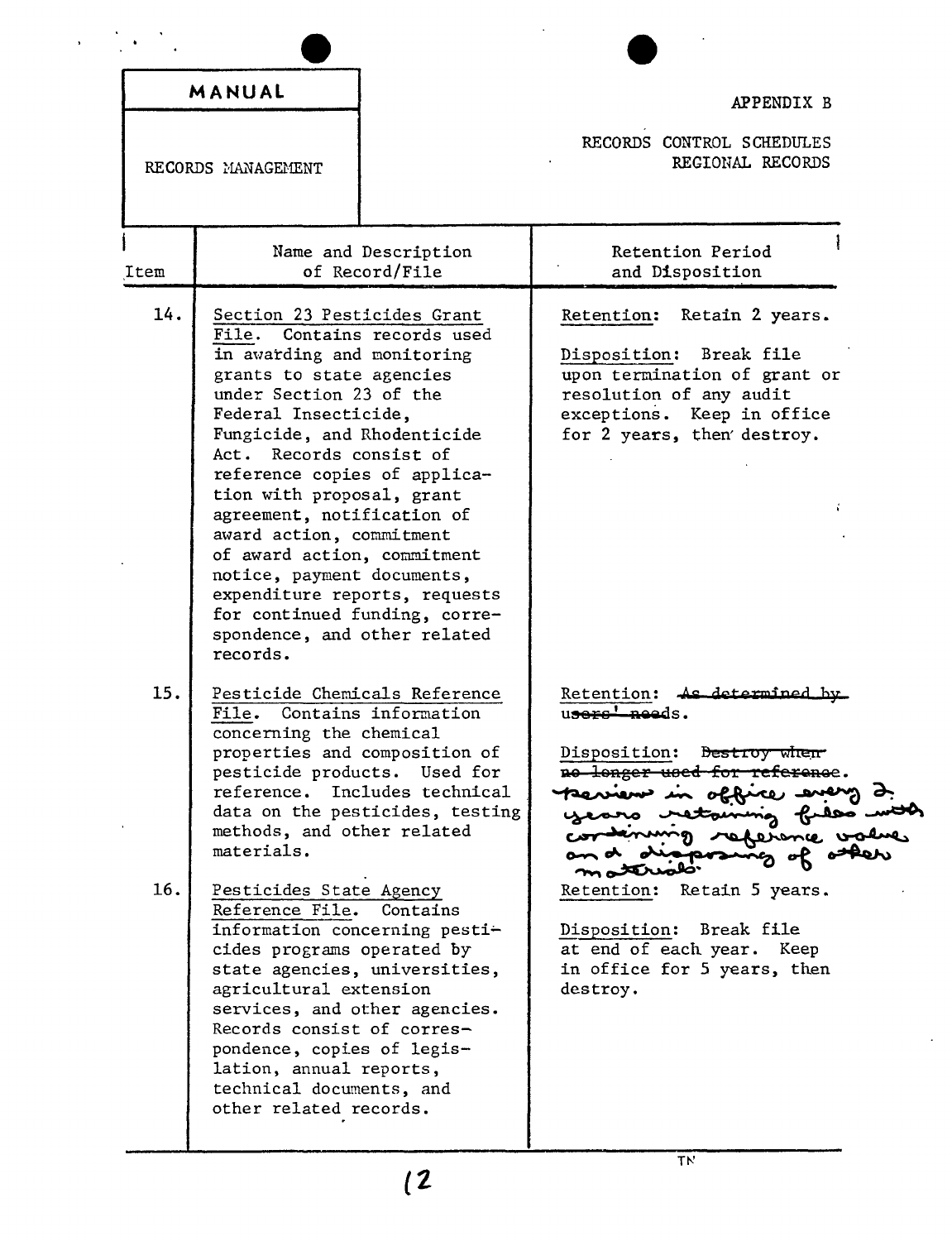| APPENDIX B                                    |                                                                                                                                                                                                                                                                                                                                                                                                                                                                                                            |          | <b>MANUAL</b>                                                                                                                                                                                                                 |
|-----------------------------------------------|------------------------------------------------------------------------------------------------------------------------------------------------------------------------------------------------------------------------------------------------------------------------------------------------------------------------------------------------------------------------------------------------------------------------------------------------------------------------------------------------------------|----------|-------------------------------------------------------------------------------------------------------------------------------------------------------------------------------------------------------------------------------|
| RECORDS CONTROL SCHEDULES<br>REGIONAL RECORDS |                                                                                                                                                                                                                                                                                                                                                                                                                                                                                                            |          | RECORDS MANAGEMENT                                                                                                                                                                                                            |
| Item                                          | Name and Description<br>of Record/File                                                                                                                                                                                                                                                                                                                                                                                                                                                                     |          | Retention Period<br>and Disposition                                                                                                                                                                                           |
| 17.                                           | Transportation Control Plans<br>Working File. Contains infor-<br>mation used in developing<br>plans to achieve national<br>ambient air quality standards<br>through a reduction of<br>vehicle miles of travel.<br>Transportation Control Plans<br>are incorporated in the State<br>Implementation Plans.<br>Records consist of systems<br>planning information, work<br>programs, studies, employer<br>incentive plans, strategy<br>papers, copies of emission<br>standards, and other<br>related records. |          | Retention: Retain 10 years.<br>Disposition: Break file<br>upon completion of plans.<br>Keep in office for 5 years,<br>then transfer to the<br>Federal Records Center.<br>Keep in FRC for 5 years,<br>then destroy.            |
| 18.                                           | Section $109(j)$ Consistency<br>Includes annual<br>Reports File.<br>reports used in determining<br>the consistency of long-range<br>transportation plans with<br>State Implementation Plans,<br>as required by Section $109(j)$<br>of the Federal Aid Highway<br>Act. Records consist of<br>consistency report, corre-<br>spondence, staff comments,<br>and revised reports.                                                                                                                               | destroy. | Retention:<br>Retain 10 years.<br>Disposition: Break file<br>upon completion of review<br>and comments.<br>Keep in<br>office for 5 years, then<br>transfer to the Federal<br>Records Center. Keep in<br>FRC for 5 years, then |
| 19.                                           | Energy Coordination Program<br>Reference File. Contains<br>information relative to the<br>development and implementa-<br>tion of federal energy legis-<br>lation and programs. Records<br>consist of copies of legisla-<br>tion, fuel availability data,<br>news articles, correspondence,<br>technical documents, and<br>other related records.                                                                                                                                                           |          | Retention:<br>Break file<br>Disposition:<br>every 5 years.<br>Keep in<br>office for 5 years, then<br>transfer to the Federal<br>Records Center. Keep in<br>FRC for $10$ years, then effer $\phi$<br>te the Regional Archives. |

 $\sim 10$ 

TN

 $\overline{\phantom{a}}$ 

 $\mathcal{S}^{\prime}$ 

 $\sqrt{3}$ 

 $\bullet$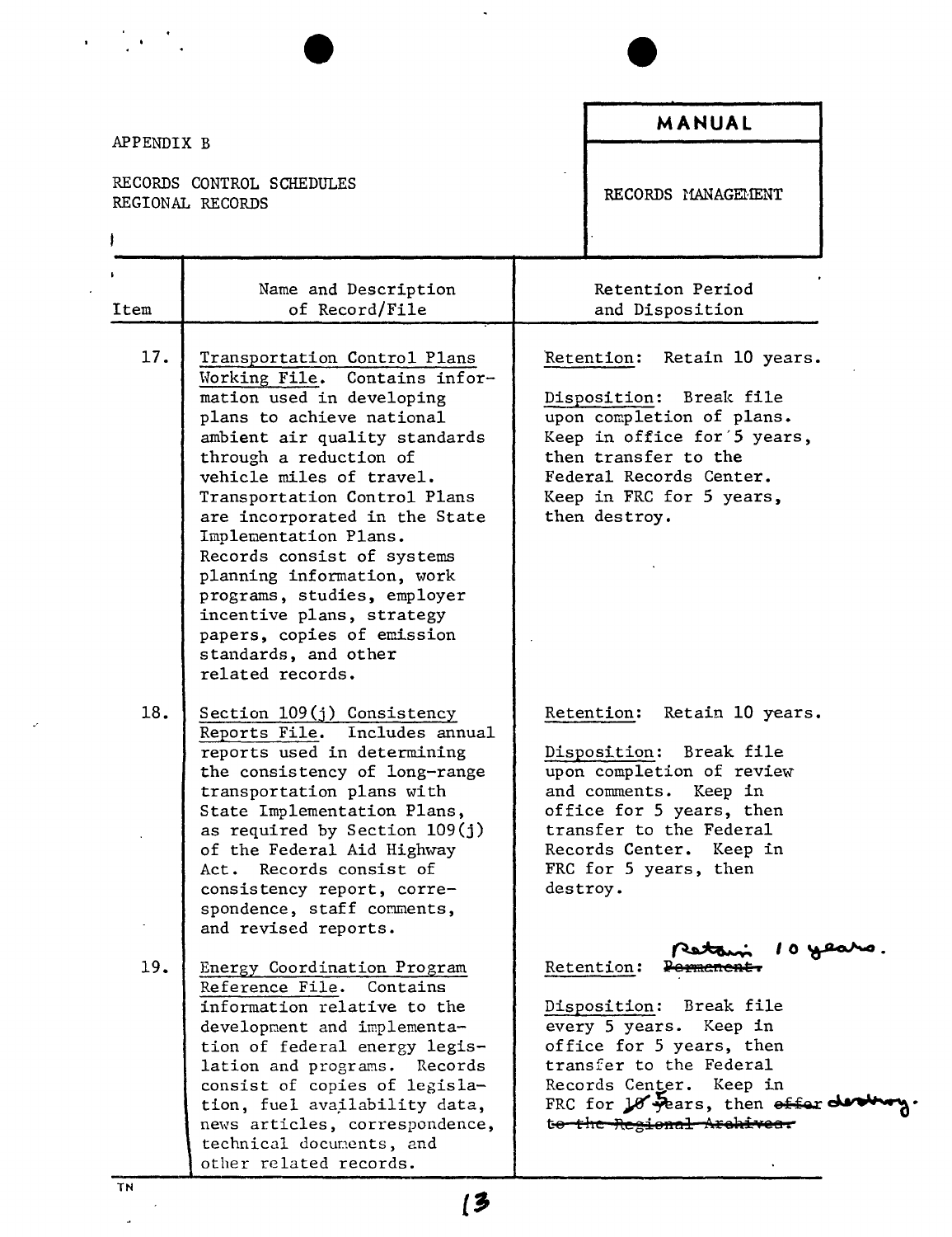|                    | MANUAL                                                                                                                                                                                                                                                                                                                                                                                                  |                                        | APPENDIX B                                                                                                                                                                                                                                                                                                                                                                                                                                                                                                                      |
|--------------------|---------------------------------------------------------------------------------------------------------------------------------------------------------------------------------------------------------------------------------------------------------------------------------------------------------------------------------------------------------------------------------------------------------|----------------------------------------|---------------------------------------------------------------------------------------------------------------------------------------------------------------------------------------------------------------------------------------------------------------------------------------------------------------------------------------------------------------------------------------------------------------------------------------------------------------------------------------------------------------------------------|
| RECORDS MANAGEMENT |                                                                                                                                                                                                                                                                                                                                                                                                         |                                        | RECORDS CONTROL SCHEDULES<br>REGIONAL RECORDS                                                                                                                                                                                                                                                                                                                                                                                                                                                                                   |
| Item               |                                                                                                                                                                                                                                                                                                                                                                                                         | Name and Description<br>of Record/File | Retention Period<br>and Disposition                                                                                                                                                                                                                                                                                                                                                                                                                                                                                             |
| 20.                | Special Studies File.<br>Documents relating to the<br>development of special<br>studies for all air and<br>hazardous materials programs.<br>Includes studies and surveys<br>done on contract. Records<br>consist of contractor and<br>grantee proposals, procure-<br>ment requests, task orders,<br>bid evaluation, award notices,<br>payment records, progress<br>reports, and project work<br>papers. | done in-house as well as those         | Retention: Retain 7 years.<br>Break file<br>Disposition:<br>upon completion of study.<br>Keep in office for 1 year,<br>then transfer to the Federal<br>Records Center. Keep in<br>FRC for 6 years, then<br>destroy.                                                                                                                                                                                                                                                                                                             |
| 21.                | Final Reports Resulting from<br>Special Studies. Includes<br>printed final reports of<br>special studies and surveys<br>for all air and hazardous<br>materials programs.                                                                                                                                                                                                                                |                                        | Retention:<br>Record Copy.<br>Permanent.<br>$a_{\bullet}$<br>Information Copies.<br>b.<br><del>determined by users' needs</del><br>petoin à year.<br>Disposition:<br>Record Copy. Break file<br>а. –<br>upon completion of study.<br>Keep in office for 1 year,<br>then transfer to the Federal<br>Records Center. Keep in FRC<br>for 20 years, then offer to<br>the Regional Archives.<br>Information Copies.<br>b.<br>Destroy when no longer used<br>for referenced years old or<br>sworer if no clouger readed<br>reference. |

 $\bar{\mathcal{A}}$ 

 $14$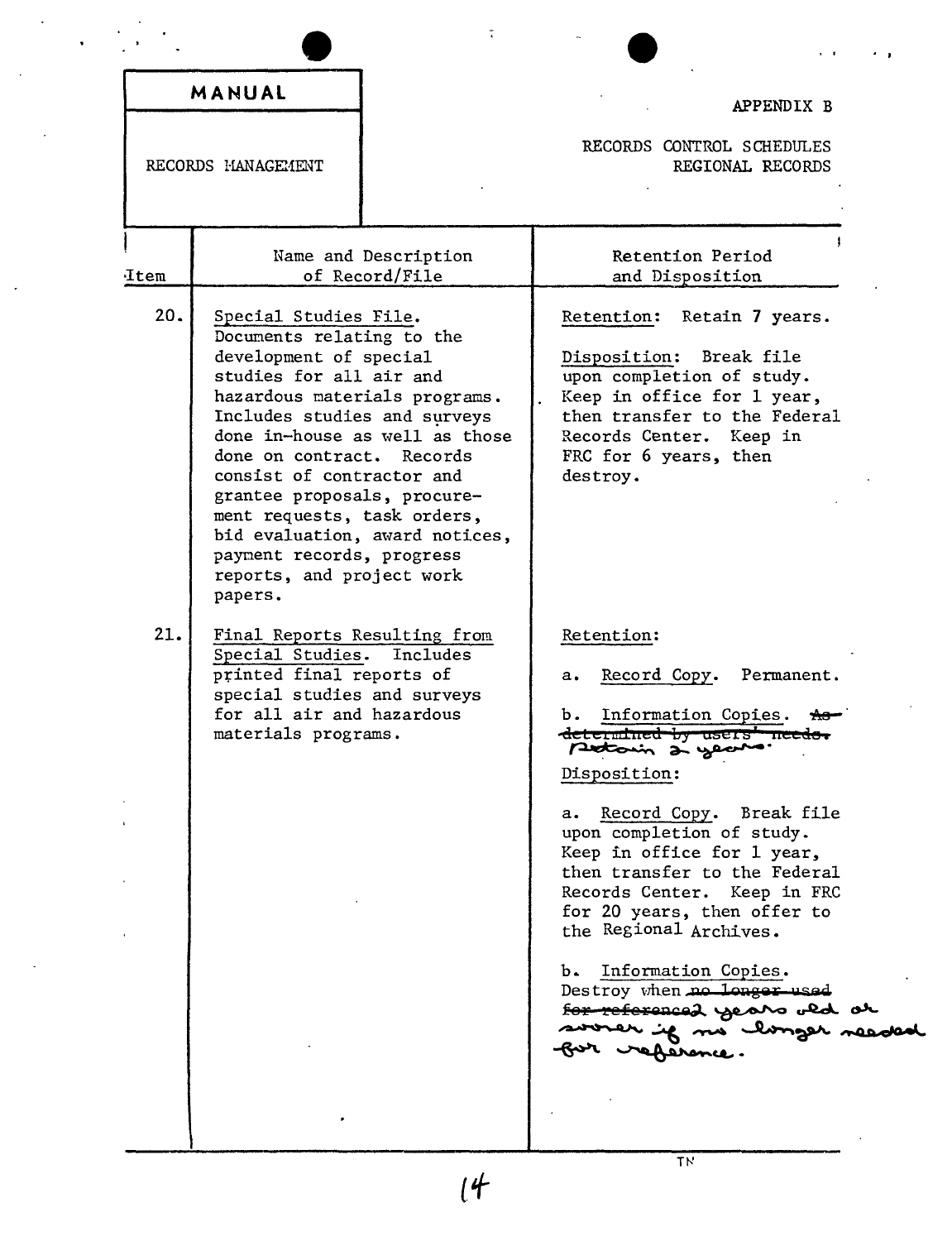| REGIONAL RECORDS<br>Item<br>22. | RECORDS CONTROL SCHEDULES<br>Name and Description<br>of Record/File<br>Program Management Files.<br>Contains records pertaining<br>to policy and program develop-<br>ment of all air and hazardous<br>materials programs. Records<br>consist of correspondence and | RECORDS MANAGEMENT<br>Retention Period<br>and Disposition<br>Retention: Retain 10 years.<br>Break file at<br>Disposition:<br>end of 2 years. Keep in<br>office for 2 years, then |
|---------------------------------|--------------------------------------------------------------------------------------------------------------------------------------------------------------------------------------------------------------------------------------------------------------------|----------------------------------------------------------------------------------------------------------------------------------------------------------------------------------|
|                                 |                                                                                                                                                                                                                                                                    |                                                                                                                                                                                  |
|                                 |                                                                                                                                                                                                                                                                    |                                                                                                                                                                                  |
|                                 | reports relative to policy and<br>programs, interagency activity,<br>research, manpower planning,<br>and other related materials.                                                                                                                                  | transfer to the Federal<br>Records Center. Keep in<br>FRC for 8 years, then<br>destroy.                                                                                          |

 $\mathcal{L}_{\mathcal{A}}$ 

 $\hat{\vec{r}}$ 

 $\ddot{\phantom{0}}$ 

 $\label{eq:2} \mathcal{A} = \frac{1}{2} \sum_{i=1}^n \mathcal{A}_i \left( \frac{1}{2} \sum_{i=1}^n \mathcal{A}_i \right)$ 

 $\mathbb{R}^{\mathbb{Z}_2}$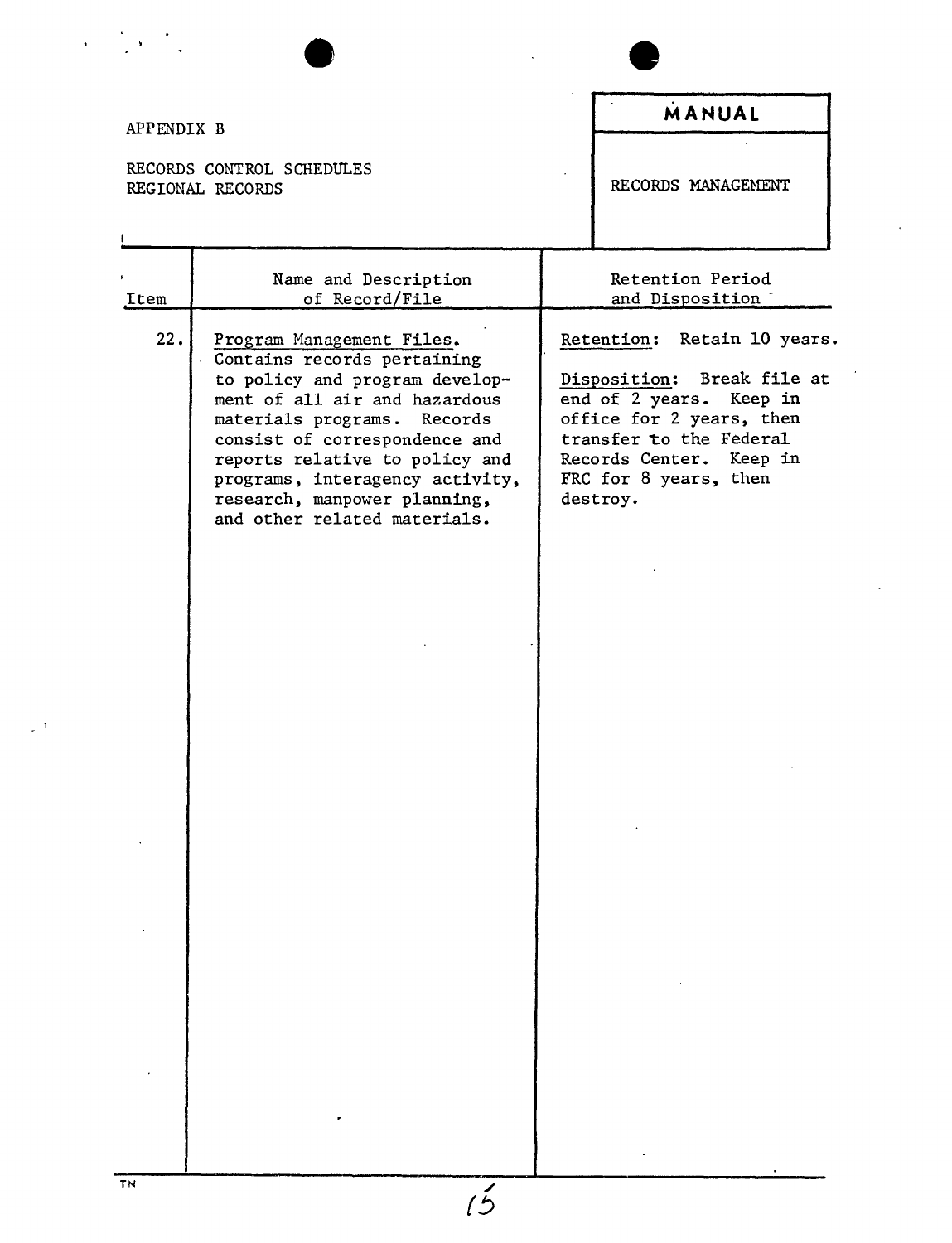#### APPENDIX B

RECORDS CONTROL SCHEDULES REGIONAL RECORDS CONTROL COMPUTER CONDUCT OF REGIONAL REGIONAL REGIONAL REGIONAL REGIONAL REGIONAL REGIONAL REGIONAL REGIONAL REGIONAL REGIONAL REGIONAL REGIONAL REGIONAL REGIONAL REGIONAL REGIONAL REGIONAL REGIONAL REGION

**MANUAL**

#### WATER PROGRAM RECORDS

The records described below relate to the regional programs for the achievement of national water quality standards. The documentation pertains to the review of municipal waste water plans and specifications; construction program monitoring; grant program operation; coordinating areawide and basin planning; developing control strategies for non-point source dischargers and ocean dumping; operating a water supply program; and other water planning activities.

| Item     | Name and Description<br>of Record/File                                                                                                                                                                                                                                                                                                                                                                          | Retention Period<br>and Disposition                                                                                                                                                                                                           |
|----------|-----------------------------------------------------------------------------------------------------------------------------------------------------------------------------------------------------------------------------------------------------------------------------------------------------------------------------------------------------------------------------------------------------------------|-----------------------------------------------------------------------------------------------------------------------------------------------------------------------------------------------------------------------------------------------|
| 1.<br>2. | Section 106 Program Grant<br>File. Contains records used<br>in awarding and monitoring<br>water pollution control grants<br>to state and interstate agencies<br>under Section 106 of the<br>Federal Water Pollution Control<br>Act, as amended. Records<br>consist of applications for<br>grants, special reports on<br>the water pollution control<br>programs, and other records.<br>Program Management File. | Retention: Retain 6 years.<br>Disposition: Break file at<br>end of fiscal year. Keep<br>in office for 3 years, then<br>transfer to the Federal<br>Records Center. Keep in<br>FRC for 3 years, then<br>destroy.<br>Retention: Retain 10 years. |
|          | Contains information relating<br>to all phases of program<br>management and planning for<br>the water planning programs.<br>Record contents include<br>policy and procedure docu-<br>ments, legislative refer-<br>ence materials, program<br>planning reports, budget<br>materials, and other<br>related records.                                                                                               | Disposition: Break file<br>at end of 2 years. Keep in<br>office for 2 years, then<br>transfer to the Federal<br>Records Center. Keep in<br>FRC for 8 years, then<br>destroy.                                                                  |

ها ا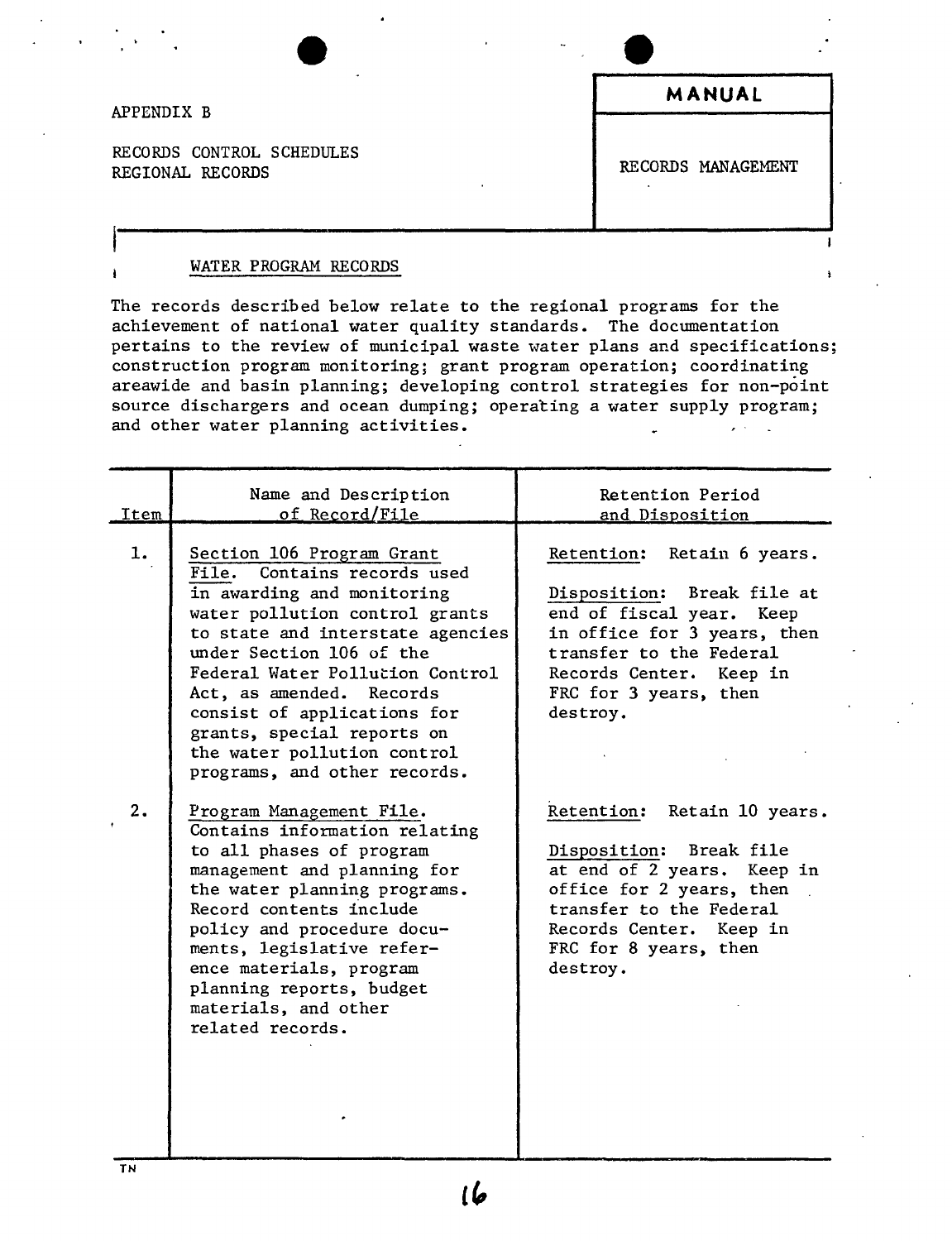| APPENDIX B                                                                                                                                                                                                                                                         | MANUAL                                                                                                                                                                                                                                                                                                                                                                                                                                                                                                                                                                                                                                          |      |
|--------------------------------------------------------------------------------------------------------------------------------------------------------------------------------------------------------------------------------------------------------------------|-------------------------------------------------------------------------------------------------------------------------------------------------------------------------------------------------------------------------------------------------------------------------------------------------------------------------------------------------------------------------------------------------------------------------------------------------------------------------------------------------------------------------------------------------------------------------------------------------------------------------------------------------|------|
| RECORDS CONTROL SCHEDULES<br>REGIONAL RECORDS                                                                                                                                                                                                                      | RECORDS MANAGEMENT                                                                                                                                                                                                                                                                                                                                                                                                                                                                                                                                                                                                                              |      |
| Retention Period<br>and Disposition                                                                                                                                                                                                                                | Name and Description<br>of Record/File                                                                                                                                                                                                                                                                                                                                                                                                                                                                                                                                                                                                          | Item |
| Retention:<br>Retain 6 years.<br>Disposition:<br>Break file<br>every fiscal year. Keep<br>in office for 3 years, then<br>transfer to the Federal<br>Records Center. Keep in<br>FRC for 3 years, then<br>destroy.                                                   | Section 106 Grant Correspondence<br><b>File.</b><br>Contains correspondence<br>pertaining to Section 106 of the<br>Federal Water Pollution Control<br>Act, as amended. Correspond-<br>ence is between state and<br>interstate grantee agencies, and<br>includes reference copies of<br>letters of approval or dis-<br>approval, copies of grant agree-<br>ments and amendments, official<br>copies of application eval-<br>uation documents, trip reports<br>and records of phone calls,<br>requests for payment of<br>funds, reports of expenditure,<br>audit reports, application<br>supplements and revisions,<br>and other related records. | 3.   |
| Retention:<br>Retain 10 years.<br>Disposition: Break file<br>every 2 fiscal years. Keep<br>in office for 2 years,<br>then transfer to the<br>Federal Records Center.<br>Keep in FRC for 8 years,<br>then destroy.                                                  | Priority Basin Program File.<br>Contains records used to<br>monitor and plan pollution<br>control programs in priority<br>designated river basins.<br>Records consist of pollution<br>trend reports, waste load data<br>and improvement plans,<br>accomplishment plans done<br>by EPA regional staff with<br>supporting documentation,<br>and other related records.                                                                                                                                                                                                                                                                            | 4.   |
| Permanent.<br>Retention:<br>Disposition: Break file<br>upon completion of study<br>and classification.<br>Keep<br>in office for 5 years, then<br>transfer to the Federal<br>Records Center.<br>Keep in<br>FRC for 5 years, then<br>offer to the Regional Archives. | Wild and Scenic Rivers Studies<br>Contains documents used<br>Filė.<br>in making recommendations con-<br>cerning classification of<br>wild and senic rivers.<br>Records consist of studies<br>of the rivers and reports<br>recommending classification.                                                                                                                                                                                                                                                                                                                                                                                          | 5.   |

 $\ddot{\phantom{0}}$ 

(1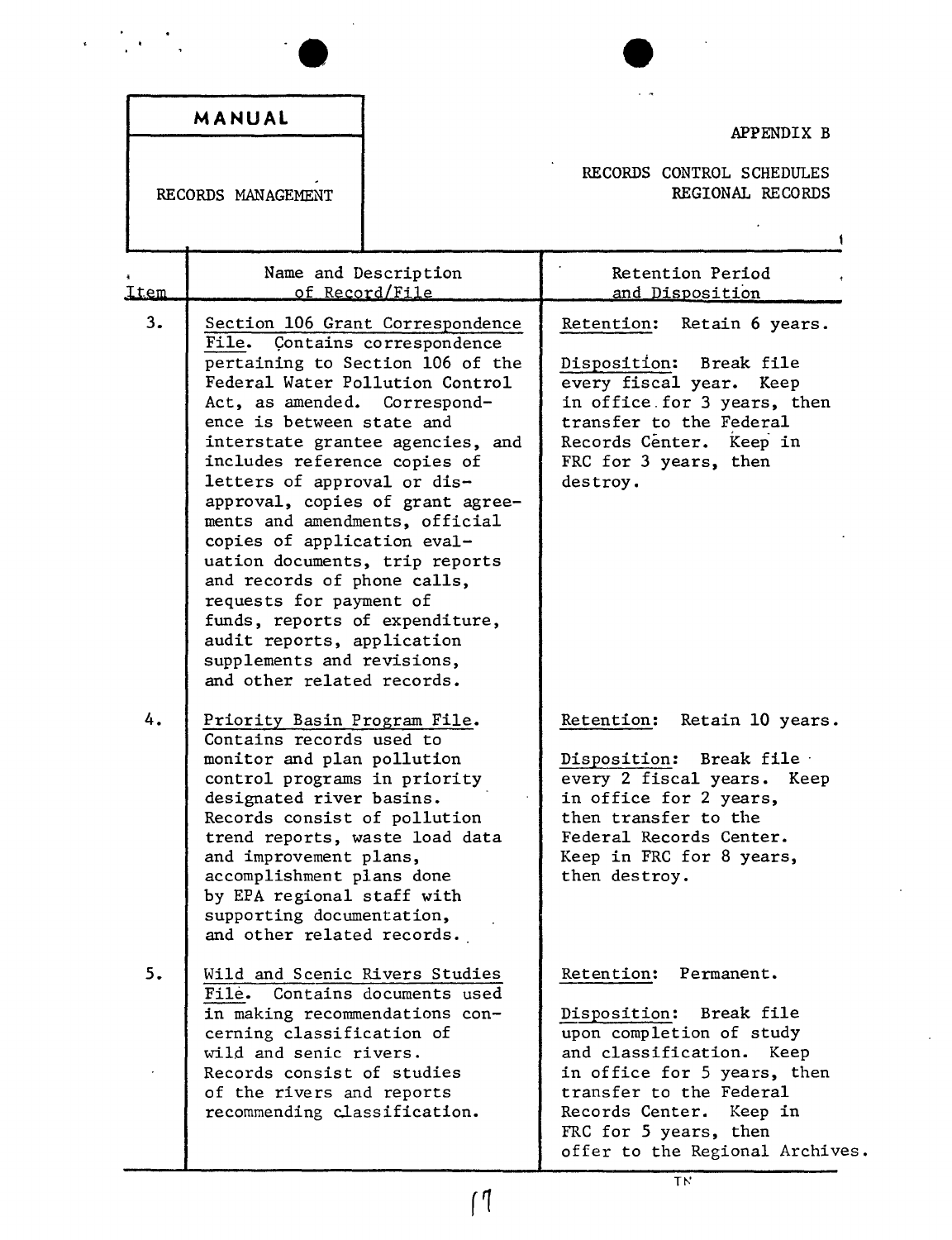|                                                             |                                                                                                                                                                                                                                                                                                                                                                                                                                                                                                                         |  | MANUAL                                                                                                                                                                                                                                        |
|-------------------------------------------------------------|-------------------------------------------------------------------------------------------------------------------------------------------------------------------------------------------------------------------------------------------------------------------------------------------------------------------------------------------------------------------------------------------------------------------------------------------------------------------------------------------------------------------------|--|-----------------------------------------------------------------------------------------------------------------------------------------------------------------------------------------------------------------------------------------------|
| APPENDIX B<br>RECORDS CONTROL SCHEDULES<br>REGIONAL RECORDS |                                                                                                                                                                                                                                                                                                                                                                                                                                                                                                                         |  | RECORDS MANAGEMENT                                                                                                                                                                                                                            |
| Item                                                        | Name and Description<br>of Record/File                                                                                                                                                                                                                                                                                                                                                                                                                                                                                  |  | Retention Period<br>and Disposition                                                                                                                                                                                                           |
| 6.                                                          | Section 102(b) Studies File<br>Contains documents relating<br>to water quality storage in<br>federal reservoirs, under<br>Section 102(b) of the Federal<br>Water Pollution Control Act,<br>as amended. Records used as<br>basis for recommending water<br>quality storage in federal<br>reservoir projects.<br>Federal agencies include Corps<br>of Engineers, Soil Conservation<br>Service, Federal Power<br>Commission. Records consist<br>of technical reports and<br>supporting data and related<br>correspondence. |  | Retention: Retain 20 years.<br>Disposition: Break file<br>upon completion of studies<br>and recommendations. Keep<br>in office for 10 years, then<br>transfer to the Federal<br>Records Center. Keep in<br>FRC for 10 years, then<br>destroy. |
| 7.                                                          | Section 303(e) Basin Planning<br>File. Contains records re-<br>lated to the development of<br>river basin plans submitted<br>by state planning agencies and<br>reviewed and approved by the<br>regional offices under Section<br>303(e) of the Federal Water<br>Pollution Control Act, as<br>amended. Records consist of<br>technical reports such as<br>waste load allocations,<br>recommendations for basin-wide<br>abatement program, copies<br>of the final basin plans,<br>and related correspondence.             |  | Retain 10 years.<br>Retention:<br>Disposition: Break file<br>when plans are revised or<br>superseded. Keep in office<br>for 3 years, then transfer<br>to the Federal Records Cen-<br>ter. Keep in FRC for 7<br>years, then destroy.           |

*. t*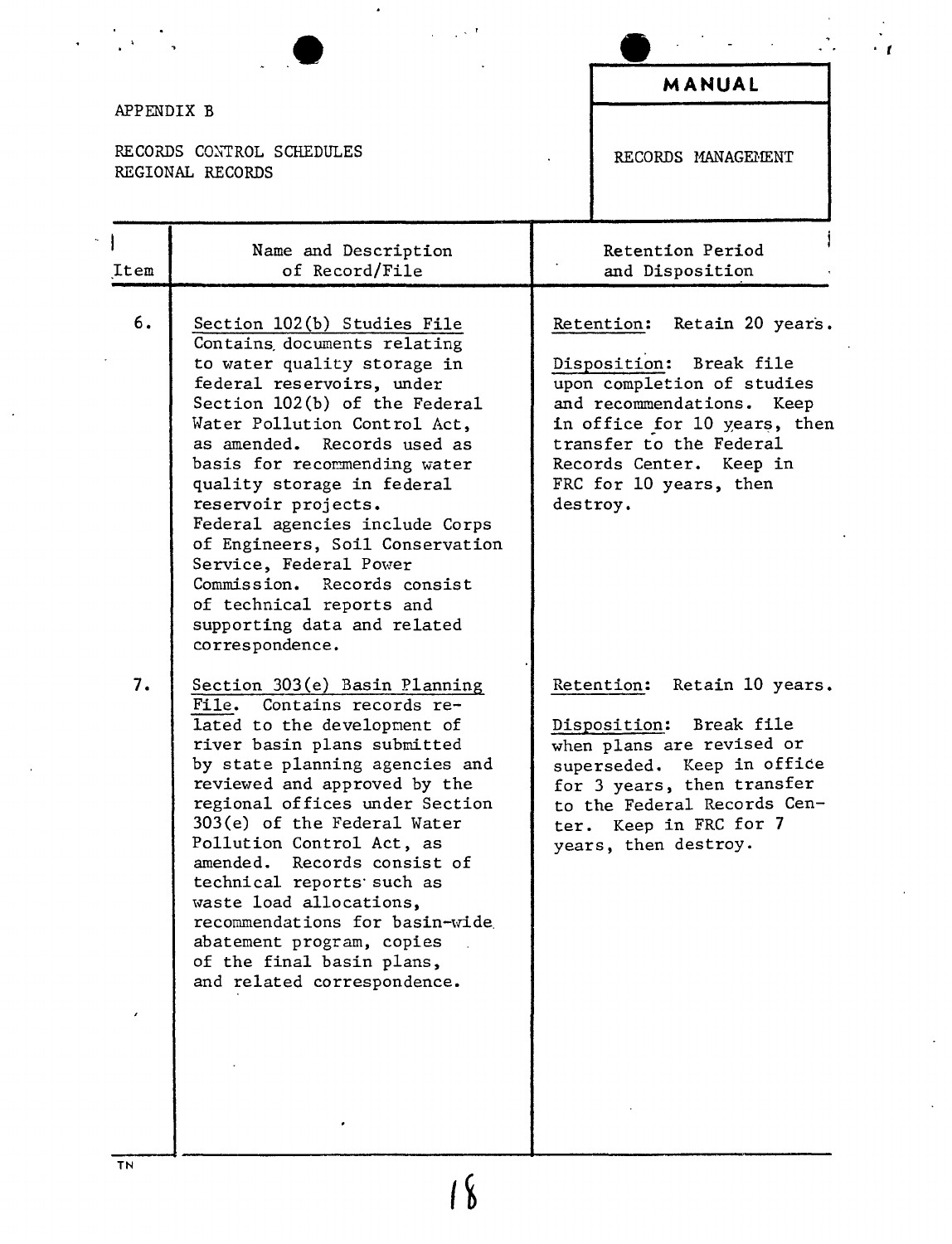|      | MANUAL                                                                                                                                                                                                                                                                                                                                                                                                                                                                                               | APPENDIX B                                                                                                                                                                                                                              |
|------|------------------------------------------------------------------------------------------------------------------------------------------------------------------------------------------------------------------------------------------------------------------------------------------------------------------------------------------------------------------------------------------------------------------------------------------------------------------------------------------------------|-----------------------------------------------------------------------------------------------------------------------------------------------------------------------------------------------------------------------------------------|
|      | RECORDS MANAGEMENT                                                                                                                                                                                                                                                                                                                                                                                                                                                                                   | RECORDS CONTROL SCHEDULES<br>REGIONAL RECORDS                                                                                                                                                                                           |
| Item | Name and Description<br>of Record/File                                                                                                                                                                                                                                                                                                                                                                                                                                                               | Retention Period<br>and Disposition                                                                                                                                                                                                     |
| 8.   | Water Quality Standards and<br>Regulations File. Contains<br>records used to develop<br>standards and regulations to<br>implement provisions of water<br>program legislation. Standards.<br>originate by both States and<br>Federal government. Records<br>consist of correspondence<br>concerning promulgation of<br>new standards and revision of<br>existing ones and supporting<br>documentation. May also<br>include news clips, Federal<br>Register tear sheets, and<br>other related records. | Retention: Retain 7 years.<br>Disposition: Break file<br>upon promulgation of<br>standard or regulation.<br>Keep in office for 2 years,<br>then transfer to the Federal<br>Records Center. Keep in<br>FRC for 5 years, then<br>destroy. |
| 9.   | Water Quality Modeling File.<br>Contains documents pertaining<br>to various water quality mathe-<br>matical models that are used<br>in basin planning.<br>Records<br>consist of <sup>o</sup> data abstracts and<br>Ageneral correspondence<br>concerning the river model.                                                                                                                                                                                                                            | Retention:<br>As determined by .<br>users' needs,<br>Disposition: Keep in office<br>until no longer of any<br>research or reference value,<br>then destroy. We can then<br>yeoro ved                                                    |
| 10.  | Nuclear Power Plant Thermal<br>Pollution File.<br>Contains<br>information on proposed power<br>plants. Used by regional<br>office to prepare comments on<br>the potential impact of the<br>facility on water quality.                                                                                                                                                                                                                                                                                | Retention: Retain 15 years.<br>Disposition: Break file<br>upon completion of review<br>and comments. Keep in<br>office for 5 years, then<br>transfer to the Federal<br>Records Center. Keep in<br>FRC for 10 years, then<br>destroy.    |
| 11.  | Load Allocation Working Papers.<br>Contains data showing the tech-<br>nical basis for assigning load<br>allocations to dischargers.<br>Used as supporting papers for                                                                                                                                                                                                                                                                                                                                 | Retention: Retain 5 years.<br>Disposition: Keep in office<br>for 5 years or until revised<br>or updated, then destroy.                                                                                                                  |

i,

 $\overline{T}$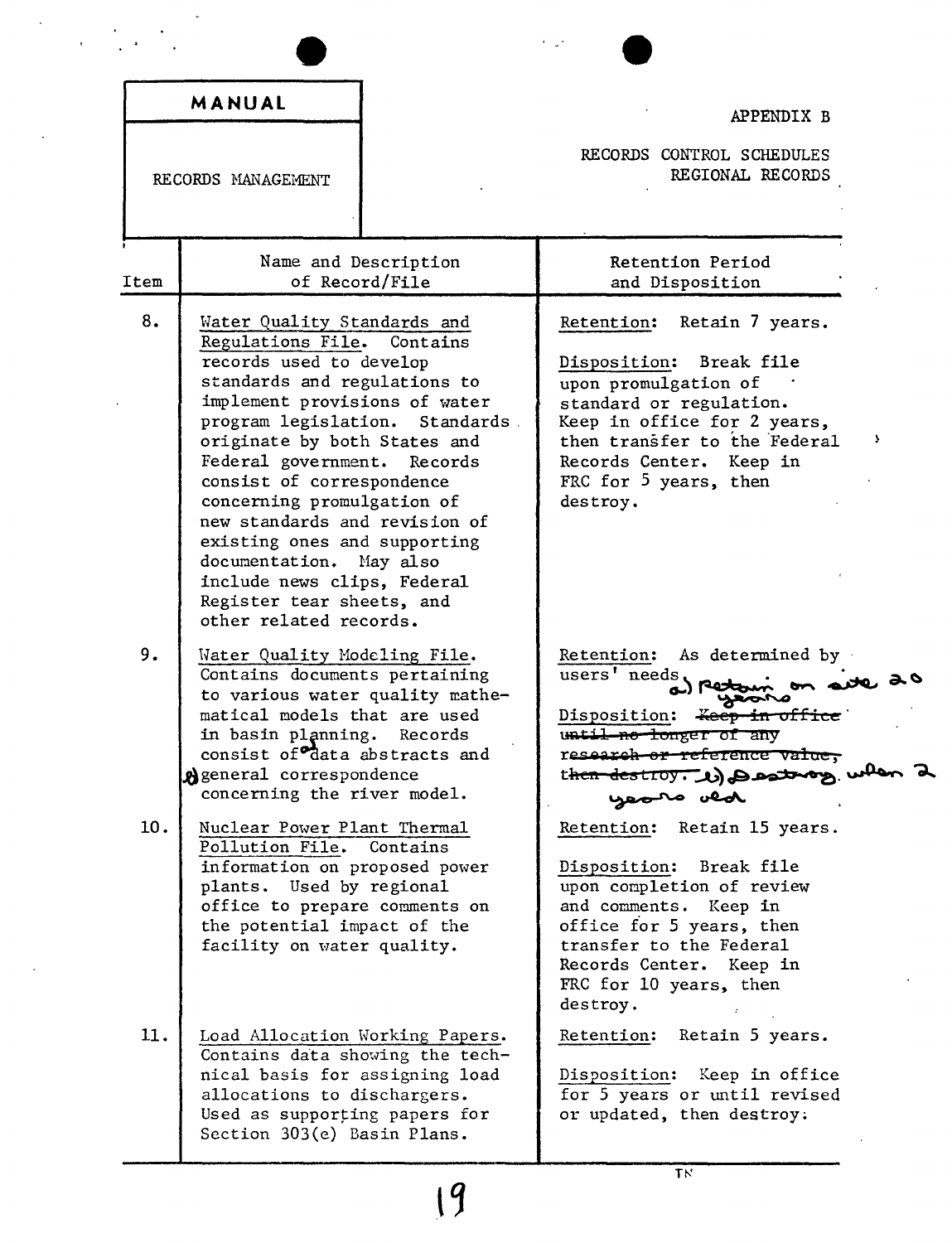| APPENDIX B |                                                                                                                                                                                                                                                                                                                                    |                                                                                                                                                                                                                                                                                                                                                                                                                                                                                                                                                        | MANUAL                                                                                     |
|------------|------------------------------------------------------------------------------------------------------------------------------------------------------------------------------------------------------------------------------------------------------------------------------------------------------------------------------------|--------------------------------------------------------------------------------------------------------------------------------------------------------------------------------------------------------------------------------------------------------------------------------------------------------------------------------------------------------------------------------------------------------------------------------------------------------------------------------------------------------------------------------------------------------|--------------------------------------------------------------------------------------------|
|            | RECORDS CONTROL SCHEDULES<br>REGIONAL RECORDS                                                                                                                                                                                                                                                                                      |                                                                                                                                                                                                                                                                                                                                                                                                                                                                                                                                                        | RECORDS MANAGEMENT                                                                         |
| Item       | Name and Description<br>of Record/File                                                                                                                                                                                                                                                                                             |                                                                                                                                                                                                                                                                                                                                                                                                                                                                                                                                                        | Retention Period<br>and Disposition                                                        |
| 12.        | Final State Water Quality<br>Management Plans. Printed<br>copies of State Water Quality<br>Management Plans submitted by<br>state planning agencies and<br>reviewed and approved by<br>regional offices.<br>Includes<br>plans formulated under the<br>303(e) Basin Planning Pro-<br>gram and the 208 Areawide<br>Planning Program. | Retention:<br>Permanent.<br>Disposition: Break file<br>when plans are revised or<br>superseded. Keep in office<br>for 3 years, then transfer to<br>to the Federal Records Center.<br>Keep in FRC for 10 years,<br>then offer to the Regional<br>Archives.<br>Retention: Retain 6 years.<br>Break file<br>Disposition:<br>upon dispatch of replies.<br>Keep in office for 6 years,<br>then destroy.<br>Retention:<br>Retain 3 years.<br>Break file<br>Disposition:<br>upon termination of agree-<br>ments. Keep in office for<br>3 years, then destroy. |                                                                                            |
| 13.        | Congressional Inquiries File.<br>Copies of incoming corre-<br>spondence and replies.                                                                                                                                                                                                                                               |                                                                                                                                                                                                                                                                                                                                                                                                                                                                                                                                                        |                                                                                            |
| 14.        | Interagency Agreements File.<br>Contains documents used in<br>coordinating interagency<br>activities in water planning<br>programs. Records consist of<br>interagency agreements, pro-<br>cedures for coordination, and<br>related correspondence.                                                                                 |                                                                                                                                                                                                                                                                                                                                                                                                                                                                                                                                                        |                                                                                            |
| 15.        | Water Programs Legislation File.<br>Contains information used as<br>reference to federal water<br>pollution legislation,<br>including the Federal Water<br>Pollution Control Act and<br>other legislation. Also<br>includes policy and procedures<br>and other program materials<br>on the implementation of<br>the laws.          |                                                                                                                                                                                                                                                                                                                                                                                                                                                                                                                                                        | Retain 5 years.<br>Retention:<br>Disposition: Keep in office<br>for 5 years, then destroy. |

 $\frac{1}{\sqrt{2}}$ 

 $\bar{\gamma}$ 

 $\ddot{\phantom{0}}$ 

J.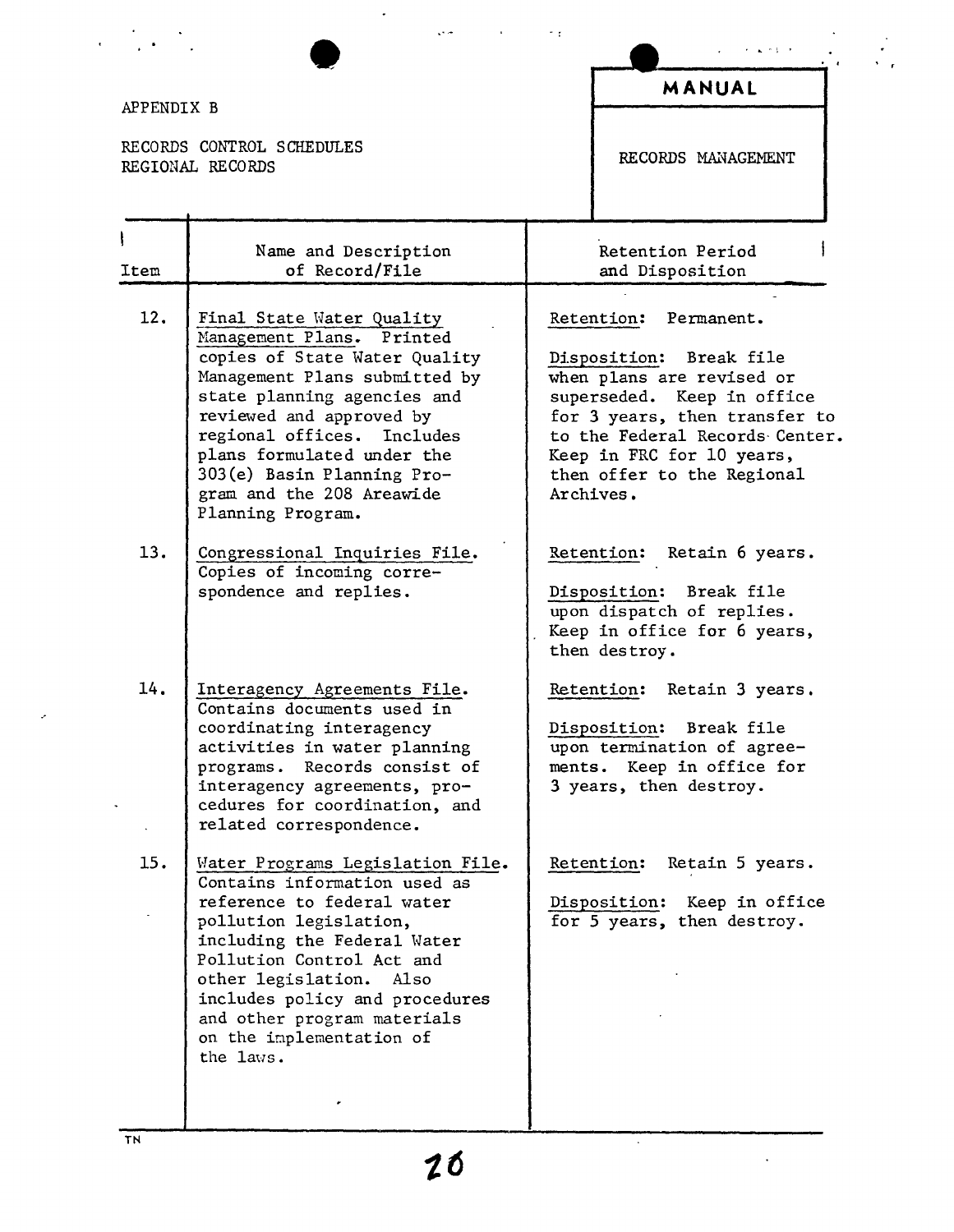|            | MANUAL                                                                                                                                                                                                                                                                                                                                                                                                                                                                                                                                                                                                                                    | APPENDIX B                                                                                                                                                                                                                                                                                                                                                                                                                                                                    |
|------------|-------------------------------------------------------------------------------------------------------------------------------------------------------------------------------------------------------------------------------------------------------------------------------------------------------------------------------------------------------------------------------------------------------------------------------------------------------------------------------------------------------------------------------------------------------------------------------------------------------------------------------------------|-------------------------------------------------------------------------------------------------------------------------------------------------------------------------------------------------------------------------------------------------------------------------------------------------------------------------------------------------------------------------------------------------------------------------------------------------------------------------------|
|            | RECORDS MANAGEMENT                                                                                                                                                                                                                                                                                                                                                                                                                                                                                                                                                                                                                        | RECORDS CONTROL SCHEDULES<br>REGIONAL RECORDS                                                                                                                                                                                                                                                                                                                                                                                                                                 |
| Item       | Name and Description<br>of Record/File                                                                                                                                                                                                                                                                                                                                                                                                                                                                                                                                                                                                    | Retention Period<br>and Disposition                                                                                                                                                                                                                                                                                                                                                                                                                                           |
| 16.<br>17. | Environmental Impact Statement<br>Review and Comment File.<br>Contains information related<br>to the potential impact of<br>proposed projects on the<br>environment. Records consist<br>of manuscript work papers<br>used as input to printed<br>draft and final statements and<br>comments.<br>Comprehensive River Basin<br>Planning (3-C) Grants File.<br>Contains records used to eval-<br>uate and award grants under the<br>3-C Grant Program. Records<br>consist of applications,<br>approval or disapproval of<br>of grant, work program reports,<br>interim progress reports, and                                                 | Retain 10 years.<br>Retention:<br>Break file<br>Disposition:<br>upon preparation of final<br>statement. Keep in office<br>for 2 years, then transfer<br>to the Federal Records<br>Center. Keep in FRC for $83$<br>years, then destroy.<br>Retain 4 years.<br>Retention:<br>Disposition: Break file<br>upon termination of grant<br>or resolution of any audit<br>exceptions. Keep in office<br>for 1 year, then transfer<br>to the Federal Records<br>Center. Keep in FRC for |
| 18.        | final documents.<br>Section 201 Construction Grant<br>Planning File. Contains records<br>used to evaluate the environ-<br>mental and technical aspects<br>of construction grants under<br>Section 201, PL 92-500,<br>(Facilities Planning) pro-<br>gram. Records consist of<br>local and state planning docu-<br>ments, application copy,<br>facilities plan, environmental<br>assessment, cost-effective<br>analysis, Public participation,<br>and related correspondence.<br>Note: Retention and disposition<br>provisions for the official<br>copies of these files are<br>included in the Grant Records<br>schedule elsewhere in this | 3 years, then destroy.<br>Retențion: Retain 5 years.<br>Disposition: Break file<br>after Step 3 audit closeout.<br>Keep in office for 2 years,<br>then transfer to the Federal<br>Records Center. Keep in FRC<br>for 3 years, then destroy.                                                                                                                                                                                                                                   |

 $\langle \rangle$ 

 $\sim$ 

**]1**

 $\overline{T}N$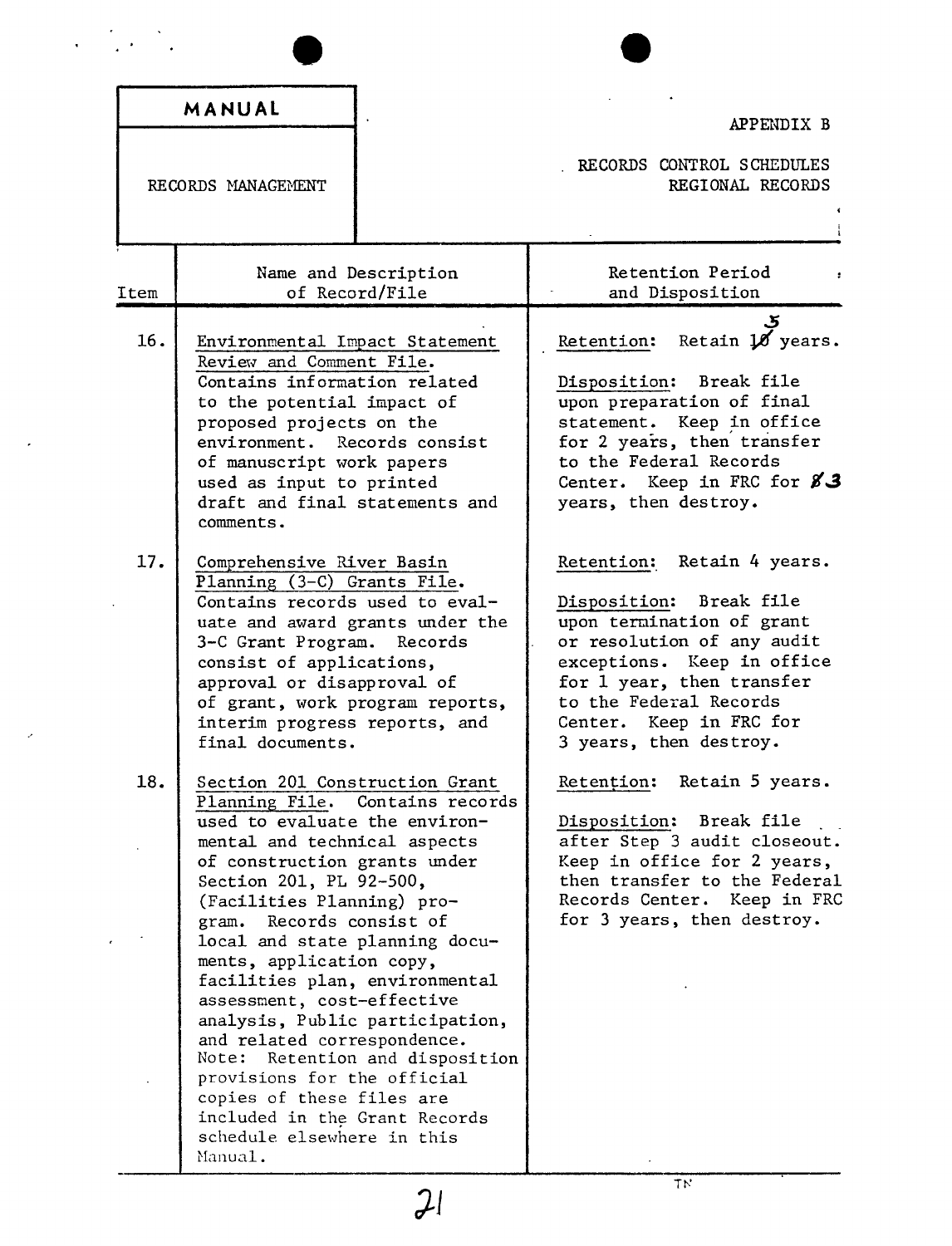| APPENDIX B |                                                                                                                                                                                                                                                                                                                                                                                                  |          | <b>MANUAL</b>                                                                                                                                                                                                                               |
|------------|--------------------------------------------------------------------------------------------------------------------------------------------------------------------------------------------------------------------------------------------------------------------------------------------------------------------------------------------------------------------------------------------------|----------|---------------------------------------------------------------------------------------------------------------------------------------------------------------------------------------------------------------------------------------------|
|            | RECORDS CONTROL SCHEDULES<br>REGIONAL RECORDS                                                                                                                                                                                                                                                                                                                                                    |          | RECORDS MANAGEMENT                                                                                                                                                                                                                          |
| Item       | Name and Description<br>of Record/File                                                                                                                                                                                                                                                                                                                                                           |          | Retention Period<br>and Disposition                                                                                                                                                                                                         |
| 19.        | Section 208 Grant File.<br>Contains records used in<br>evaluating and awarding grants<br>for areawide planning under<br>Section 208 of the Federal<br>Water Pollution Control Act.<br>Records consist of application<br>and supporting documents,<br>agreements and approvals with<br>subcontractor, plans of work<br>progress reports, trip reports,<br>payment vouchers, and audit<br>reports. | destroy. | Retention: Retain 4 years.<br>Disposition: Break file<br>upon termination or resolution<br>of any audit exceptions.<br>Keep in office for 1 year,<br>then transfer to the Federal<br>Records Center. Keep in<br>FRC for 3 years, then       |
| 20.        | Yearly Allocation Ledgers on<br>Construction Grant Funds.<br>Ledgers show credits and<br>debits to all grant project<br>accounts under PL 84-660 and<br>PL 92-500.                                                                                                                                                                                                                               | destroy. | Retention:: Retain 7 years.<br>Disposition: Break file<br>as accounts are closed and<br>audit exceptions are resolved.<br>Keep in office for 1 year,<br>then transfer to the Federal<br>Records Center.<br>Keep in<br>FRC for 6 years, then |
| 21.        | State Water Supply Program<br>Evaluation File. Evaluations<br>of state drinking water programs<br>prepared by Regional Offices.<br>Contains evaluation reports<br>listing program accomplishments<br>and deficiencies, supporting<br>documentation, correspondence<br>and other related papers.<br>Also includes evaluations of<br>drinking water laboratories<br>operated by state agencies.    | destroy. | Retain 5 years.<br>Retention:<br>Disposition: Break file<br>upon completion of evaluation.<br>Keep in office for 2 years,<br>then transfer to the Federal<br>Records Center. Keep in<br>FRC for 3 years, then                               |
| 22.        | Special Studies File. Docu-<br>ments relating to the develop-<br>ment of special studies for all<br>water programs. Includes                                                                                                                                                                                                                                                                     |          | Retention: Retain 3 years.<br>Disposition: Break file<br>upon completion of study.                                                                                                                                                          |

 $22$ 

 $\sim$   $\omega$ 

..

 $\mathcal{L}^{\text{max}}(\mathcal{L}^{\text{max}})$  , where  $\mathcal{L}^{\text{max}}$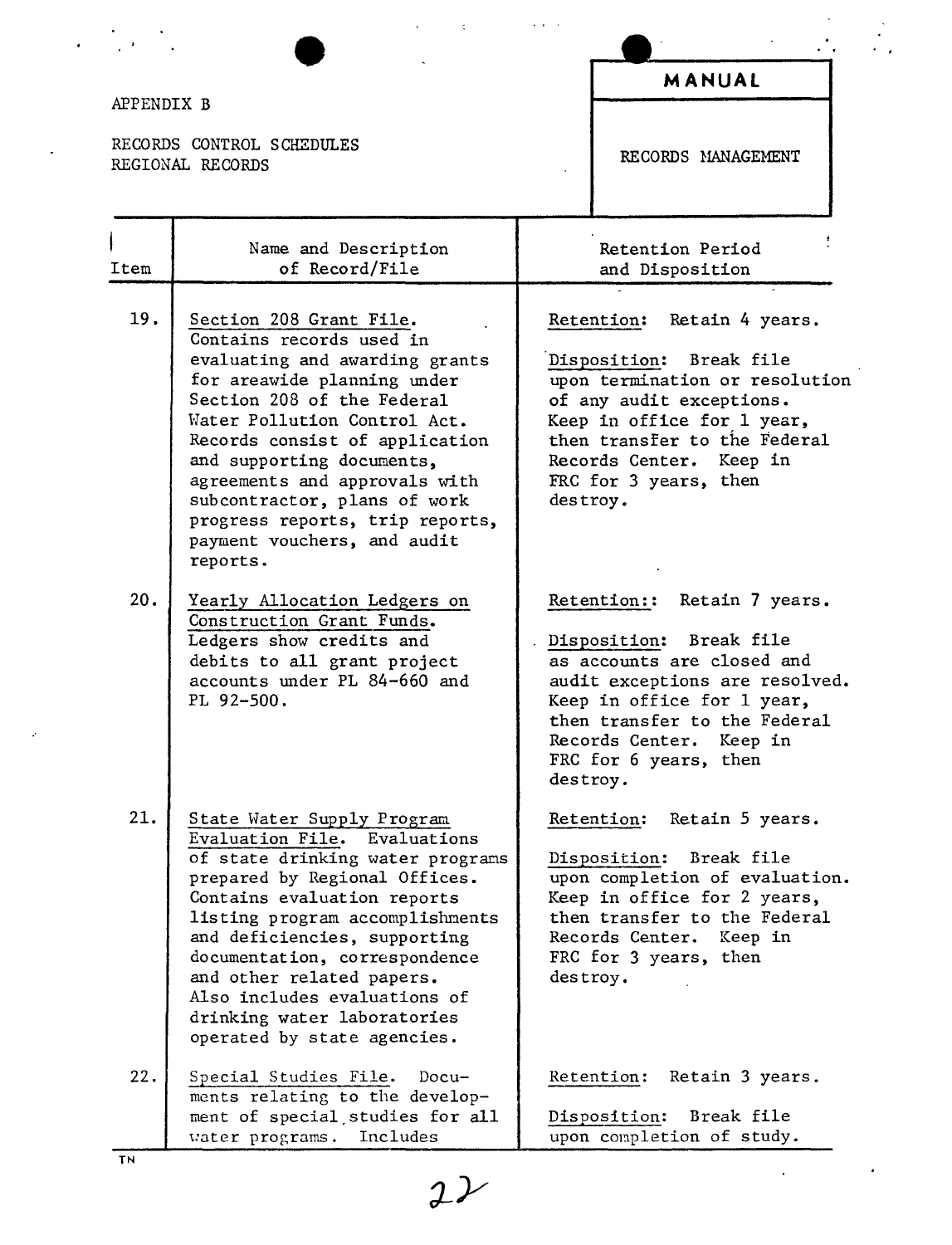|      | MANUAL                                                                                                                                                                                                                                                                  |                                                                                                  |                                                                                                                                                                                                                                                                                                                                                            |
|------|-------------------------------------------------------------------------------------------------------------------------------------------------------------------------------------------------------------------------------------------------------------------------|--------------------------------------------------------------------------------------------------|------------------------------------------------------------------------------------------------------------------------------------------------------------------------------------------------------------------------------------------------------------------------------------------------------------------------------------------------------------|
|      |                                                                                                                                                                                                                                                                         |                                                                                                  | APPENDIX B                                                                                                                                                                                                                                                                                                                                                 |
|      | RECORDS MANAGEMENT                                                                                                                                                                                                                                                      |                                                                                                  | RECORDS CONTROL SCHEDULES<br>REGIONAL RECORDS.                                                                                                                                                                                                                                                                                                             |
| Item | Name and Description<br>of Record/File                                                                                                                                                                                                                                  |                                                                                                  | Retention Period<br>and Disposition                                                                                                                                                                                                                                                                                                                        |
|      | studies and surveys done<br>in-house as well as those done<br>on contract. Records consist<br>of contrators and grantee<br>proposals, procurement requests,<br>task orders, bid evaluation,<br>award notices, payment<br>records, progress reports,<br>and work papers. |                                                                                                  | Keep in office for 3 years,<br>then destroy.                                                                                                                                                                                                                                                                                                               |
| 23.  | Consists of printed reports<br>(final copies) on water program<br>topics, prepared in-house or<br>on contract.                                                                                                                                                          | Special Studies -- Final Reports.                                                                | Retention:<br>Record Copy. Permanent.<br>$\mathbf{a}$ .<br>b. Information Copies.<br>As.<br>determined by users' needs.<br>Disposition:<br>a. Record Copy. Break file<br>upon completion of study.<br>Keep in office for 10 years,<br>then transfer to the Federal<br>Records Center. Keep in<br>FRC for 10 years, then offer<br>to the Regional Archives. |
| 24.  | Water Supply Enforcement Work<br>File.<br>to input provided by water<br>supply staff into regional<br>regulations, and guidelines.<br>Records consist of memoranda,<br>compliance reports, and<br>supporting papers.                                                    | Contains records related<br>office enforcement actions taken<br>to insure compliance with rules, | Information Copies.<br>ъ.<br>Destroy when no longer used.<br>Retention:<br>Retain 3 years.<br>Break file<br>Disposition:<br>upon completion of enforce-<br>ment action. Keep in office<br>for 3 years, then destroy.                                                                                                                                       |

 $\label{eq:2} \frac{1}{2} \left( \frac{1}{2} \sum_{i=1}^n \frac{1}{2} \sum_{j=1}^n \frac{1}{2} \sum_{j=1}^n \frac{1}{2} \sum_{j=1}^n \frac{1}{2} \sum_{j=1}^n \frac{1}{2} \sum_{j=1}^n \frac{1}{2} \sum_{j=1}^n \frac{1}{2} \sum_{j=1}^n \frac{1}{2} \sum_{j=1}^n \frac{1}{2} \sum_{j=1}^n \frac{1}{2} \sum_{j=1}^n \frac{1}{2} \sum_{j=1}^n \frac{1}{2} \sum_{j$ 

 $23$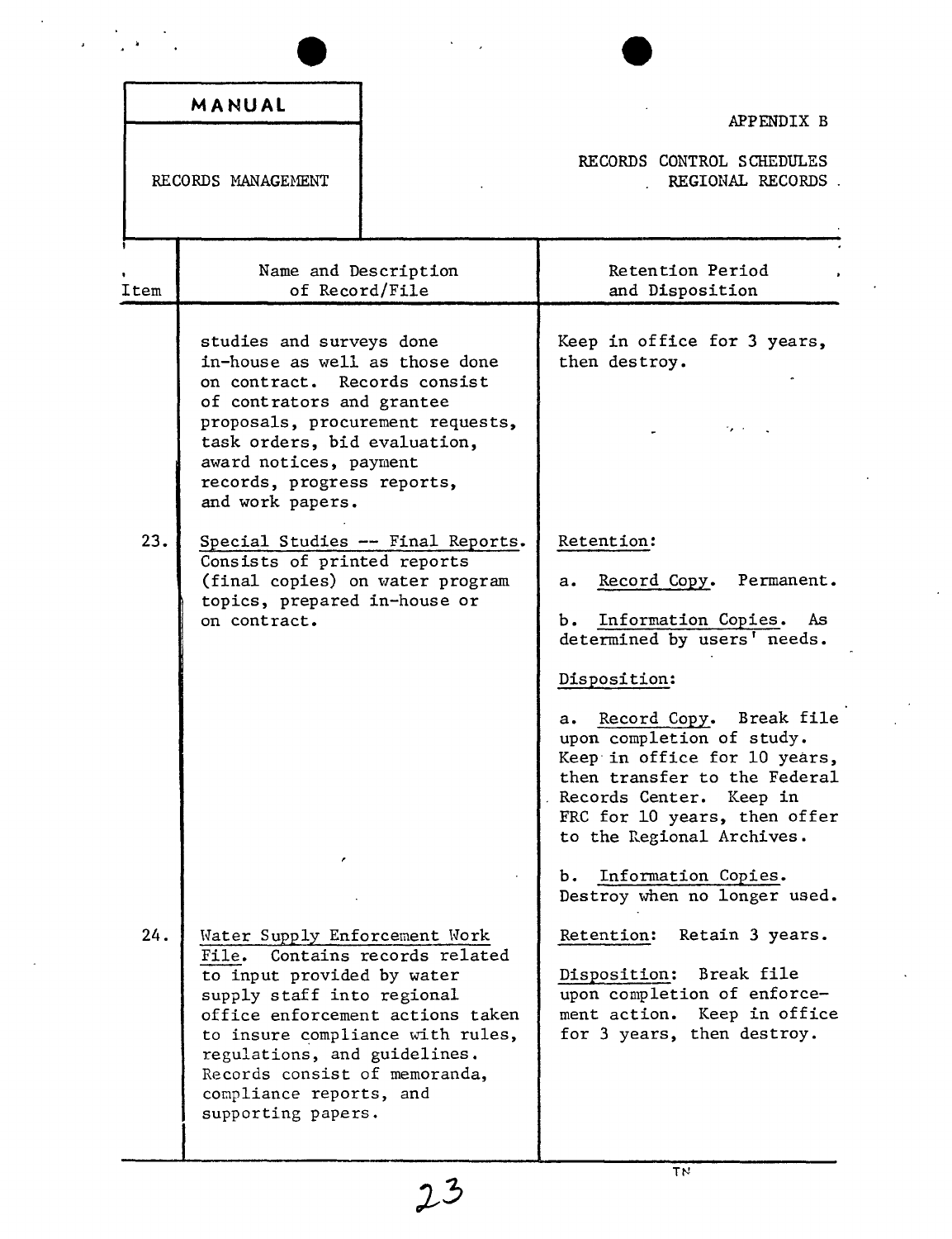| APPENDIX B |                                                                                                                                                                                                                                                                                                                                                                                               | MANUAL                                                                                                                                                                                                |
|------------|-----------------------------------------------------------------------------------------------------------------------------------------------------------------------------------------------------------------------------------------------------------------------------------------------------------------------------------------------------------------------------------------------|-------------------------------------------------------------------------------------------------------------------------------------------------------------------------------------------------------|
|            | RECORDS CONTROL SCHEDULES<br>REGIONAL RECORDS                                                                                                                                                                                                                                                                                                                                                 | RECORDS MANAGEMENT                                                                                                                                                                                    |
| Item       | Name and Description<br>of Record/File                                                                                                                                                                                                                                                                                                                                                        | Retention Period<br>and Disposition                                                                                                                                                                   |
| 25.        | Interstate Carrier Program File.<br>Contains information concerning<br>water supply sources on inter-<br>state carriers, such as buses,<br>trains, airplanes, etc.<br>Records consist of yearly<br>reports showing water quality<br>on the carriers, letters<br>assigning water quality classi-<br>fication to the carriers,<br>inspection reports of water<br>supplies, and related records. | Retention: Retain 20 years.<br>Break file<br>Disposition:<br>each year. Keep in office<br>for 5 years, then transfer<br>to the Federal Records.<br>Center. Keep in FRC for 15<br>years, then destroy. |
| 26.        | Inventory of State Water Supply.<br>Reference copies of a data<br>collection report showing the<br>name and location of water<br>supplies, type of treatment<br>and laboratory control, and<br>other information.<br>Original<br>report sent to Headquarters<br>and used as input to Final<br>Water Supply Report.                                                                            | Retention: Retain 1 year.<br>Disposition: Break file<br>upon verification by states.<br>Keep in office for 1 year,<br>then destroy.                                                                   |
| 27.        | Mater Supply Program Reference<br>File. Contains information<br>related to various technical<br>aspects of water supply pro-<br>gram and used for reference.<br>Includes such topics as<br>contaminants, cross-connection<br>control disease and epidemi-<br>ology, pesticides and toxic<br>materials, treatement methods,<br>reference manuals, and other<br>reference materials.            | Retention:<br><del>by users </del><br><del>neeus</del><br>Disposition:<br>D <del>estron when</del><br><del>ne longer user for r</del> e                                                               |

 $\frac{1}{24}$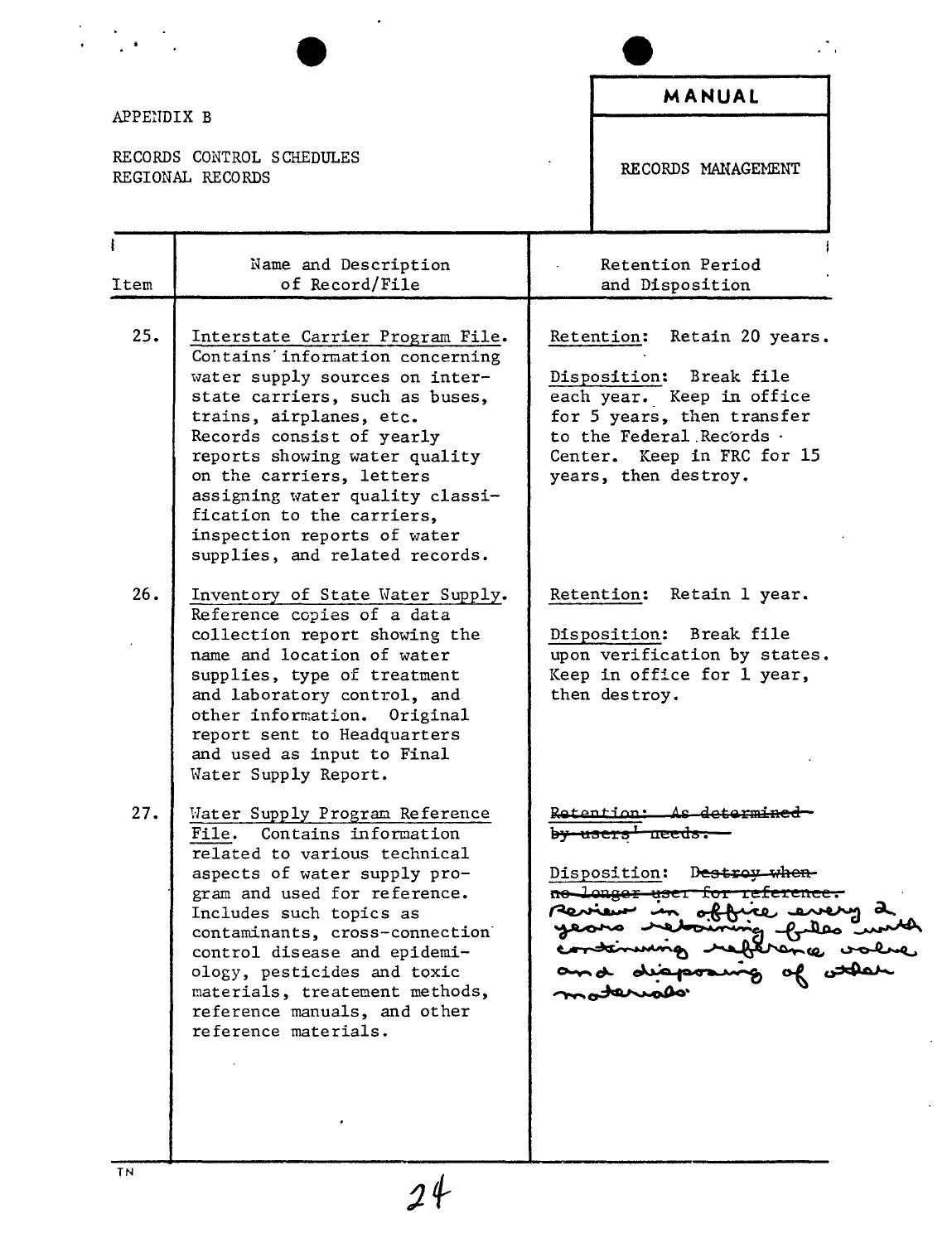|                    | MANUAL                                                                                                                                                                         |                                                                                                           | APPENDIX B                                                                                                                                      |
|--------------------|--------------------------------------------------------------------------------------------------------------------------------------------------------------------------------|-----------------------------------------------------------------------------------------------------------|-------------------------------------------------------------------------------------------------------------------------------------------------|
| RECORDS MANAGEMENT |                                                                                                                                                                                |                                                                                                           | RECORDS CONTROL SCHEDULES<br>REGIONAL RECORDS                                                                                                   |
| Item               |                                                                                                                                                                                | Name and Description<br>of Record/File                                                                    | Retention Period<br>and Disposition                                                                                                             |
| 28.                | Water Supply Training File.<br>Contains records used by<br>regional staff to conduct<br>training programs for state<br>water supply personnel.<br>training aids and materials. | Records consist of instructional<br>materials, applications, partici-<br>pant rosters, manuals, and other | Retention:<br>by users needs, Retoin 4 years<br>Disposition: Destroy when 4 year<br>no longer used for reference.<br>ved ar svorer if no longer |

 $\bar{z}$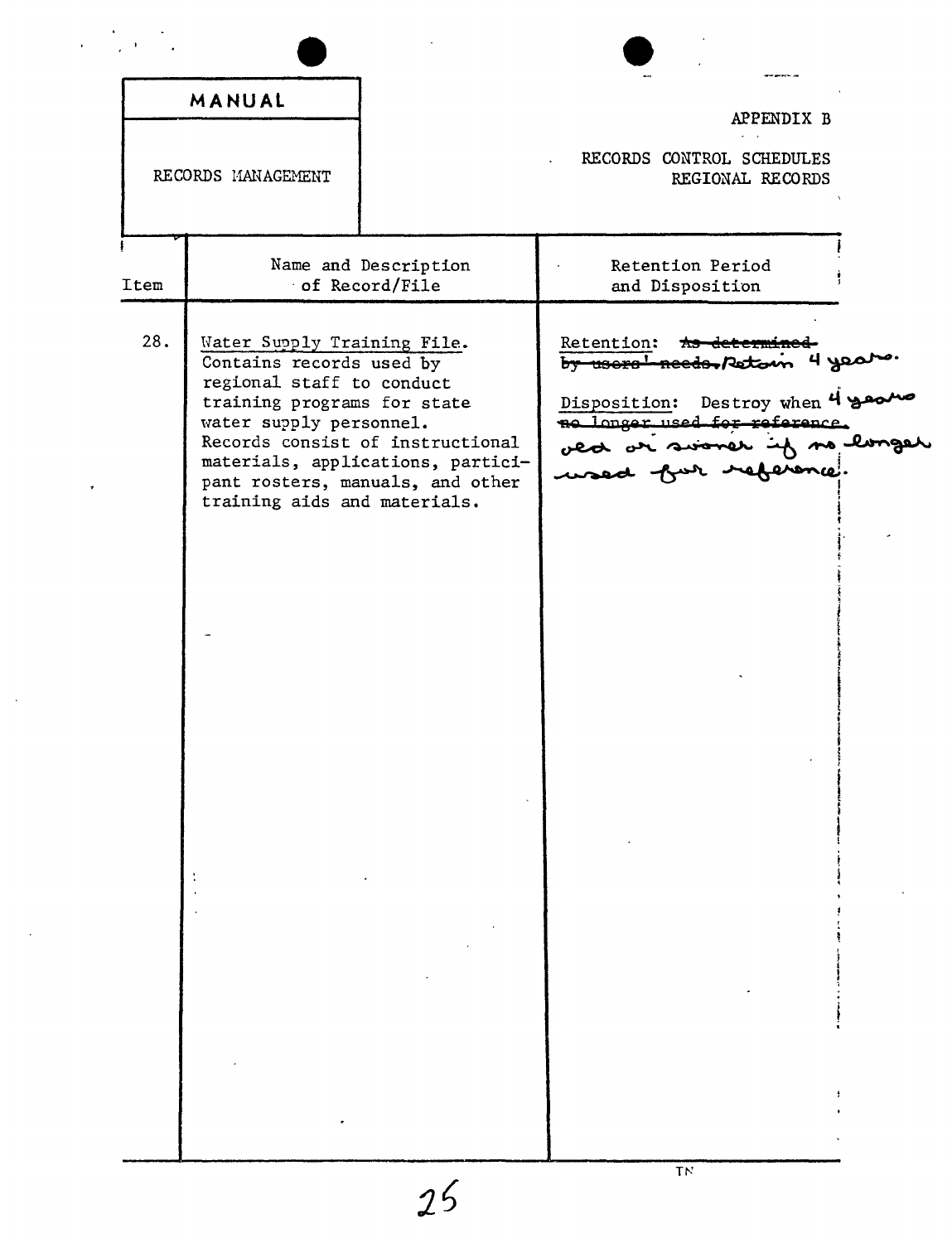#### APPENDIX B

RECORDS CONTROL SCHEDULES RECORDS 11ANAGEMENT REGIONAL RECORDS

**MANUAL**

 $\ddot{\phantom{a}}$ 

### ENFORCEMENT PROGRAM RECORDS

The records described below relate to the regional programs for the enforcement of national environmental· pollution regulations. The documentation pertains to determining compliance with these regulations, and bringing legal or administrative action against parties and pollution sources that are out of compliance. The documentation also pertains to the administration of the National Pollution Discharge Elimination System (NPDES) municipal and industrial permits program.

| Item | Name and Description<br>of Record/File                                                                                                                                                                                                                                                                                                                                                                                                                                                                                                                                                                                                                                                                                                                                                                                                                                                                   | Retention Period<br>and Disposition                                                                                                                                                                                                   |
|------|----------------------------------------------------------------------------------------------------------------------------------------------------------------------------------------------------------------------------------------------------------------------------------------------------------------------------------------------------------------------------------------------------------------------------------------------------------------------------------------------------------------------------------------------------------------------------------------------------------------------------------------------------------------------------------------------------------------------------------------------------------------------------------------------------------------------------------------------------------------------------------------------------------|---------------------------------------------------------------------------------------------------------------------------------------------------------------------------------------------------------------------------------------|
| 1.   | NPDES Permits File. Contains<br>records used in issuance of<br>pollution discharge permits<br>under the National Pollution<br>Discharge Elimination System<br>(NPDES) program.<br>Permits<br>issued to municipal,<br>industrial, agricultural, and<br>Federal facility dischargers<br>by EPA regional offices or<br>authorized state agencies.<br>Records consist of applica-<br>tion for permit; correspond-<br>ence with applicant, Corps<br>of Engineers, and certifying<br>agency; copy of public notice<br>and comments; public hearing<br>requests; copy of summary<br>reports and permit rationale;<br>and permit copy. Also includes<br>permit revisions and records<br>used in determining compliance<br>with permit provisions, such<br>as discharge monitoring<br>reports, inspection sampling<br>reports, appeals documents,<br>copies of enforcement actions,<br>and other related records. | Retention: Retain 5 years.<br>Disposition: Break file<br>upon expiration or termi-<br>nation of permit. Keep<br>in office for 1 year, then<br>transfer to the Federal<br>Records Center. Keep in<br>FRC for 4 years, then<br>destroy. |

 $2b$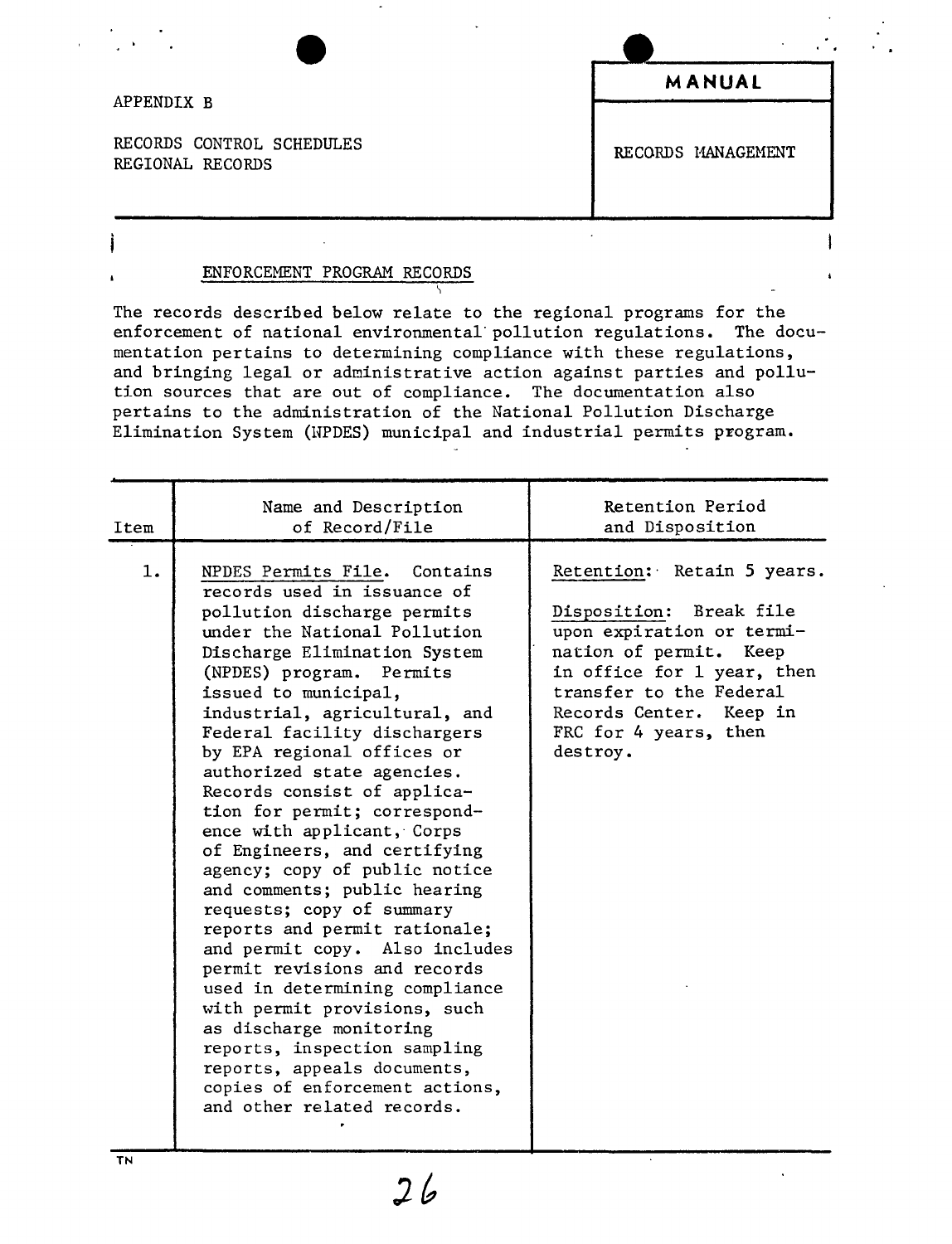Childrenes Thomas Danc

 $\ddot{\phantom{0}}$ 

 $\begin{array}{c} \mathcal{L}_1 \\ \mathcal{L}_2 \end{array}$ 

|      | MANUAL                                                                                                                                                                                                                                                                                                                                                                                                                                                                                                                                                                                                                                                                                                                                                                                                                                                                                   |                                               | APPENDIX B                                                                                                                                                                                                                                                                                                                                                                                                                             |
|------|------------------------------------------------------------------------------------------------------------------------------------------------------------------------------------------------------------------------------------------------------------------------------------------------------------------------------------------------------------------------------------------------------------------------------------------------------------------------------------------------------------------------------------------------------------------------------------------------------------------------------------------------------------------------------------------------------------------------------------------------------------------------------------------------------------------------------------------------------------------------------------------|-----------------------------------------------|----------------------------------------------------------------------------------------------------------------------------------------------------------------------------------------------------------------------------------------------------------------------------------------------------------------------------------------------------------------------------------------------------------------------------------------|
|      | RECORDS MANAGEMENT                                                                                                                                                                                                                                                                                                                                                                                                                                                                                                                                                                                                                                                                                                                                                                                                                                                                       | RECORDS CONTROL SCHEDULES<br>REGIONAL RECORDS |                                                                                                                                                                                                                                                                                                                                                                                                                                        |
| Item |                                                                                                                                                                                                                                                                                                                                                                                                                                                                                                                                                                                                                                                                                                                                                                                                                                                                                          | Name and Description<br>of Record/File        | Retention Period<br>and Disposition                                                                                                                                                                                                                                                                                                                                                                                                    |
| 2.   | Compliance Files -- All<br>Pollution Sources.<br>records used to determine<br>compliance with pollution<br>regulations and to recom-<br>mend legal enforcement<br>action if necessary.<br>Specific documents vary from<br>source to source and program<br>to program, but generally<br>include copies of compliance<br>schedules, monitoring or<br>compliance reports,<br>applications for compliance<br>schedules and requests for<br>schedule waiver or modifi-<br>cation. If source appears<br>to be out of compliance, file<br>will include letters<br>requesting additional infor-<br>mation from the source,<br>technical evaluation reports<br>by regional office, and<br>recommendations for legal<br>action against the source<br>to enforce compliance.<br>Note:<br>all compliance records<br>maintained in the Enforce-<br>ment offices except the<br>NPDES compliance files. | Contains<br>This item includes                | Retention:<br>Sources with Compliance<br>а.<br>History.<br>Retain current<br>plus 1 year.<br>b. Sources with Non-Compli-<br>ance History.<br>Retain current<br>plus 5 years.<br>Disposition:<br>Sources with Compliance<br>а. –<br>History. Break file each<br>year. Keep in office for 1<br>year, then destroy.<br>b. Sources with Non-Compli-<br>ance History. Break file<br>each year. Keep in office<br>for 5 years, then destroy. |

 $\overline{T}N$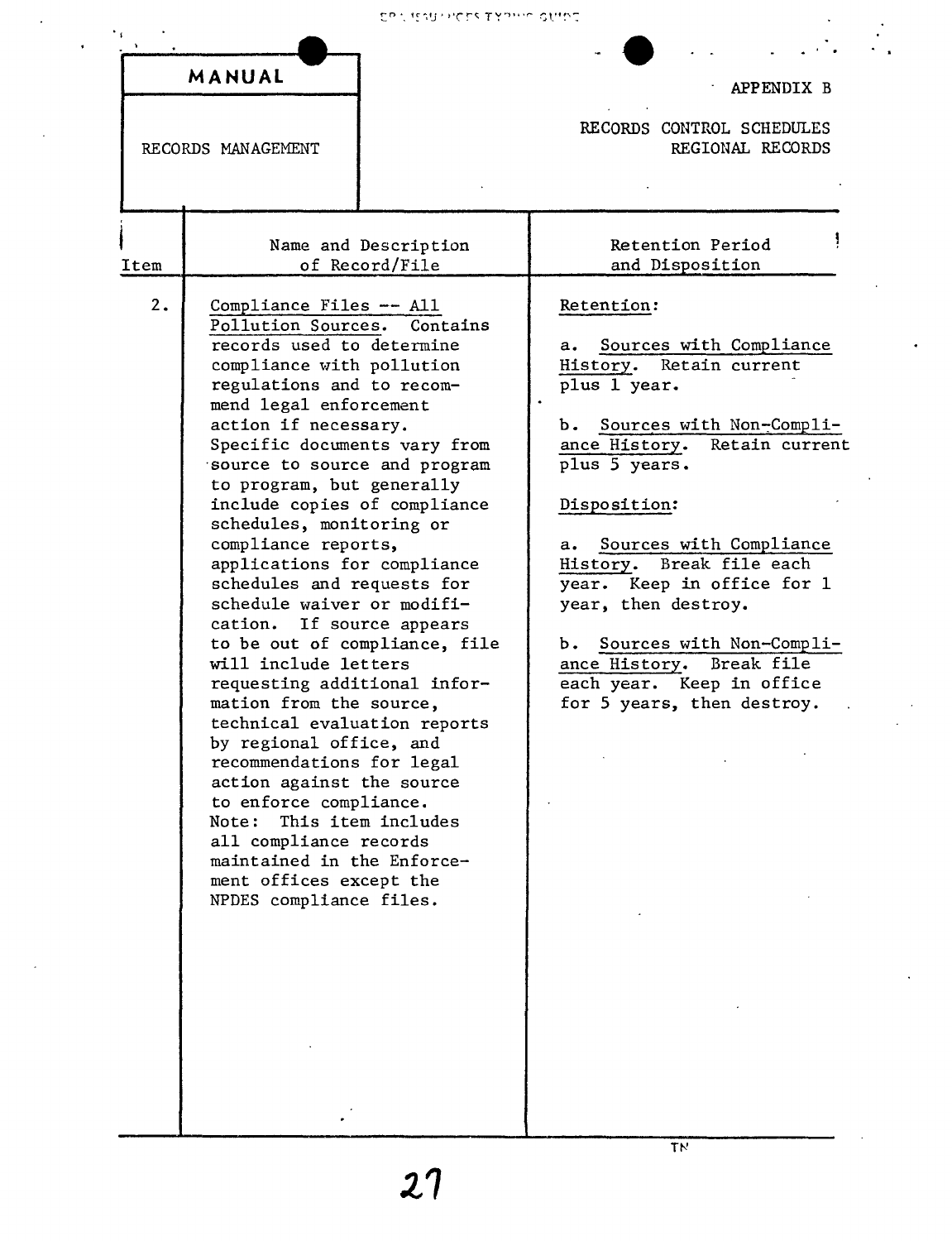| APPENDIX B |                                                                                                                                                                                                                                                                                                                                                                                                                                                                                                                                                                                                                                                                             |                                     | MANUAL                                                                                                                                                                                                                                                                                                                                                                                                                                                                                                                                                                                                                                                                                                                                                                                                                                                                                                        |
|------------|-----------------------------------------------------------------------------------------------------------------------------------------------------------------------------------------------------------------------------------------------------------------------------------------------------------------------------------------------------------------------------------------------------------------------------------------------------------------------------------------------------------------------------------------------------------------------------------------------------------------------------------------------------------------------------|-------------------------------------|---------------------------------------------------------------------------------------------------------------------------------------------------------------------------------------------------------------------------------------------------------------------------------------------------------------------------------------------------------------------------------------------------------------------------------------------------------------------------------------------------------------------------------------------------------------------------------------------------------------------------------------------------------------------------------------------------------------------------------------------------------------------------------------------------------------------------------------------------------------------------------------------------------------|
|            | RECORDS CONTROL SCHEDULES<br>REGIONAL RECORDS                                                                                                                                                                                                                                                                                                                                                                                                                                                                                                                                                                                                                               |                                     | RECORDS MANAGEMENT                                                                                                                                                                                                                                                                                                                                                                                                                                                                                                                                                                                                                                                                                                                                                                                                                                                                                            |
| Item       | Name and Description<br>of Record/File                                                                                                                                                                                                                                                                                                                                                                                                                                                                                                                                                                                                                                      |                                     | Retention Period<br>and Disposition                                                                                                                                                                                                                                                                                                                                                                                                                                                                                                                                                                                                                                                                                                                                                                                                                                                                           |
| 3.         | Enforcement Action Case<br>Files -- All Pollution Programs.<br>Includes all cases referred to<br>Enforcement staff from all<br>program offices for legal<br>action against a pollution<br>source or discharger. Docu-<br>ment contents vary from pro-<br>gram to program but generally<br>include records used to<br>determine compliance (item 3<br>above) and in addition:<br>memos or transcripts docu-<br>menting informal meetings<br>with officials of pollution<br>sources, pre-consent order<br>correspondence, briefing<br>memos, final consent orders,<br>and court documents including<br>briefs, pleadings, judgement<br>documents, and appellate<br>documents. | а.<br>Ъ.<br>$c_{\star}$<br>а.<br>ъ. | Retention:<br>No Legal Action Required.<br>Retain 5 years.<br>Routine Legal Actions.<br>Retain 20 years.<br>Landmark Cases (EPA<br>Administrator designates<br>actions as landmark or pre-<br>cedent cases). Permanent.<br>Disposition:<br>No Legal Action Required.<br>Break file after settlement<br>or closing of case. Keep<br>in office for 1 year, then<br>transfer to the Federal<br>Records Center. Keep in<br>FRC for 4 years, then<br>destroy.<br>Routine Legal Actions.<br>Break file after settlement<br>or closing of case.<br>Keep<br>in office for 2 years, then<br>transfer to the Federal<br>Records Center. Keep in<br>FRC for 18 years, then<br>destroy.<br>c. Landmark Cases. Break<br>file upon settlement or<br>closing of case. Keep in<br>office for 5 years, then<br>transfer to the Federal<br>Records Center. Keep in FRC<br>for 15 years, then offer to<br>the National Archives. |

 $\ddot{\phantom{1}}$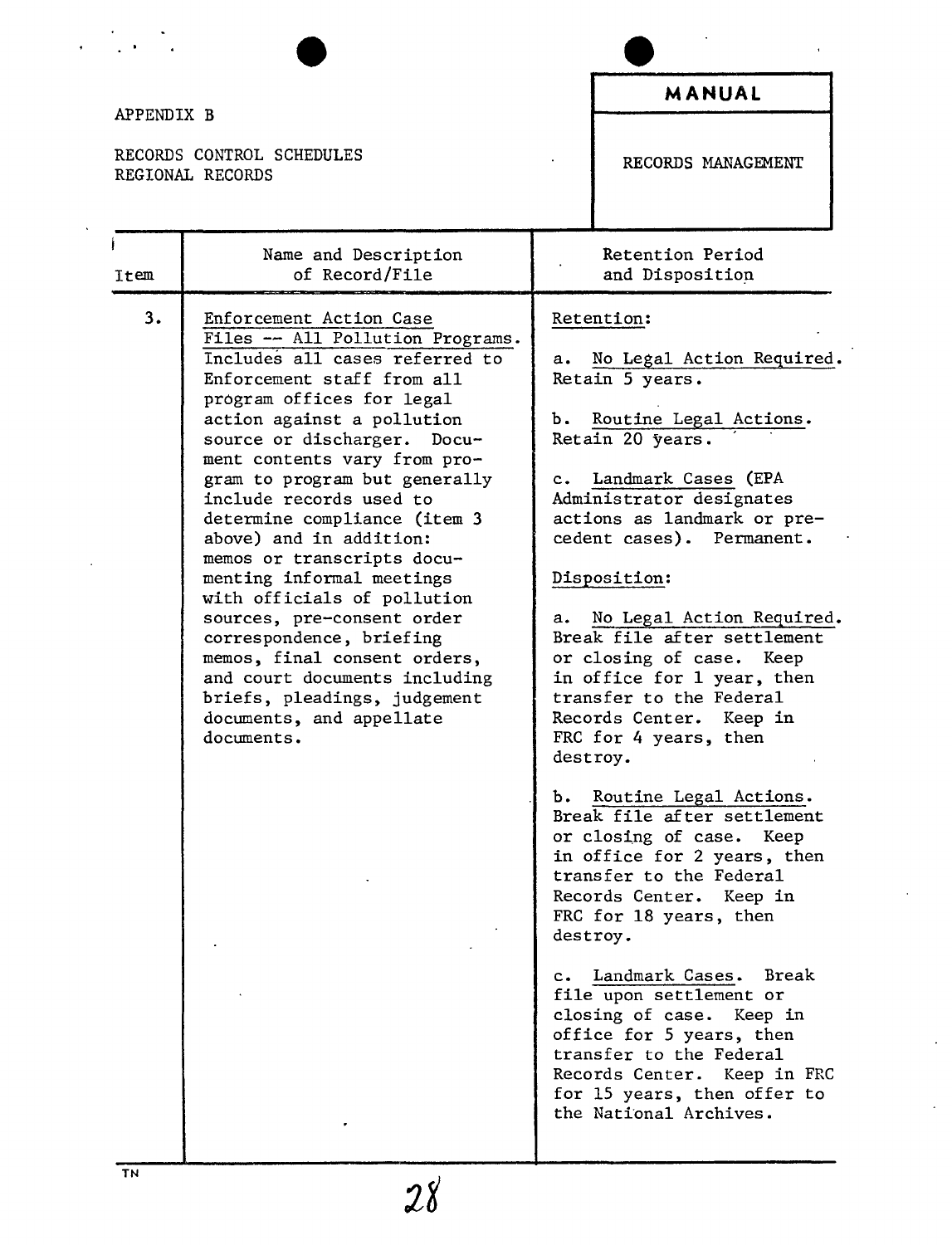|          | MANUAL                                                                                                                                                                                                                                                                                                                                                                                                                                                                                                                                                                                                                                                                                                                    | APPENDIX +B                                                                                                                                                                                                                                                                                                                                                                                                                                                                                                                        |
|----------|---------------------------------------------------------------------------------------------------------------------------------------------------------------------------------------------------------------------------------------------------------------------------------------------------------------------------------------------------------------------------------------------------------------------------------------------------------------------------------------------------------------------------------------------------------------------------------------------------------------------------------------------------------------------------------------------------------------------------|------------------------------------------------------------------------------------------------------------------------------------------------------------------------------------------------------------------------------------------------------------------------------------------------------------------------------------------------------------------------------------------------------------------------------------------------------------------------------------------------------------------------------------|
|          | RECORDS MANAGEMENT                                                                                                                                                                                                                                                                                                                                                                                                                                                                                                                                                                                                                                                                                                        | RECORDS CONTROL SCHEDULES<br>REGIONAL RECORDS                                                                                                                                                                                                                                                                                                                                                                                                                                                                                      |
| Item     | Name and Description<br>of Record/File                                                                                                                                                                                                                                                                                                                                                                                                                                                                                                                                                                                                                                                                                    | Retention Period<br>and Disposition -                                                                                                                                                                                                                                                                                                                                                                                                                                                                                              |
| 4.<br>5. | Rapid Tax Amortization File.<br>Contains records used to<br>grant federal tax deductions<br>to facilities that have<br>installed pollution<br>control equipment and devices.<br>Records consist of applica-<br>tions, state certifications,<br>technical review by regional<br>office, legal review by<br>regional office, federal<br>certification, and related<br>correspondence.<br>Public Hearings File.<br>Contains records used in<br>conducting public hearings<br>at which interested groups<br>comment on proposed indirect<br>sources regulations, compli-<br>ance schedules, and trans-<br>portation control regula-<br>tions.<br>Records consist of<br>citizen and congressional<br>inquiries, administrative | Retention: Retain 10 years.<br>Disposition: Break file<br>upon federal certification.<br>Keep in office for 2 years,<br>then transfer to the Federal<br>Records Center. Keep in<br>FRC for 8 years, then<br>destroy.<br>Retention:<br>R <del>otain</del><br>Break file<br>Disposition:<br>upon completion of hearing.<br>Keep in office until all<br>required action items have<br>been completed, then trans-<br>fer to the Federal Records<br>Center. Keep in FRC for 10<br>y years, then destroy of for to<br>pequende suchino. |
| 6.       | documentation arranging the<br>hearing, public notice of<br>hearing, and copy of<br>hearing transcript.<br>Adjudicatory Hearings File.<br>Contains records used in<br>conducting hearings in which<br>issues of fact concerning<br>regulation enforcement are<br>decided.<br>Records consist of<br>administrative documents<br>arranging hearing, public<br>notices of hearings, pre-<br>hearing transcripts, Admin-<br>istrative Law Judge orders,<br>hearing transcripts, judge-<br>ment orders, and other<br>related records.                                                                                                                                                                                          | Perman<br>Retain 10 year<br>Retention:<br>Disposition:<br>Break file<br>upon completion of hearing.<br>Keep in office until all<br>required action items have<br>been completed, then trans-<br>fer to the Federal Records<br>Keep in FRC for<br>Center.<br>10 years, then dostroy about to<br>pegional archives.                                                                                                                                                                                                                  |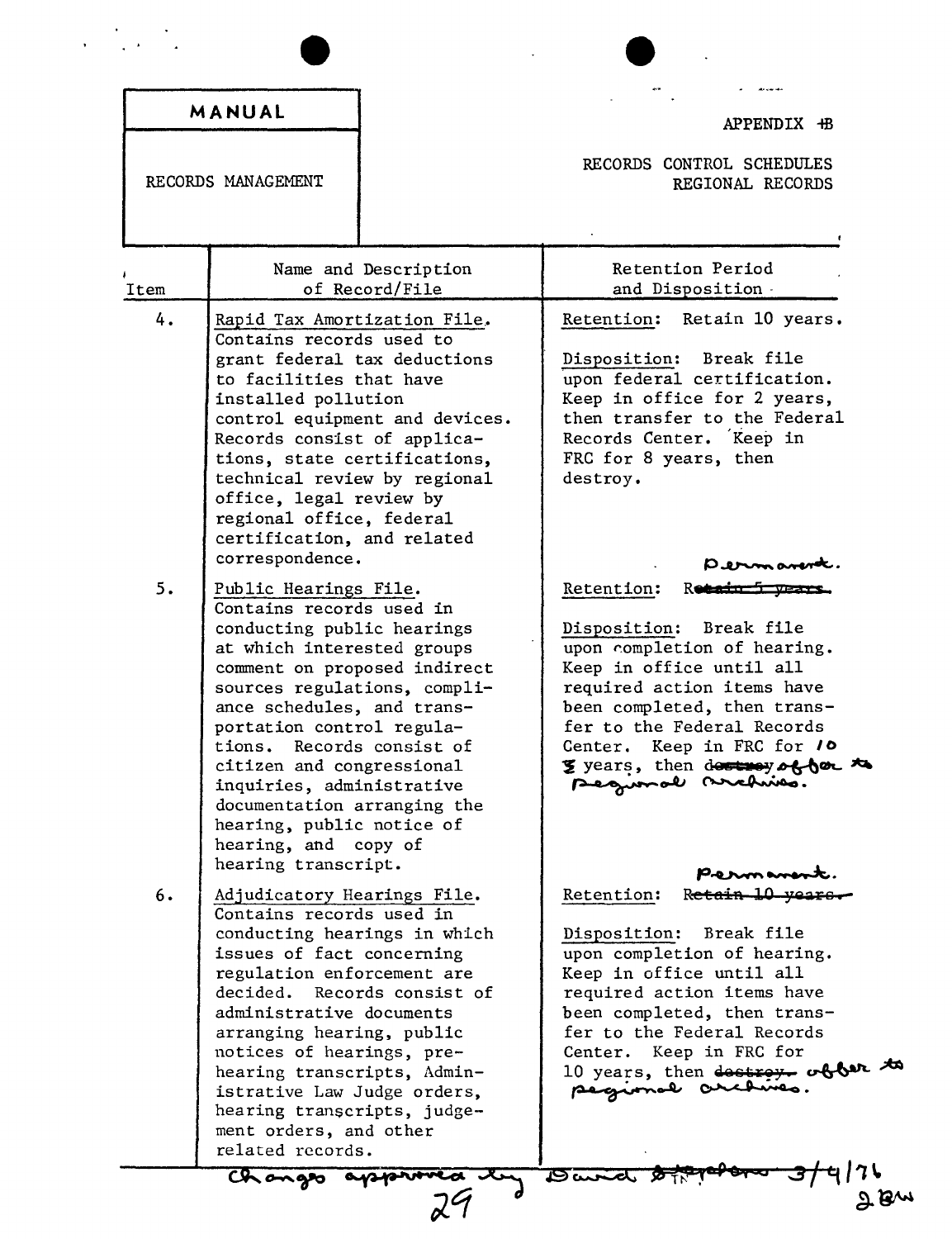|            |                                                                                                                                                                                                                                                                                                                                                                                       | MANUAL                                                                                                                                                                                                                                 |
|------------|---------------------------------------------------------------------------------------------------------------------------------------------------------------------------------------------------------------------------------------------------------------------------------------------------------------------------------------------------------------------------------------|----------------------------------------------------------------------------------------------------------------------------------------------------------------------------------------------------------------------------------------|
| APPENDIX B |                                                                                                                                                                                                                                                                                                                                                                                       |                                                                                                                                                                                                                                        |
|            | RECORDS CONTROL SCHEDULES<br>REGIONAL RECORDS                                                                                                                                                                                                                                                                                                                                         | RECORDS MANAGEMENT                                                                                                                                                                                                                     |
| Item       | Name and Description<br>of Record/File                                                                                                                                                                                                                                                                                                                                                | Retention Period<br>and Disposition                                                                                                                                                                                                    |
| 7.         | State Regulations File.<br>Contains copies of state<br>environmental regulations                                                                                                                                                                                                                                                                                                      | Retention: As determined by<br>HOOFO' Reeds Petrus 1 year.<br>bisposition: Destroy when anonely we                                                                                                                                     |
|            | used for reference.                                                                                                                                                                                                                                                                                                                                                                   | no longer used for reference.                                                                                                                                                                                                          |
| 8.         | State Implementation Plans<br>File. Contains copies of<br>state implementation plans and                                                                                                                                                                                                                                                                                              | Retention: Retain 1 year.<br>Disposition: Break file                                                                                                                                                                                   |
|            | revisions to plans approved<br>by enforcement staff.                                                                                                                                                                                                                                                                                                                                  | as plans are revised or<br>superseded. Keep in office<br>for 1 year, then destroy.                                                                                                                                                     |
| 9.         | Compliance Schedules File.<br>Contains copies of schedules,<br>proposed Federal Register<br>package, and final promul-<br>gation. Schedules are<br>approved by enforcement staff<br>and used for reference.                                                                                                                                                                           | Retention: Retain 5 years.<br>Disposition: Break file<br>upon approval of schedules.<br>Keep in office for 5 years,<br>then destroy.                                                                                                   |
| 10.        | Legal Reference File.<br>Contains<br>records used by enforcement<br>staff for reference on legal<br>programs, control strategies,<br>hearing procedures, judical<br>review, environmental legis-<br>lation, and other reference<br>materials.                                                                                                                                         | <u>Retention: As determine</u><br>ممت<br>Disposition: Destroy when-<br>no longer used for reference.<br>Pernan in office avery 3 go<br>retourning files with eo<br>raference value and de                                              |
| 11.        | Program Management File.<br>Contains records pertaining<br>to all phases of the develop-<br>ment and management of the<br>regional enforcement program,<br>including permit adminis-<br>tration, compliance determi-<br>nation, and legal enforce-<br>ment actions.<br>Records consist<br>of correspondence and reports<br>relative to policy and pro-<br>grams, litigation, manpower | other motemato<br>σK<br>Retention: Retain 10 years.<br>Disposition:<br>Break file<br>at end of 2 years. Keep in<br>office for 2 years, then<br>transfer to the Federal<br>Records Center. Keep in<br>FRC for 8 years, then<br>destroy. |

 $\mathbb{R}^2$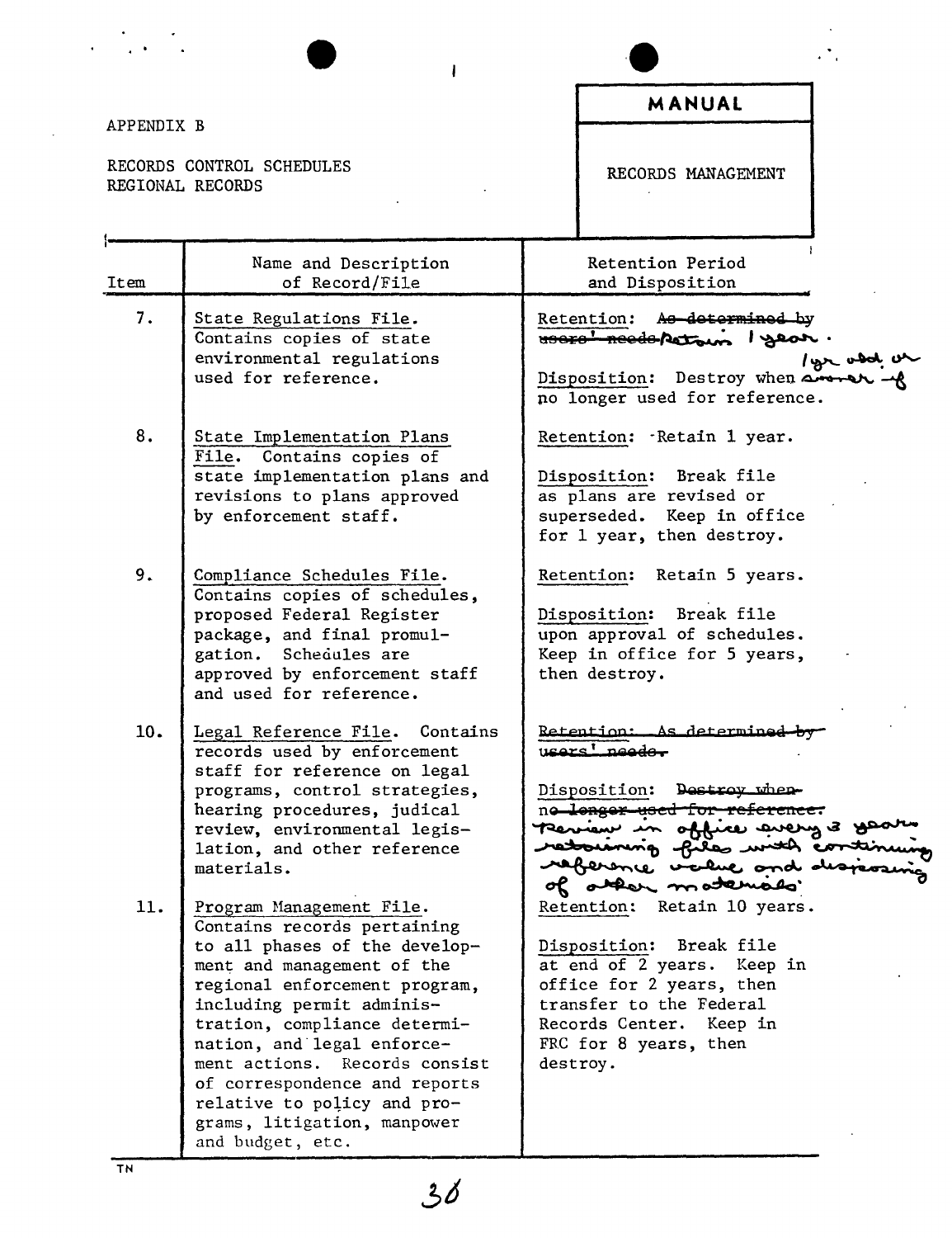### APPENDIX B

RECORDS CONTROL SCHEDULES REGIONAL RECORDS MANAGEMENT

**MANUAL**

÷

### SURVEILLANCE AND ANALYSIS PROGRAMS RECORDS

The records described below relate to the collection and laboratory analysis of environmental quality data to support regional and national monitoring requirements. The documentation' pertains to compliance determination and enforcement referrals for the NPDES program, the stationary source program, the unleaded gasoline inspection program, and the oil and hazardous materials spill response program. Documentation also pertains to spill prevention plan inspection, state'and'local agency program evaluation, special studies, and other surveillance activities. Note: The items in this schedule apply to records maintained in surveillance and analysis field offices as well as to the regional office records.

| Item<br>1. | Name and Description<br>of Record/File<br>Stationary Source Compliance<br>Includes stationary<br>File.<br>source inspection reports<br>showing measurements of                                                                                                                                             | Retention Period<br>and Disposition<br>Retention:<br>Sources with Compliance<br>a.<br>History. Retain current                                                          |
|------------|------------------------------------------------------------------------------------------------------------------------------------------------------------------------------------------------------------------------------------------------------------------------------------------------------------|------------------------------------------------------------------------------------------------------------------------------------------------------------------------|
|            | emissions, types of equipment<br>installed, efficiency of<br>control equipment operation,<br>and other information used<br>to determine compliance with<br>air pollution regulations.<br>Reports prepared by field<br>inspectors and transmitted to<br>Enforcement program for possi-<br>ble legal action. | plus 1 year.<br>b. Sources with Non-Compli-<br>ance History. Retain current<br>plus 5 years.<br>c. Sources with Compliance<br>Schedule. Retain 1 year.<br>Disposition: |
|            |                                                                                                                                                                                                                                                                                                            | Sources with Compliance<br>a.<br>History. Break file at end<br>of each year. Keep in<br>office for 1 year, then<br>destroy.                                            |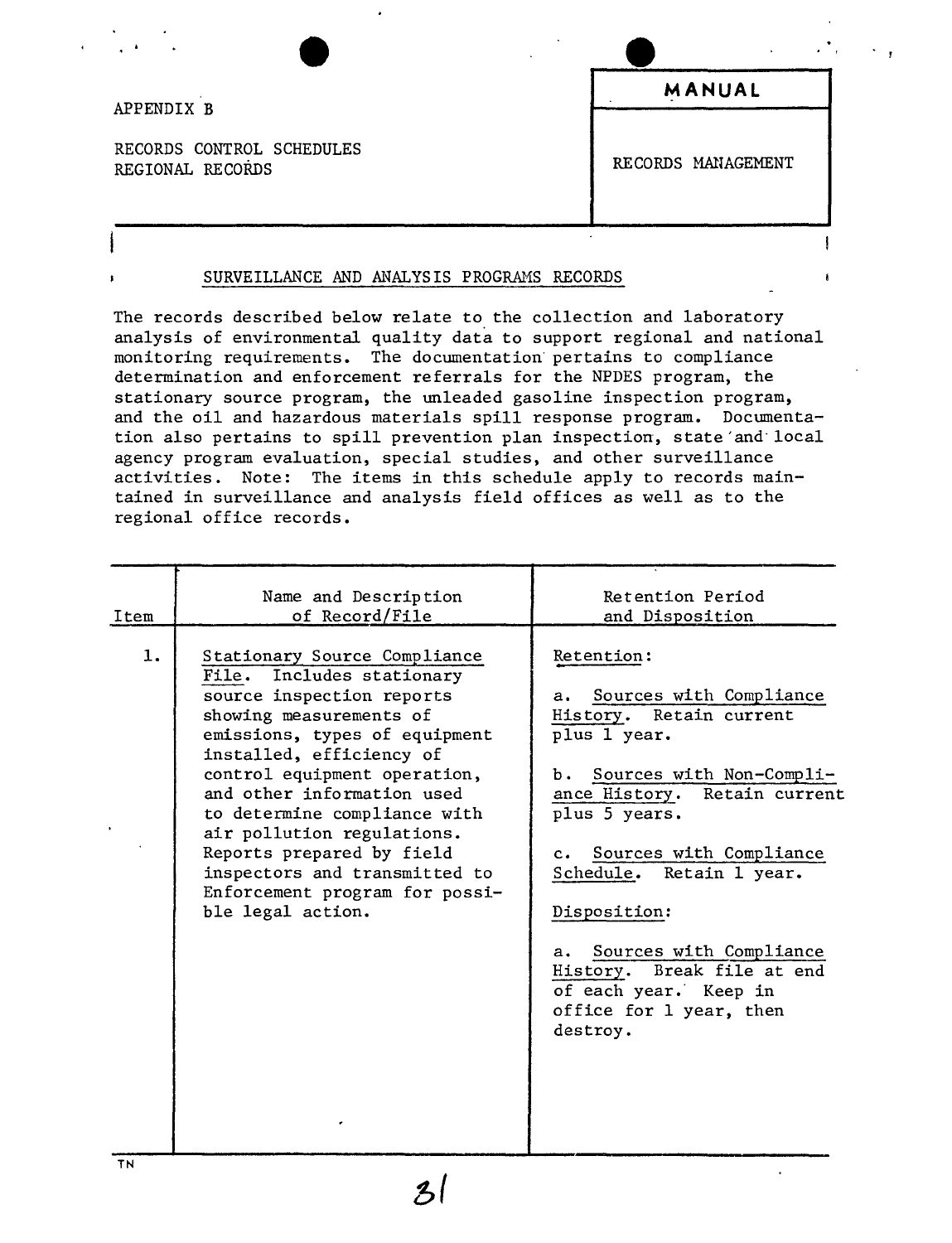|          |                                                                                                                                                                                                                                                                                                                                                                                                                                                                                                                                          | Liza CAPTER ST                         | <b>Contractor</b>                                                                                                                                                                                                                                                                                                                                                                                                                                                                                                                     |
|----------|------------------------------------------------------------------------------------------------------------------------------------------------------------------------------------------------------------------------------------------------------------------------------------------------------------------------------------------------------------------------------------------------------------------------------------------------------------------------------------------------------------------------------------------|----------------------------------------|---------------------------------------------------------------------------------------------------------------------------------------------------------------------------------------------------------------------------------------------------------------------------------------------------------------------------------------------------------------------------------------------------------------------------------------------------------------------------------------------------------------------------------------|
|          | MANUAL                                                                                                                                                                                                                                                                                                                                                                                                                                                                                                                                   |                                        | APPENDIX B                                                                                                                                                                                                                                                                                                                                                                                                                                                                                                                            |
|          | RECORDS MANAGEMENT                                                                                                                                                                                                                                                                                                                                                                                                                                                                                                                       |                                        | RECORDS CONTROL SCHEDULES<br>REGIONAL RECORDS                                                                                                                                                                                                                                                                                                                                                                                                                                                                                         |
| Item     |                                                                                                                                                                                                                                                                                                                                                                                                                                                                                                                                          | Name and Description<br>of Record/File | Retention Period<br>and Disposition                                                                                                                                                                                                                                                                                                                                                                                                                                                                                                   |
| 2.<br>3. | State and Local Agency<br>Monitoring File.<br>records used to monitor state<br>and local air pollution pro-<br>grams. Records consist of<br>quality assurance reports of<br>state and local ambient<br>monitoring networks, staff<br>reviews and comments on<br>Section 105 grant applications,<br>and audit reports showing<br>performance of the agencies.<br>Gasoline Sampling Inspection<br>File. Includes reports of<br>analysis of samples of<br>unleaded gasoline.<br>determine compliance with<br>unleaded gasoline regulations. | Includes<br>Used to                    | b. Sources with Non-Compli-<br>ance History. Break file<br>at end of each year. Keep<br>in office for 5 years, then<br>destroy.<br>Sources with Compliance<br>$c_{\bullet}$<br>Schedule. Break file upon<br>expiration of compliance<br>schedule period. Keep in<br>office for 1 year, then<br>destroy.<br>Retention: Retain 5 years.<br>Disposition: Break file at<br>end of each year. Keep in<br>office for 5 years, then<br>destroy.<br>Retention:<br>Sources with Compliance<br>a.<br>Retain current<br>History.<br>plus 1 year. |
|          | Records consist of field<br>inspection report, lab<br>analysis report, and other<br>supporting papers.                                                                                                                                                                                                                                                                                                                                                                                                                                   |                                        | Sources with Non-Compli-<br>ь.<br>ance History.<br>Retain 5<br>years.                                                                                                                                                                                                                                                                                                                                                                                                                                                                 |

 $32$ 

 $\hat{\mathbf{r}}$ 

 $\overline{T}N$ 

 $\hat{\mathcal{L}}$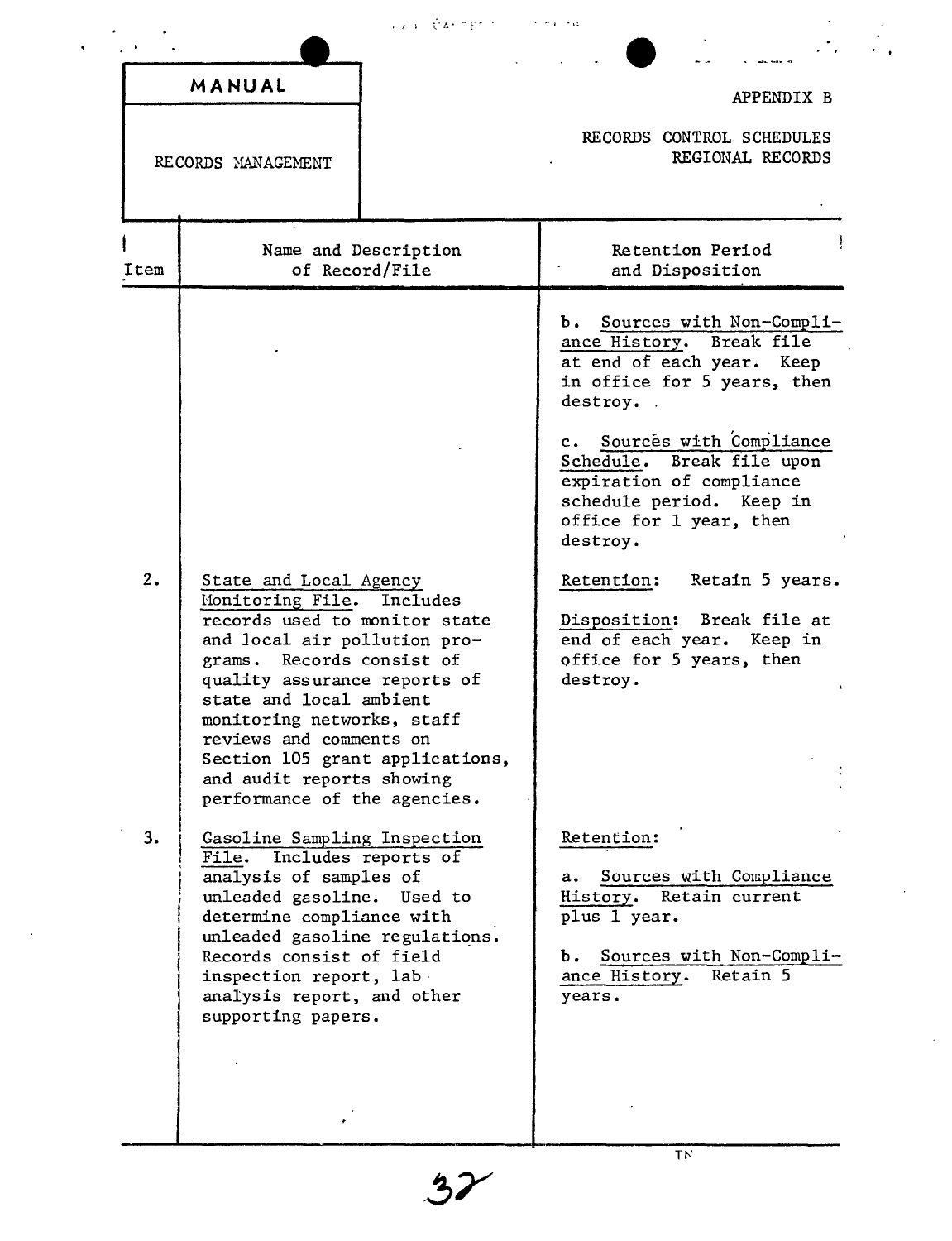| APPENDIX B |                                                                                                                                                                                                              | MANUAL                                                                                                                                                                                                                                                                           |
|------------|--------------------------------------------------------------------------------------------------------------------------------------------------------------------------------------------------------------|----------------------------------------------------------------------------------------------------------------------------------------------------------------------------------------------------------------------------------------------------------------------------------|
|            | RECORDS CONTROL SCHEDULES<br>REGIONAL RECORDS                                                                                                                                                                | RECORDS MANAGEMENT                                                                                                                                                                                                                                                               |
| Item       | Name and Description<br>of Record/File                                                                                                                                                                       | Retention Period<br>and Disposition                                                                                                                                                                                                                                              |
|            |                                                                                                                                                                                                              | Disposition:<br>Sources with Compliance<br>a. I<br>History. Break file at<br>end of each year. Keep<br>in office for 1 year,<br>then destroy.<br>b. Sources with Non-Compli-<br>ance History. Break file<br>at end of each year. Keep<br>in office for 5 years, then<br>destroy. |
| 4.         | Citizen Complaints File.<br>Includes copies of complaints<br>and inquiries from citizens<br>on various pollution problems,<br>and copies of replies.                                                         | Retention:<br>Retain 3 years.<br>Break file<br>Disposition:<br>at end of each year. Keep<br>in office for 3 years, then<br>destroy.                                                                                                                                              |
| 5.         | Standards and Regulations<br>Review and Comment File.<br>Includes copies of standards<br>and regulations sent from<br>headquarters programs for<br>review and comment by regional<br>office.                 | Retention:<br>Retain 2 years.<br>Disposition:<br>Break file<br>upon completion of review<br>and comment. Keep in office<br>for 2 years, then destroy.                                                                                                                            |
| 6.         | Oil and Hazardous Materials<br>Facility Files. Includes<br>records resulting from<br>investigations of oil and<br>other hazardous materials<br>spills and records related<br>to spill prevention<br>program. |                                                                                                                                                                                                                                                                                  |
|            |                                                                                                                                                                                                              |                                                                                                                                                                                                                                                                                  |

 $\frac{1}{\sqrt{2}}$ 

 $\epsilon$ 

ł.

 $33$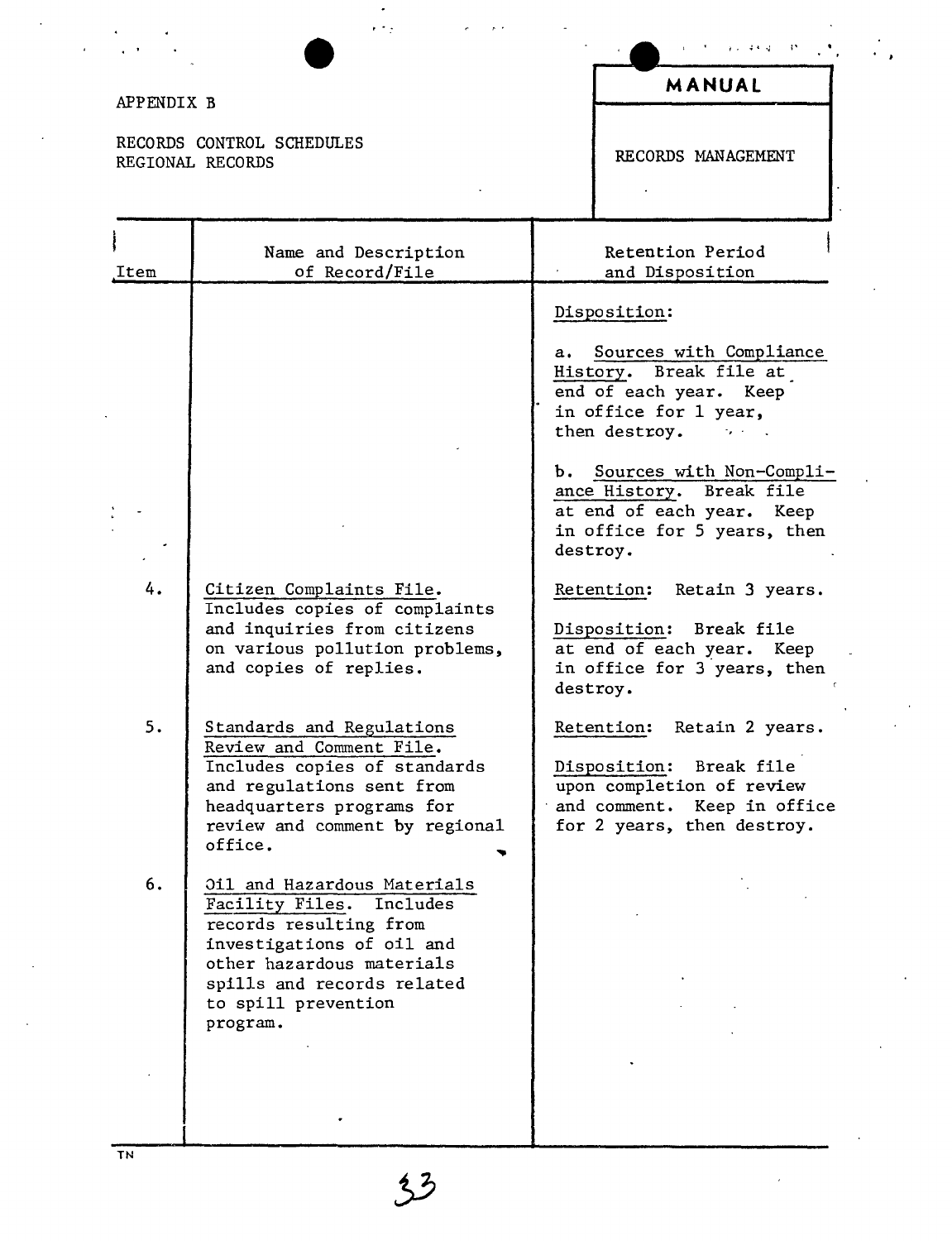|      | MANUAL                                                                                                                                                                                                                                                                                                                                                                                                                                                                                            | APPENDIX B                                                                                                                                                                                                                                                                                      |
|------|---------------------------------------------------------------------------------------------------------------------------------------------------------------------------------------------------------------------------------------------------------------------------------------------------------------------------------------------------------------------------------------------------------------------------------------------------------------------------------------------------|-------------------------------------------------------------------------------------------------------------------------------------------------------------------------------------------------------------------------------------------------------------------------------------------------|
|      | RECORDS MANAGEMENT                                                                                                                                                                                                                                                                                                                                                                                                                                                                                | RECORDS CONTROL SCHEDULES<br>REGIONAL RECORDS                                                                                                                                                                                                                                                   |
| Item | Name and Description<br>of Record/File                                                                                                                                                                                                                                                                                                                                                                                                                                                            | Retention Period<br>and Dispositon                                                                                                                                                                                                                                                              |
|      | Spill Investigation and<br>а. –<br>SPCC Compliance Inspection<br>Records consist<br>Reports.<br>of spill reports and supporting<br>papers showing case history of<br>spills. Used in civil or<br>criminal actions against<br>spiller. Also includes SPCC<br>plan compliance inspection<br>reports, time extension<br>requests, and other related<br>records.                                                                                                                                      | Retention: Retain 5 years.<br>Disposition: Break file at<br>end of each year or upon<br>termination of case, which-<br>ever is applicable. Keep<br>in office for 2 years, then<br>transfer to the Federal<br>Records Center. Keep in<br>FRC for 3 years, then destroy.                          |
|      | b. SPCC Facility Plans.<br>Records detailing spill preven-<br>tion program of facilities,<br>submitted to regional offices<br>as required by regulations.<br>Includes plans and amendments<br>prescribed by the Regional<br>Administrator.                                                                                                                                                                                                                                                        | Retention: Retain 5 years.<br>Disposition: Break file<br>upon completion of amend-<br>ment implementation or end<br>of year. Keep in office<br>for 5 years, then destroy.                                                                                                                       |
| 7.   | NPDES Compliance Monitoring<br>Includes inspection<br>File.<br>reports used to determine<br>compliance with pollution<br>discharge permits issued<br>under the National Pollution<br>Discharge Elimination System<br>(NPDES). Reports forwarded<br>to Enforcement office for<br>legal action if necessary.<br>Field offices maintain<br>report copy plus supporting<br>papers including lab analysis<br>records, field log books,<br>calculation notes, permit<br>information, and other records. | Retention:<br>Sources with Compliance<br>a.<br>History. Retain current<br>plus 1 year.<br>Sources with Non-Compli-<br>ъ.<br>Retain 5<br>ance History.<br>years.<br>Disposition:<br>Sources with Compliance<br>а.<br>History. Keep in office<br>current plus 1 additional<br>year, then destroy. |

 $\epsilon$ 

 $\ddot{\phantom{a}}$ 

 $\ddot{\phantom{0}}$ 

 $\overline{\text{tr}}$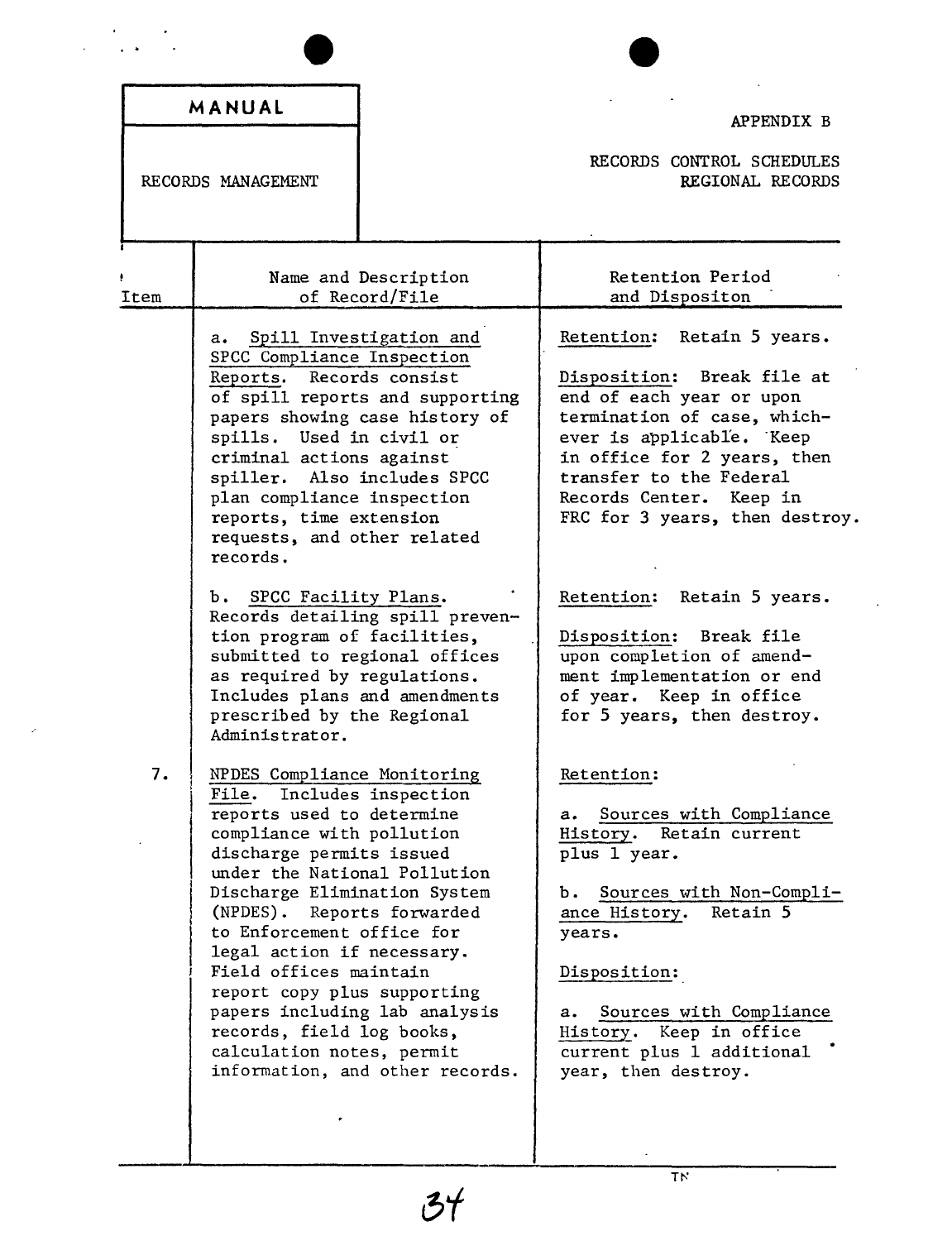| APPENDIX B |                                                                                                                                                                                                                                                                                                                                                                                                                                          | MANUAL                                                                                                                                                                                                      |
|------------|------------------------------------------------------------------------------------------------------------------------------------------------------------------------------------------------------------------------------------------------------------------------------------------------------------------------------------------------------------------------------------------------------------------------------------------|-------------------------------------------------------------------------------------------------------------------------------------------------------------------------------------------------------------|
|            | RECORDS CONTROL SCHEDULES<br>REGIONAL RECORDS                                                                                                                                                                                                                                                                                                                                                                                            | RECORDS MANAGEMENT                                                                                                                                                                                          |
| Item       | Name and Description<br>of Record/File                                                                                                                                                                                                                                                                                                                                                                                                   | Retention Period<br>and Disposition                                                                                                                                                                         |
|            | Ŧ                                                                                                                                                                                                                                                                                                                                                                                                                                        | b. Sources with Non-Compli-<br>ance History. Break file<br>at end of each year. Keep<br>in office for 2 years, then<br>transfer to the Federal<br>Records Center. Keep in FRC<br>for 3 years, then destroy. |
| 8.         | Water Quality Stream File.<br>$In-$<br>cludes survey inspection reports<br>on water quality of streams and<br>rivers. Data is used to calcu-<br>late effluent waste load alloca-<br>tions by water planning<br>staff. Field offices maintain<br>report copy plus supporting<br>papers including lab analysis<br>data, working papers, and<br>other related records.                                                                      | Retention: Retain 5 years.<br>Disposition: Break file<br>upon completion of survey<br>report. Keep in office<br>for 5 years, then destroy.                                                                  |
| 9.         | Special Studies File. Documents<br>relating to the development<br>of special studies for all<br>surveillance and analysis<br>programs.<br>Includes studies<br>and surveys done in-house<br>as well as those done on<br>contract.<br>Records consist<br>of contractor and grantee<br>proposals, procurement requests,<br>task orders, bid evaluation,<br>award notices, payment records,<br>progress reports, and project<br>work papers. | Retention:<br>Retain 7 years.<br>Disposition:<br>Break file<br>upon completion of study.<br>Keep in office for 7 years,<br>then destroy.                                                                    |

 $\mathcal{F}_{\mathcal{A}}$ 

 $\star$ 

 $\mathcal{C}$ 

 $35$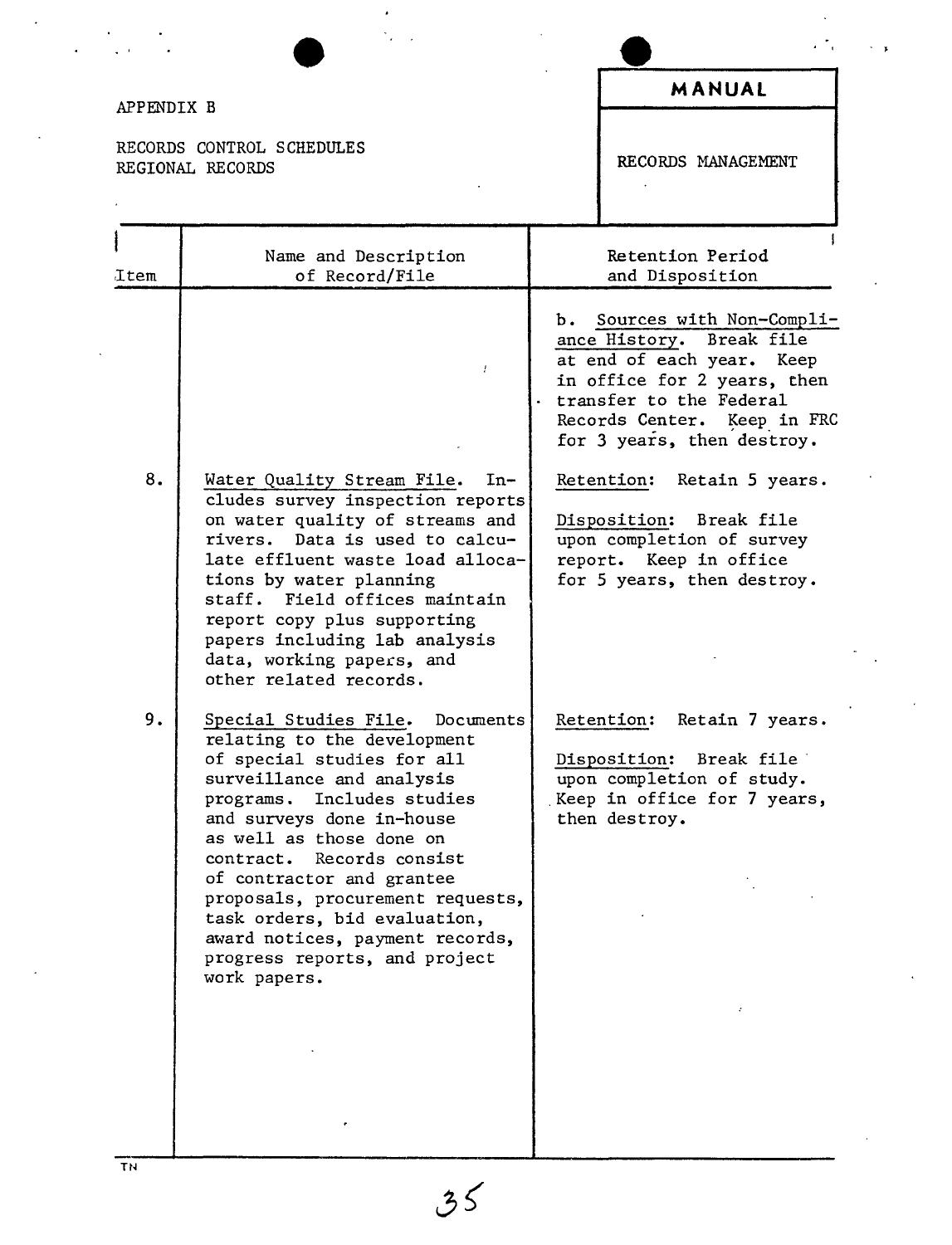|  |  | アクト ねこまい こちりがかない しゅうじょ |  |
|--|--|------------------------|--|
|  |  |                        |  |

 $\overline{\phantom{a}}$ 

MANUAL

RECORDS MANAGEMENT

## $\angle$  APPENDIX B

 $\cdots$ 

 $\begin{array}{c} \begin{array}{c} \cdot \\ \cdot \\ \cdot \end{array} \end{array}$ 

И,

RECORDS CONTROL SCHEDULES REGIONAL RECORDS

 $\ddot{\phantom{a}}$ 

| 10.<br>11. | Final Reports Resulting from<br>Special Studies.<br>Includes<br>printed final reports of<br>special studies and surveys<br>for all surveillance and<br>analysis programs.                                                                                                                                                           | Retention:<br>Record Copy. Permanent.<br>а.<br>Information Copies.<br>ъ.<br>As determined by users!<br>recto. Retoun a years.<br>Disposition:<br>a. Record Copy. Break<br>file upon completion of<br>study. Keep in office<br>for 1 year, then transfer<br>to the Federal Records<br>Center. Keep in FRC for                |
|------------|-------------------------------------------------------------------------------------------------------------------------------------------------------------------------------------------------------------------------------------------------------------------------------------------------------------------------------------|-----------------------------------------------------------------------------------------------------------------------------------------------------------------------------------------------------------------------------------------------------------------------------------------------------------------------------|
|            |                                                                                                                                                                                                                                                                                                                                     | 20 years, then offer to the<br>National Archives.                                                                                                                                                                                                                                                                           |
|            | Program Management Files.<br>Contains records pertaining<br>to policy and program develop-<br>ment of all surveillance and<br>analysis programs. Records<br>consist of correspondence<br>and reports relative to<br>policy and programs, inter-<br>agency activity, research,<br>manpower planning, and<br>other related materials. | b. Information Copies.<br>Destroy when no longer- 2 good<br>used for reference or sound<br>no longer needed.<br>Retention: Retain 10 years.<br>Disposition: Break file<br>at end of 2 years. Keep<br>in office for 2 years, then<br>transfer to the Federal<br>Records Center. Keep in<br>FRC for 8 years, then<br>destroy. |

 $\overline{T}N$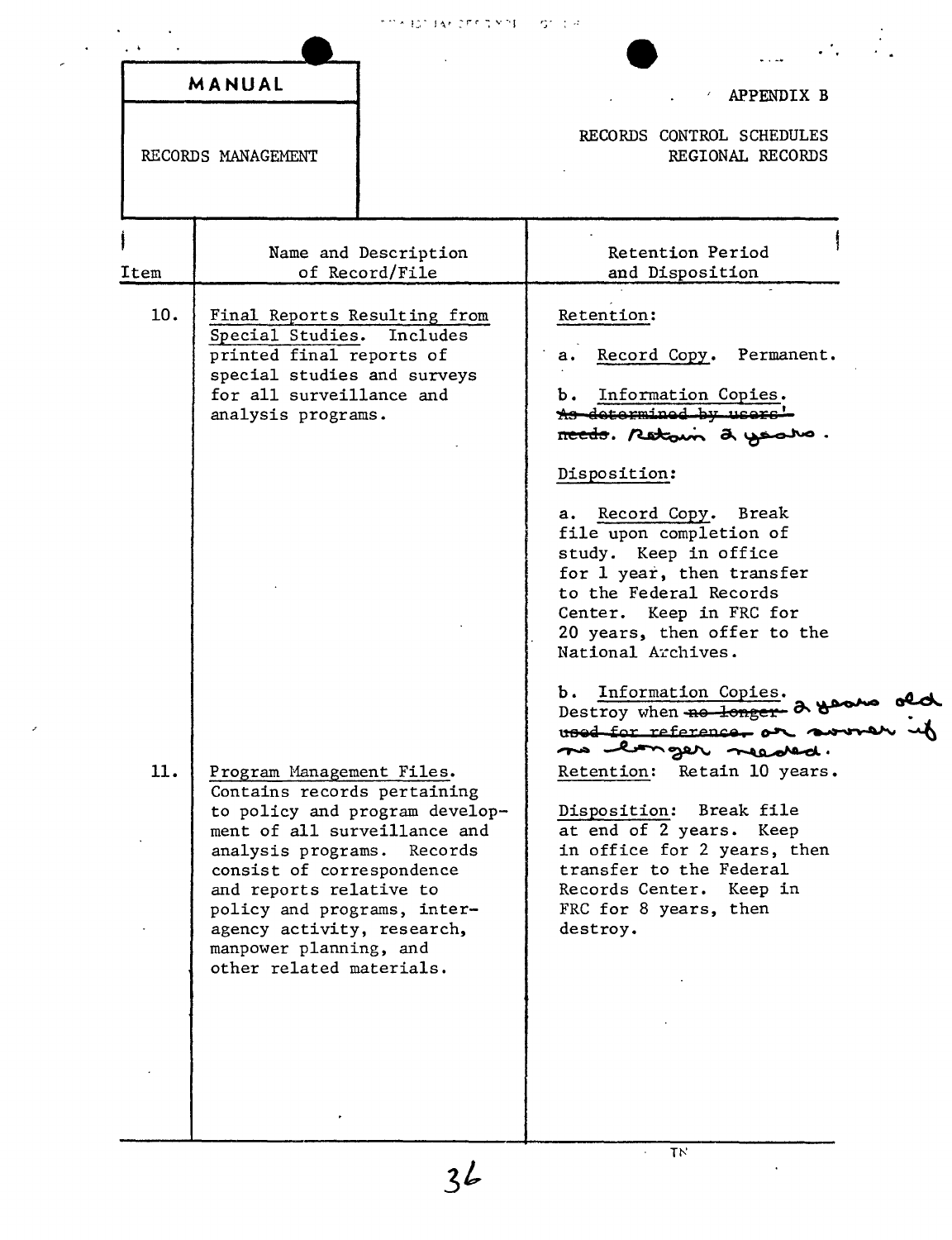| MANUAL<br>APPENDIX B                                                                                                                                                                                                                                                                                                                                                                                                                                                                                                                                                                                    |  |
|---------------------------------------------------------------------------------------------------------------------------------------------------------------------------------------------------------------------------------------------------------------------------------------------------------------------------------------------------------------------------------------------------------------------------------------------------------------------------------------------------------------------------------------------------------------------------------------------------------|--|
|                                                                                                                                                                                                                                                                                                                                                                                                                                                                                                                                                                                                         |  |
|                                                                                                                                                                                                                                                                                                                                                                                                                                                                                                                                                                                                         |  |
| RECORDS CONTROL SCHEDULES<br>RECORDS MANAGEMENT<br>REGIONAL RECORDS                                                                                                                                                                                                                                                                                                                                                                                                                                                                                                                                     |  |
|                                                                                                                                                                                                                                                                                                                                                                                                                                                                                                                                                                                                         |  |
| Name and Description<br>Retention Period<br>of Record/File<br>'Item<br>and Disposition                                                                                                                                                                                                                                                                                                                                                                                                                                                                                                                  |  |
| 12.<br>Natural Disaster Assistance<br>Retention:<br>Retain 5 years.<br>File. Includes records con-<br>Disposition: Break file<br>ducting damage assessment<br>upon completion of final<br>surveys, as required by<br>Presidential disaster declara-<br>inspections for all appli-<br>tions. Records consist of<br>cants. Keep in office for<br>2 years, then transfer to<br>correspondence and preliminary<br>damage assessments, damage<br>the Federal Records Center.<br>surveys, interim and final<br>Keep in FRC for 3 years,<br>inspection reports, and<br>then destroy.<br>other related records. |  |

 $\frac{1}{\sqrt{2}}\sum_{i=1}^{n} \frac{1}{i}$ 

 $\ddot{\phantom{0}}$ 

 $\ddot{\phantom{0}}$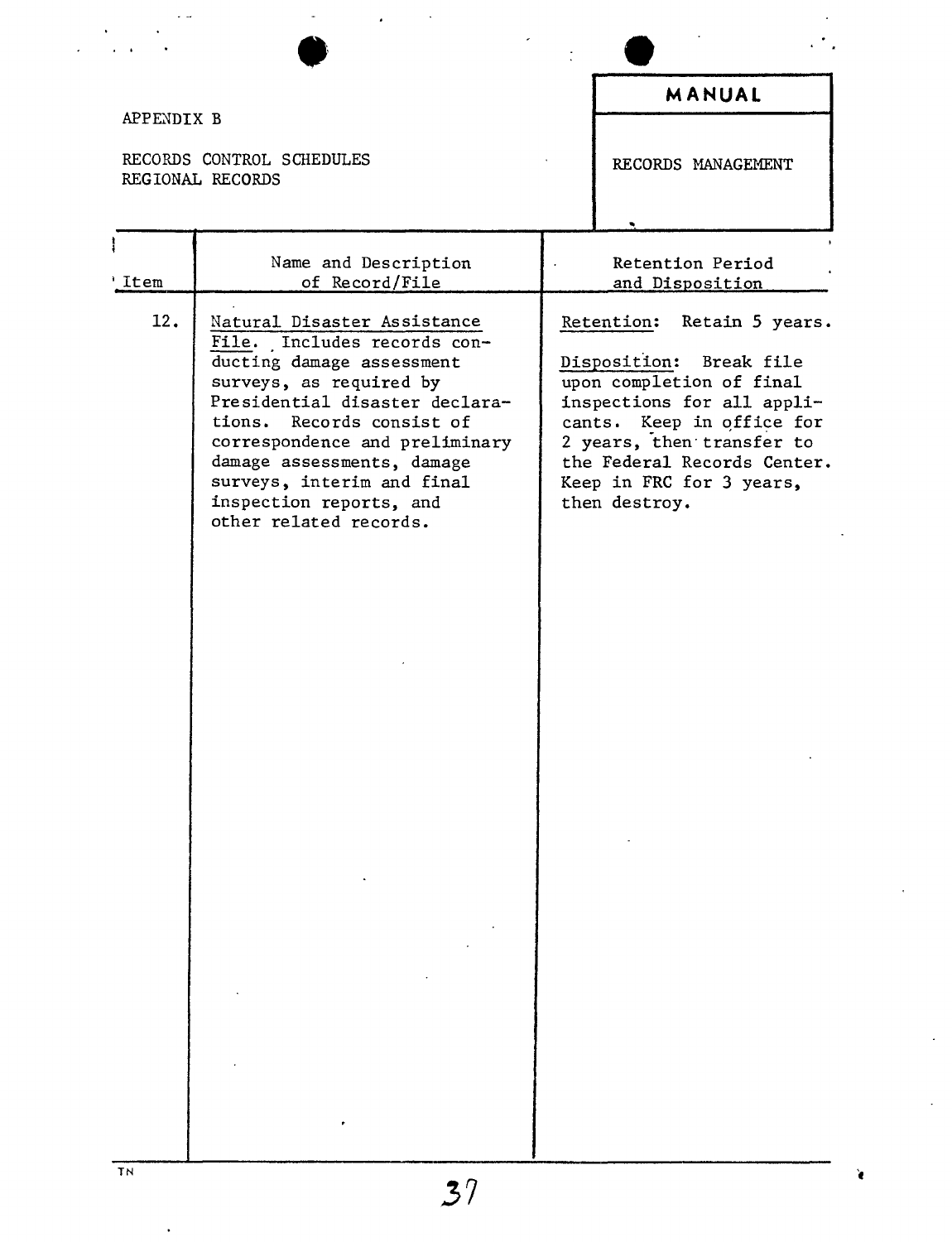| TO | $\overline{(Continuation)}$<br>DATE<br><b>MESSAGE</b><br>AND                                                                                                                                                                   |
|----|--------------------------------------------------------------------------------------------------------------------------------------------------------------------------------------------------------------------------------|
|    | Will on the quant<br>unnel<br>any<br>$\mu$<br>m                                                                                                                                                                                |
|    | ' isseme                                                                                                                                                                                                                       |
|    |                                                                                                                                                                                                                                |
|    |                                                                                                                                                                                                                                |
|    |                                                                                                                                                                                                                                |
|    |                                                                                                                                                                                                                                |
|    |                                                                                                                                                                                                                                |
|    |                                                                                                                                                                                                                                |
|    |                                                                                                                                                                                                                                |
|    |                                                                                                                                                                                                                                |
|    |                                                                                                                                                                                                                                |
|    |                                                                                                                                                                                                                                |
|    |                                                                                                                                                                                                                                |
|    |                                                                                                                                                                                                                                |
|    |                                                                                                                                                                                                                                |
|    |                                                                                                                                                                                                                                |
|    |                                                                                                                                                                                                                                |
|    |                                                                                                                                                                                                                                |
|    |                                                                                                                                                                                                                                |
|    |                                                                                                                                                                                                                                |
|    |                                                                                                                                                                                                                                |
|    |                                                                                                                                                                                                                                |
|    |                                                                                                                                                                                                                                |
|    |                                                                                                                                                                                                                                |
|    |                                                                                                                                                                                                                                |
|    | $\sim$                                                                                                                                                                                                                         |
|    |                                                                                                                                                                                                                                |
|    |                                                                                                                                                                                                                                |
|    |                                                                                                                                                                                                                                |
|    |                                                                                                                                                                                                                                |
|    |                                                                                                                                                                                                                                |
|    |                                                                                                                                                                                                                                |
|    | INSTRUCTIONS FOR FURTHER CONTINUATION - If a series of messages on one subject requires more than one page, front and back, continue it on additional sheets, consecutively numbered. Arrange all such sheets with page one on |
|    |                                                                                                                                                                                                                                |

 $\mathcal{M}^{\text{max}}_{\text{max}}$ 

 $\mathcal{L}^{(n)}$  and  $\mathcal{L}^{(n)}$